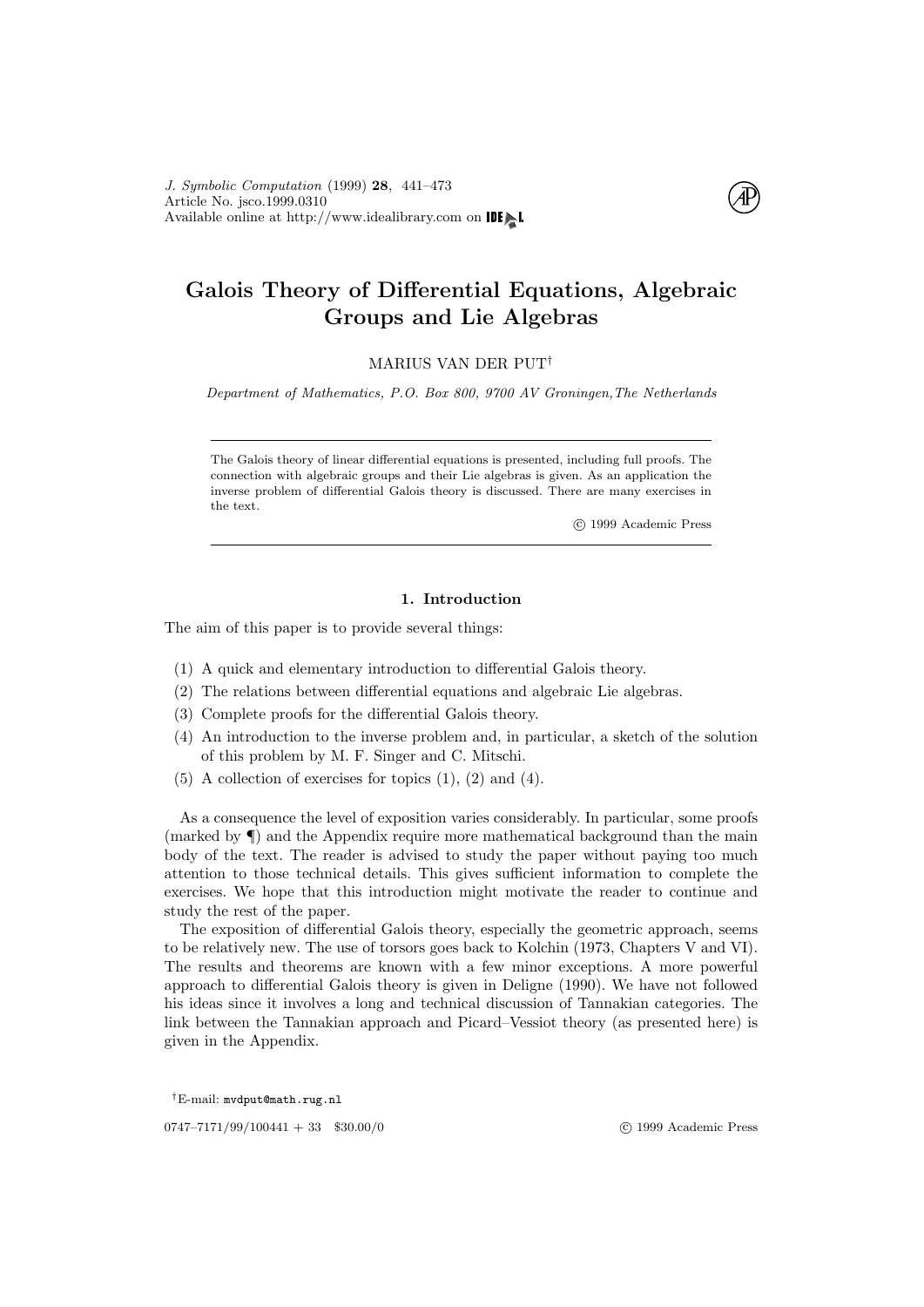#### 2. Linear Differential Equations

<span id="page-1-2"></span>A scalar linear differential equation is an equation of the form

$$
y^{(n)} + a_{n-1}y^{(n-1)} + \dots + a_1y^{(1)} + a_0y = b.
$$

Here  $y^{(k)}$  denotes the k<sup>th</sup> derivative of y. For  $y^{(1)}$ ,  $y^{(2)}$  and  $y^{(3)}$  we will also use the notations y', y'' and y'''. The  $a_0, \ldots, a_{n-1}, b$  are supposed to lie in a field K of "functions". The equation is called *homogeneous* of order n if  $b = 0$ . Otherwise the equation is called inhomogeneous of order n. An nth-order inhomogeneous equation can be transformed into a homogeneous equation of order  $n + 1$ .

EXAMPLE 2.1. The equation  $y' = ay + b$ , with  $b \neq 0$ , is transformed into the homogeneous equation of order two  $(b^{-1}y' - b^{-1}ay)' = 0$ .

A matrix differential equation over K is an equation of the form  $y' = Ay$ , where A is an  $n \times n$ -matrix with coefficients in K and where y is a vector of length n. The derivative  $y'$  of a vector y is defined by componentwise differentiation. Likewise, the derivative of a matrix  $A = (a_{i,j})$  is defined by  $A' = (a'_{i,j}).$ 

There is a standard way to transform a homogeneous scalar differential equation of order  $n$  into a matrix differential equation of size  $n$ .

EXAMPLE 2.2.  $y'' + ay' + by = 0$  is transformed into the matrix equation

$$
\left(\begin{array}{c} y \\ y' \end{array}\right)'=\left(\begin{array}{cc} 0 & 1 \\ -b & -a \end{array}\right)\left(\begin{array}{c} y \\ y' \end{array}\right).
$$

Let  $y' = Ay$  be a matrix equation. A matrix equation  $v' = Av$  is called *equivalent* to  $y' = Ay$  if there is a  $B \in GL(n, K)$  such that the substitution  $y = Bv$ , which leads to  $v' = (B^{-1}AB - B^{-1}B')v$ , has the property  $\tilde{A} = B^{-1}AB - B^{-1}B'$ . One can show (see [Katz, 1987](#page-32-2)) that any matrix differential equation is equivalent to a matrix equation derived from a scalar equation. In the sequel we will use both scalar equations and matrix equations.

Our first concern is to give a precise definition for the type of fields  $K$  that we will work with. All the rings, considered in this paper, are supposed to be commutative, to have a unit element and to contain  $Q$ . A differentiation or derivation on a ring  $R$  is a map  $D: R \to R$  having the properties  $D(a + b) = D(a) + D(b)$  and  $D(ab) = D(a)b + aD(b)$ . An element  $a \in R$  will be called *constant* if  $D(a) = 0$ . A ring R equipped with a differentiation is called a differential ring. Often, we will denote the differentiation of a differential ring by  $a \mapsto a'$ . The field K is supposed to be a differential field. Its set of constants is denoted by C. It is supposed that  $C \neq K$ . According to Exercise [\(1\)](#page-3-0), the set of constants  $C$  of  $K$  is a subfield. One calls  $C$  the field of constants of  $K$ . In later sections we will add the technical assumption that  $C$  is an algebraically closed field.

EXAMPLES 2.3. (DIFFERENTIAL FIELDS). Let  $C \supset \mathbf{Q}$  denote a field.

<span id="page-1-0"></span>(1)  $C(z)$ , with derivation  $f \mapsto f' = \frac{df}{dz}$ .

- <span id="page-1-1"></span>(2) The field of formal Laurent series  $C((z))$  with derivation  $f \mapsto f' = \frac{df}{dz}$ .
- (3) The field of convergent Laurent series  $\mathbf{C}(\{z\})$  with derivation  $f \mapsto f' = \frac{df}{dz}$ .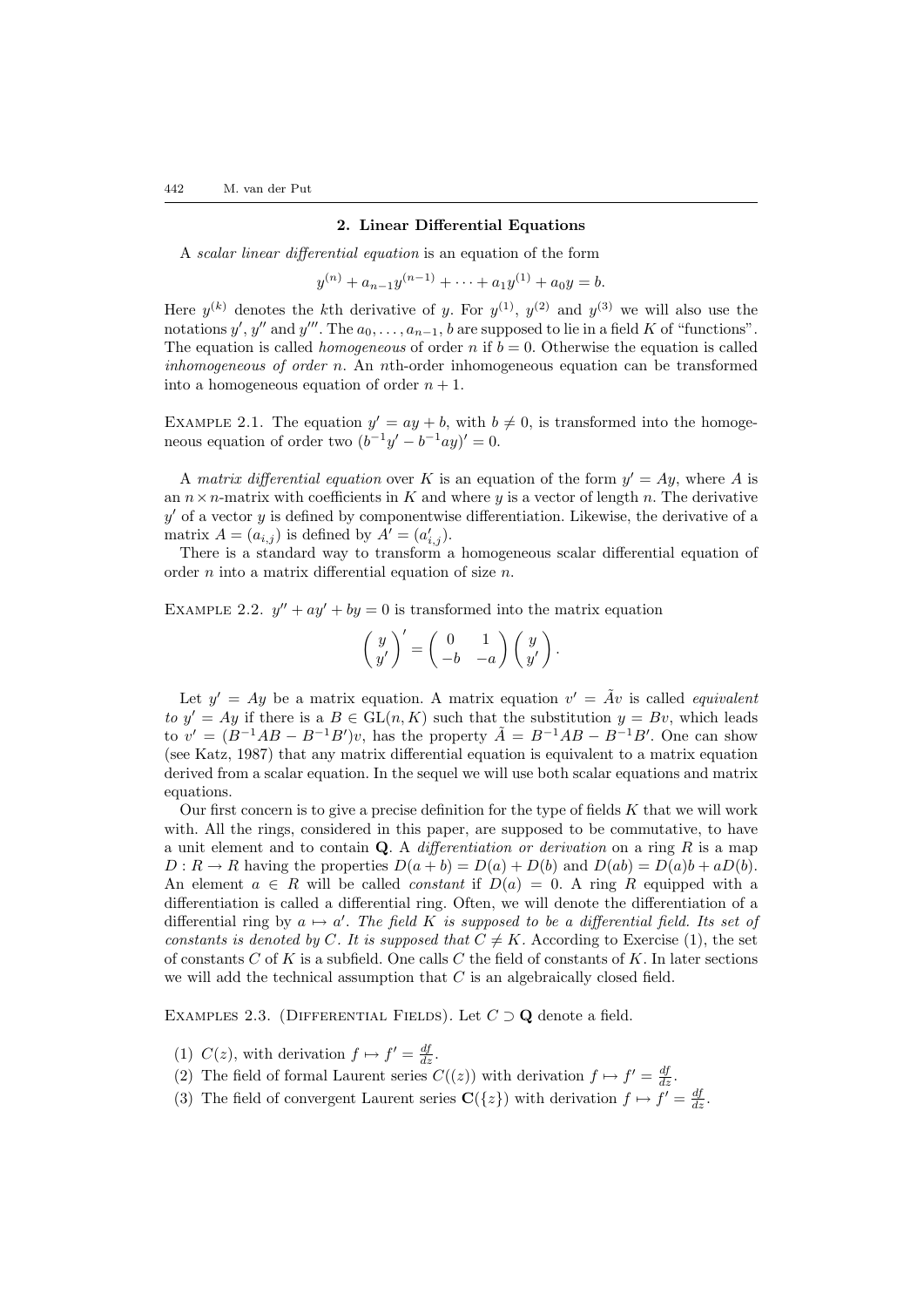- (4) The field of all meromorphic functions on any open connected subset of the extended complex plane  $\mathbf{C} \cup \{\infty\}$ , with derivation  $f \mapsto f' = \frac{df}{dz}$ .
- (5)  $\mathbf{C}(z, e^z)$  with derivation  $f \mapsto f' = \frac{df}{dz}$ .

In Examples  $(1)$  and  $(2)$ , the field of constants is C. In the other examples the field of constants is C. For the last example this follows from the inbedding of  $C(z, e^z)$  in the field of the meromorphic functions on C.

LEMMA 2.4. Let K be a differential field, with field of constants  $C \neq K$ . Consider the matrix equation  $y' = Ay$  over K. Let  $V = \{v \in K^n \mid v' = Av\}$  be its solution space over K. Then V is a vector space over C of dimension  $\leq n$ .

PROOF. It is clear that V is a vector space over C. We will show the following statement:

(\*) If the vectors  $v_1, \ldots, v_k \in V$  are linearly dependent over K then they are linearly dependent over C.

Any  $n+1$  vectors in V are linearly dependent over K. According to  $(*)$ , they are also linearly dependent over C. Thus the dimension of V over C is  $\leq n$ .

Statement (\*) is proved by induction on k. The case  $k = 1$  is trivial. The induction step is proved as follows. Let  $k > 1$  and let the  $v_1, \ldots, v_k$  be linearly dependent over K. We may suppose that any proper subset of  $\{v_1, \ldots, v_k\}$  is linearly independent over K. Then there is a unique relation  $v_1 = \sum_{i=2}^{k} a_i v_i$  with all  $a_i \in K$ . Now

$$
0 = v'_1 - Av_1 = \sum_{i=2}^k a'_i v_i + \sum_{i=2}^k a_i (v'_i - Av_i) = \sum_{i=2}^k a'_i v_i.
$$

Thus all  $a'_i = 0$  and all  $a_i \in C$ .  $\Box$ 

Suppose that the solution space  $V \subset K^n$  of  $y' = Ay$  has dimension n over C and that an explicit basis of  $V$  is known, then we have not much left to ask about the equation  $y' = Ay$ . This situation can be translated in terms of matrices as follows: Let  $v_1, \ldots, v_n$ denote a basis of V. Let  $B \in GL(n, K)$  be the matrix with columns  $v_1, \ldots, v_n$ . Then  $B' = AB$ . This brings us to the following definition.

DEFINITION 2.5. Let R be a differential ring, containing the differential field K and having C as its set of constants. An invertible matrix  $B \in GL(n, R)$  is called a *fundamental* matrix for the equation  $y' = Ay$  if  $B' = AB$  holds.

Suppose that  $B, \tilde{B} \in GL(n, R)$  are both fundamental matrices. Define M by  $\tilde{B} = BM$ . Then  $\overrightarrow{AB} = \overrightarrow{B}' = B'M + BM' = ABM + BM'$  and thus  $M' = 0$ . We conclude that  $M \in GL(n, C)$ . In other words, the set of all fundamental matrices (inside  $GL(n, R)$ ) for  $y' = Ay$  is equal to  $B \cdot GL(n, C)$ .

This brings us to our first problem. Suppose that the solution space of  $y' = Ay$  over K is too small, i.e., its dimension is strictly less than  $n$  or equivalently there is no fundamental matrix in  $GL(n, K)$ . How can we produce enough solutions in a larger differential ring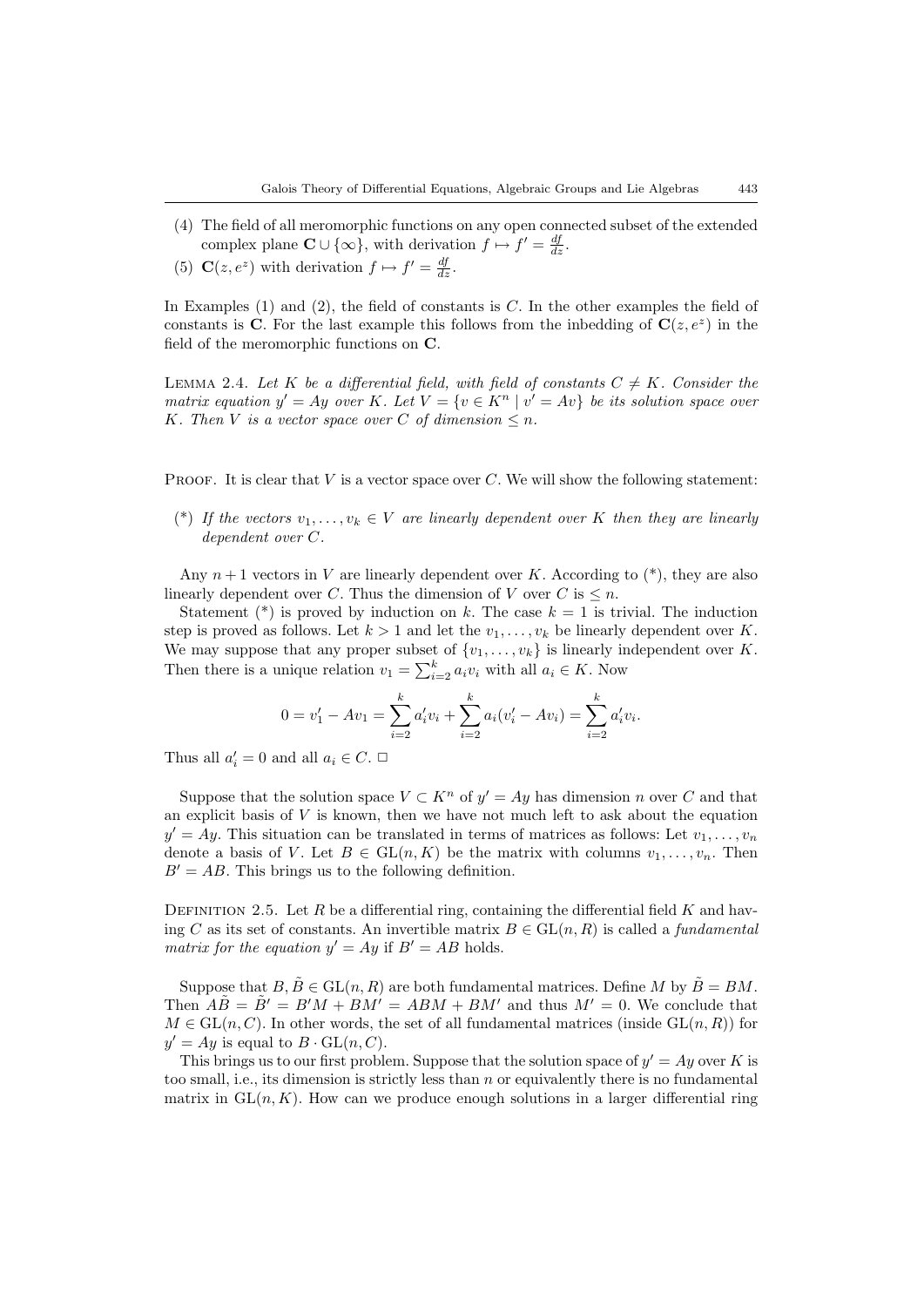or differential field? This is the subject of Section [3:](#page-6-0) Picard–Vessiot theory. A second, related problem, is to make the solutions as explicit as possible.

The situation is somewhat analogous to the case of an ordinary polynomial equation  $P(X) = 0$  over a field K. Suppose that P is separable polynomial of degree n. Then one can construct a splitting field  $L \supset K$  which contains precisely n solutions  $\{\alpha_1, \ldots, \alpha_n\}$ . Explicit information on the  $\alpha_i$  can be obtained from the action of the Galois group on  $\{\alpha_1, \ldots, \alpha_n\}.$ 

The following exercises might help the reader to become familiar with derivations and the algebraic point of view concerning differential equations.

Exercises.

- <span id="page-3-0"></span>(1) Constructions with rings and derivations. Let  $R$  be any differential ring. The differentiation is denoted by  $r \mapsto D(r)$ . (We note that the assumption  $\mathbf{Q} \subset R$  is not needed in this exercise.)
	- (a) Prove that the set of constants  $C$  of  $R$  is a subring containing 1.
	- (b) Let  $t, n \in R$  and suppose that n is invertible. Prove the formula

$$
D\left(\frac{t}{n}\right) = \frac{D(t)n - tD(n)}{n^2}.
$$

- (c) Prove that  $C$  is a field if  $R$  is a field.
- (d) Let  $I \subset R$  be an ideal. Prove that D induces a differentiation on  $R/I$  if and only if  $D(I) \subset I$ .
- (e) Let the ideal  $I \subset R$  be generated by  $\{a_j\}_{j \in J}$ . Prove that  $D(I) \subset I$  if  $D(a_j) \in I$ for all  $j \in J$ .
- (f) Let  $S \subset R$  be a multiplicative subset, i.e.,  $0 \notin S$  and for any two elements  $s_1, s_2 \in S$  one has  $s_1 s_2 \in S$ . We recall that the "localization of R with respect to S" is the ring  $RS^{-1}$ , defined as the set of equivalence classes of pairs  $(r, s)$ with  $r \in R$ ,  $s \in S$ . The equivalence relation is given by  $(r_1, s_1) \sim (r_2, s_2)$  if there is a  $s_3 \in S$  with  $s_3(r_1s_2-r_2s_1)=0$ . The symbol  $\frac{r}{s}$  denotes the equivalence class of the pair  $(r, s)$ . Prove that there exists a unique derivation D on RS<sup>-1</sup> such that the canonical map  $R \to RS^{-1}$  commutes with D. (Hint: use that  $tr = 0$  implies  $t^2 D(r) = 0.$ )
- (g) Consider the polynomial ring  $R[X_1, \ldots, X_n]$  and let  $S \subset R[X_1, \ldots, X_n]$  be a multiplicative subset. Let  $a_1, \ldots, a_n \in R[X_1, \ldots, X_n]S^{-1}$  be given. Prove that there exists a unique derivation D on  $R[X_1, \ldots, X_n]S^{-1}$  such that the canonical map  $R \to R[X_1, \ldots, X_n]S^{-1}$  commutes with D and  $D(X_i) = a_i$  for all i.
- (2) Lie algebras of derivations. Let F be any field and let  $C \subset F$  be a subfield. Let  $Der(F/C)$  denote the set of all derivations D of F such that D is the zero map on C. Prove that  $Der(F/C)$  is a vector space over F. Prove that for any two elements  $D_1, D_2 \in Der(F/C)$ , the map  $D_1D_2 - D_2D_1$  is again in  $Der(F/C)$ . Conclude that  $Der(F/C)$  is a Lie algebra over C.
- (3) Derivations on field extensions. Let F be a field (of characteristic 0) and let D be a differentiation on F. Prove the following statements.
	- (a) Let  $F \subset \tilde{F}$  be a finite extension, then D has a unique extension to a derivation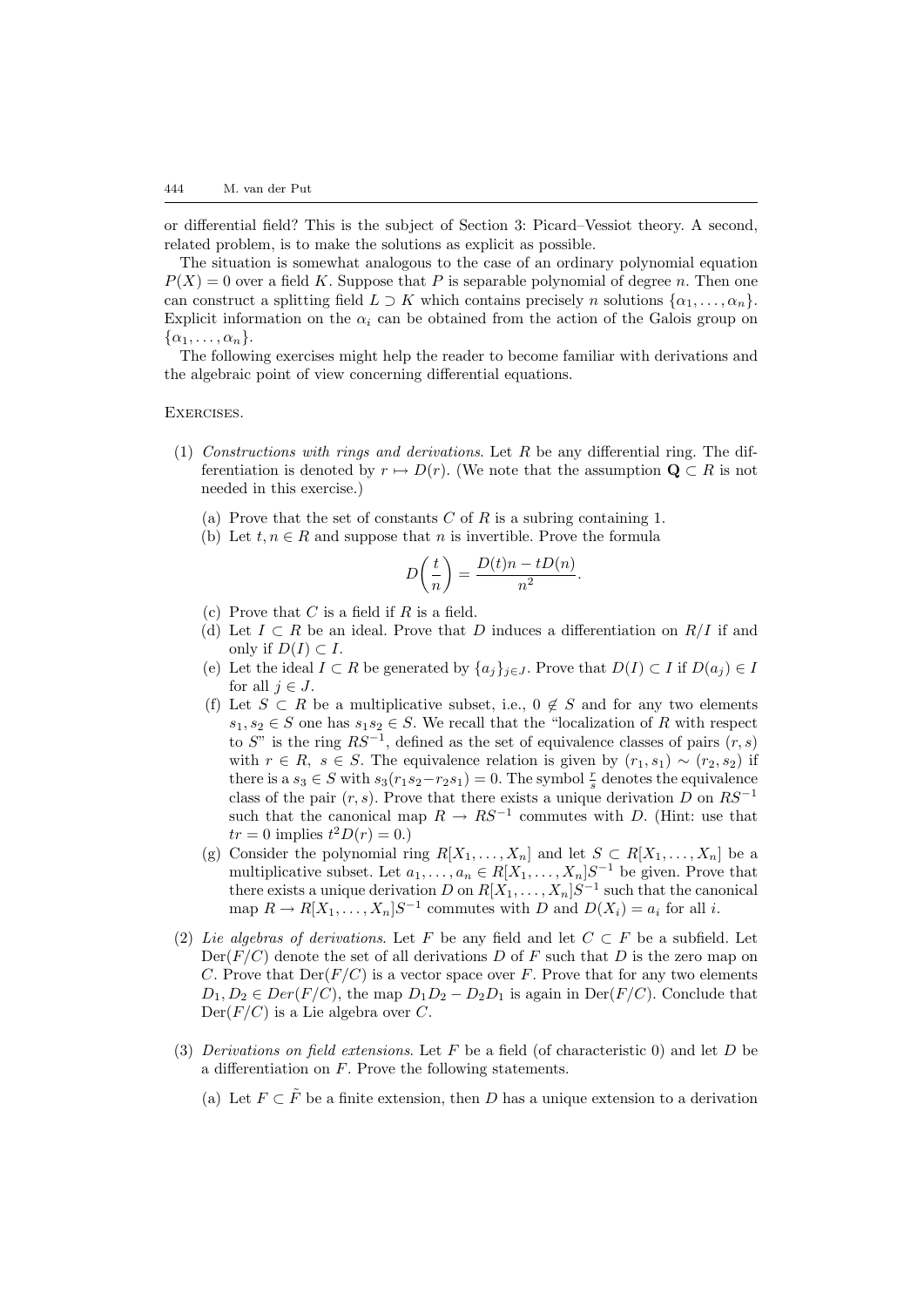of  $\tilde{F}$ . Hint:  $\tilde{F} = F(a)$ , where a satisfies some irreducible polynomial over F. Use Exercise [\(1\).](#page-3-0)

- (b) D has a unique extension to a derivation of the algebraic closure  $\bar{F}$  of F.
- (c) Let  $F \subset F(X)$  be a transcendental extension of F. Choose an  $a \in F(X)$ . There is a unique derivation  $\tilde{D}$  of  $F(X)$ , extending D, such that  $\tilde{D}(X) = a$ .
- (4) Some order-one equations over  $C(z)$ . Let C denote an algebraically closed field of characteristic 0. Let  $K = C(z)$  be the differential field with differentiation  $\ell = \frac{d}{dz}$ . Prove the following statements.
	- (a)  $y' = a$  has a solution in K if and only if the residue of adz at every point  $z = c$ with  $c \in C$  is zero.
	- (b)  $y' = ay$  has a solution  $y \in K$ ,  $y \neq 0$  if and only if adz has at most poles of order 1 at  $C \cup \{\infty\}$  and its residues are integers.
	- (c)  $y' = ay$  has a solution  $y \neq 0$  which is algebraic over K if and only if adz has at most poles of order 1 at  $C \cup \{\infty\}$  and its residues are rational numbers.
- (5) Some order-one equations over  $C((z))$ . Let C be an algebraically closed field of characteristic 0. The differential field  $K = C((z))$  is defined by  $\prime = \frac{d}{dz}$ . Let  $a \in K$ ,  $a \neq 0.$ 
	- (a) When does  $y' = a$  have a solution in K?
	- (b) When does  $y' = a$  have a solution in  $\overline{K}$ ?
	- (c) When does  $y' = ay$  have a non-zero solution in K?
	- (d) When does  $y' = ay$  have a non-zero solution in  $\overline{K}$ ?

We note that every finite algebraic extension of K has the form  $C((z^{1/n}))$ . This could be used for the exercise.

- <span id="page-4-1"></span>(6) Regular matrix equations over  $C((z))$  and  $\mathbf{C}(\{z\})$ . Let  $C[[z]]$  denote the ring of all formal power series with coefficients in the field C. The field of fractions of  $C[[z]]$ is the field  $C((z))$  consisting of all formal Laurent series with coefficients in C. Let  $C\{z\} \subset C[[z]]$  denote the ring of all convergent power series. The field of fractions of  $C\{z\}$  is denoted by  $C(\{z\})$ . It is the subfield of  $C((z))$  consisting of all convergent Laurent series.
	- (a) Prove that a matrix differential equation  $y' = Ay$  with  $A \in M(n, C[[z]])$  has a unique fundamental matrix B of the form  $1 + \sum_{n>0} B_n z^n$  with all  $B_n \in$  $M(n, C)$ .
	- (b) A matrix equation  $y' = Ay$  over  $C((z))$  is called *regular* if the equation is equivalent to an equation  $v' = Av$  with  $\tilde{A} \in M(n, C[[z]])$ . Prove that an equation  $y' = Ay$  is regular if and only if there is a fundamental matrix with coefficients in  $C((z))$ .
	- (c) A matrix equation  $y' = Ay$  over  $C({z})$  is called *regular* if it is regular as an equation over  $\mathbf{C}((z))$ . Prove that  $y' = Ay$  is regular if and only if there exists a fundamental matrix with coefficients in  $\mathbf{C}({z})$ .
- <span id="page-4-0"></span>(7) Regular singular matrix equations over  $C((z))$  and  $C({z})$ ). A matrix differential equation  $y' = Ay$  over  $C((z))$  is called *regular singular* if the equation is equivalent to a differential equation  $v' = Av$  such that  $z\tilde{A}$  has coefficients in  $C[[z]]$ . We note that a regular equation is also considered as a regular singular equation. The first part of this exercise will prove the statement: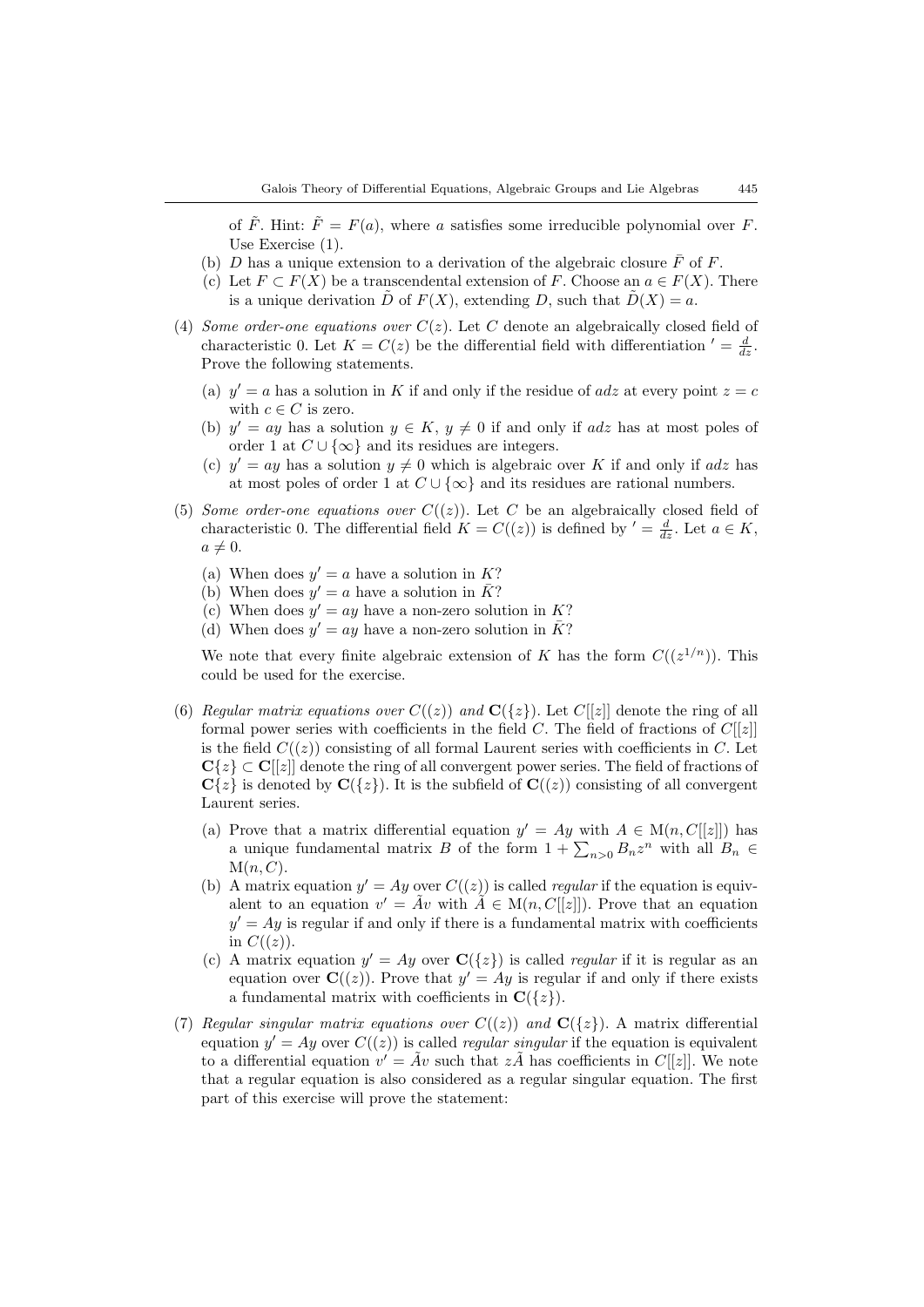Any regular singular equation  $y' = Ay$  over  $C((z))$  is equivalent to  $v' = Dz^{-1}v$  with D a constant matrix.

- (a) We may suppose that zA has coefficients in C[[z]]. Write A as  $A_{-1}z^{-1} + A_0 +$  $A_1z+a_2z^2+\cdots$  where the  $A_i\in M(n, C)$ . We are looking for a  $B\in GL(n, C((z)))$ such that  $B^{-1}AB - B^{-1}B'$  is  $Dz^{-1}$  for some constant matrix D.
	- (i) As a first attempt we take B of the form  $1 + B_1z + B_2z^2 + \cdots$  with all  $B_i \in M(n, C)$ . Then D must be  $A_{-1}$  and we have to solve the  $B_i$ 's step by step from the equation  $AB = B' + BA_{-1}z^{-1}$ . Show that there is a unique solution for the  $B_i$ 's under the assumption that the eigenvalues of  $A_{-1}$  do not differ by a non-zero integer. Hint: take  $E \in M(n, C)$ with eigenvalues  $\lambda_1, \ldots, \lambda_n$ . Prove that the eigenvalues of the linear map  $M(n, C) \to M(n, C)$ , given by  $B \mapsto [E, B] := EB - BE$ , are the  $\lambda_i - \lambda_j$ .
	- (ii) Suppose now that  $A_{-1}$  does not satisfy the condition of (i). Let  $\lambda$  be any eigenvalue of  $A_{-1}$ . The space  $C<sup>n</sup>$  can be written as a direct sum  $E \oplus$ F, where E is the generalized eigenspace for  $\lambda$  and F is the direct sum of the generalized eigenspaces for the other eigenvalues of  $A_{-1}$ . Consider the element  $B \in GL(n, C((z)))$ , which is multiplication by z on E and the identity on F. Prove that  $\tilde{A} = B^{-1}AB - B^{-1}B'$  has again the form  $\tilde{A}_{-1}z^{-1} + \tilde{A}_0 + \tilde{A}_1z + \cdots$ . Show that the eigenvalues of  $\tilde{A}_{-1}$  are the same as the ones for  $A_{-1}$ , with the exception that  $\lambda$  is replaced by  $\lambda - 1$ . Use this to transform  $y' = Ay$  into an equation satisfying the condition in (i).
- (b) Consider a matrix differential equation  $y' = Ay$  over  $C({z})$ . Suppose that  $y' = Ay$  is regular singular as a differential equation over  $\mathbf{C}((z))$ .
	- (i) Show that there is also a  $B \in GL(n, \mathbf{C}(\{z\}))$  such that  $\tilde{A} = B^{-1}AB B^{-1}B'$  satisfies  $z\tilde{A}$  has its coefficients in  $\mathbf{C}\lbrace z\rbrace$ . Hint: truncate a suitable matrix in  $GL(n, \mathbf{C}(\ell(z)))$ .
	- (ii) Show that  $y' = Ay$  is also over  $C({z})$  equivalent to an equation  $v' =$  $Dz^{-1}v$  with D a constant matrix.
	- (iii) The (local) topological monodromy of an equation  $y' = Ay$  can be defined as follows. The equation has no singularities above a set of the form  $\{z \in \mathbb{R}^n\}$ C|  $0 < |z| < \epsilon$ } for some positive  $\epsilon$ . In particular there is a fundamental matrix W for the equation defined in a neighbourhood of  $\epsilon/2$ . Analytic continuation along a circle around  $0$  in a positive direction changes  $W$ into  $W \cdot M$  for some  $M \in GL(n, \mathbb{C})$ . The matrix M is called the (local) monodromy matrix of the equation. This matrix is only determined up to conjugation (why?). Prove that the monodromy matrix of the regular singular equation  $y' = Ay$  is conjugated to the monodromy matrix of the equivalent equation  $y' = Dz^{-1}y$ . Prove that the monodromy matrix of the latter equation is  $e^{2\pi i D}$ . Hint:  $e^{D \log(z)}$  is a fundamental matrix in a neighbourhood of 1.
	- (iv) Show that  $y' = D_1 z^{-1} y$  and  $y' = D_2 z^{-1} y$  (with constant matrices  $D_1, D_2$ ) are equivalent (over  $\mathbf{C}({z})$ ) if and only if the monodromy matrices  $e^{2\pi i D_1}$ and  $e^{2\pi i D_2}$  are conjugated (in GL(n, C)). Hint: suppose that  $e^{2\pi i D_1}$  =  $e^{2\pi i D_2}$ . Consider in a neighbourhood of the point 1 the fundamental matri-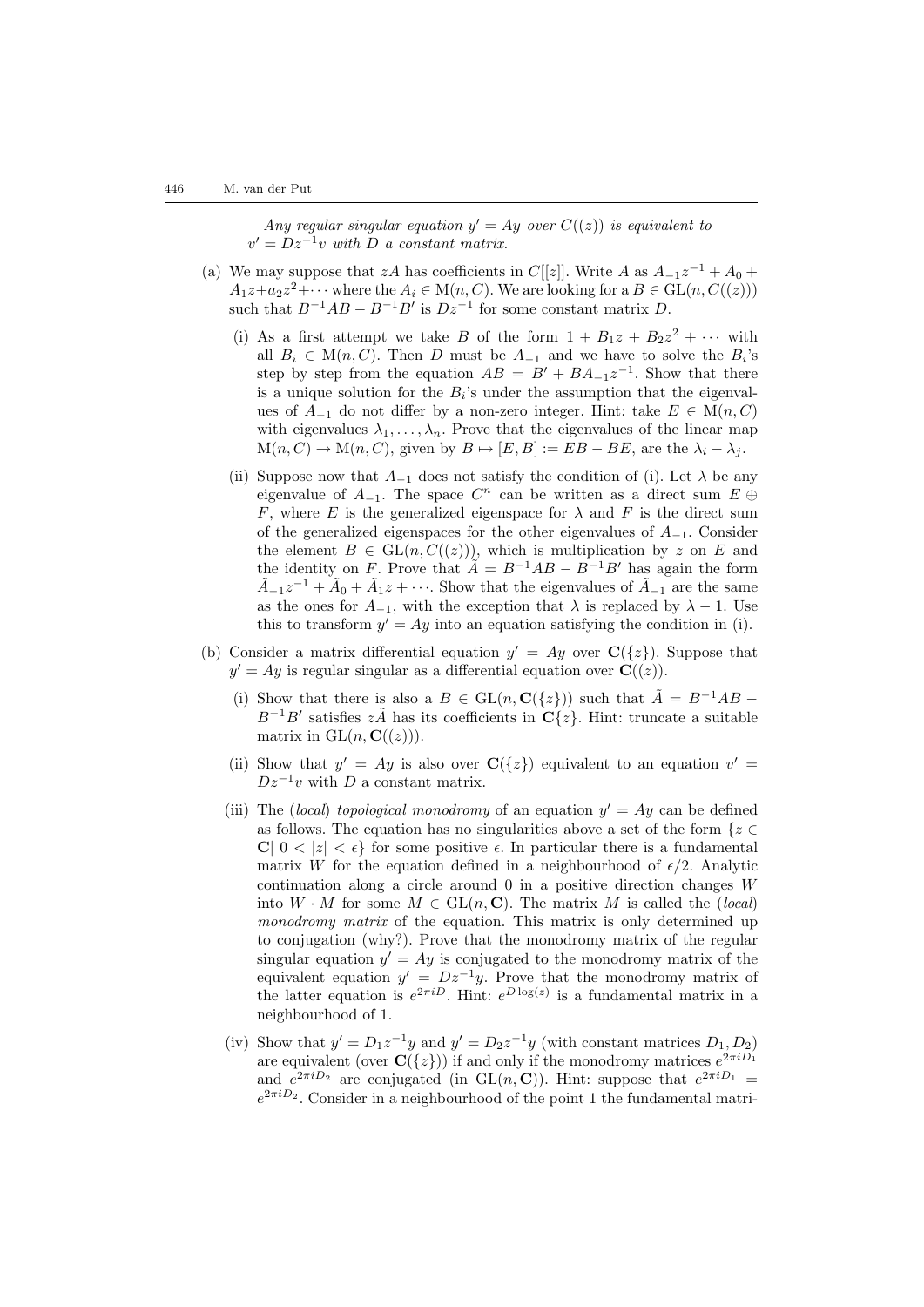ces  $W_1 = e^{D_1 \log(z)}$  and  $W_2 = e^{D_2 \log(z)}$  for  $y' = D_1 z^{-1} y$  and  $y' = D_2 z^{-1} y$ . Define  $B = W_1 W_2^{-1}$ . Show that  $B \in GL(n, \mathbf{C}(\{z\}))$  and that B "transform"  $y' = D_1 z^{-1} y$  into  $y' = D_2 z^{-1} y$ .

# 3. Picard–Vessiot Theory

<span id="page-6-0"></span>From now on K is a differential field with an algebraically closed field of constants C. In the sequel we will need the following definitions:

DEFINITIONS 3.1. A differential ring over K is a commutative K-algebra R with a unit element, together with a differentiation  $'$  extending the differentiation on  $K$ . If  $R$  is a field, then R is called a *differential field over K*. A *differential ideal* I in a differential ring R is an ideal satisfying  $f' \in I$  for all  $f \in I$ . We note that for a differential ring R over K and a differential ideal  $I \subset R$ ,  $I \neq R$ , the factor ring  $R/I$  is again a differential ring over K. (See Exercise [\(1\)](#page-3-0).) A *simple differential ring R* (over K) is a differential ring whose only differential ideals are  $(0)$  and R. A *Picard–Vessiot ring* for the equation  $y' = Ay$ , with  $A \in M(n, K)$ , is a differential ring over K satisfying:

- (1)  $R$  is a simple differential ring.
- (2) There exists a fundamental matrix B for  $y' = Ay$  with coefficients in R, i.e., the matrix  $B \in GL(n, R)$  satisfies  $B' = AB$ .
- (3)  $R$  is generated as a ring by  $K$ , the coefficients of a fundamental matrix  $B$  and the inverse of the determinant of B.

<span id="page-6-1"></span>LEMMA 3.2. Let  $R$  be a simple differential ring over  $K$ .

- (1) R has no zero divisors.
- (2) Suppose that R is finitely generated over K, then the field of fractions of R has  $C$ as set of constants.
- PROOF. (1) We will first show that any non-nilpotent element  $a \in R$ ,  $a \neq 0$  is non-zero divisor. Consider the ideal  $I = \{b \in R | \text{ there exists a } n \geq 1 \text{ with } a^n b = 0 \}.$  This is a differential ideal not containing 1. Thus  $I = (0)$  and a is not a zero divisor. Let  $a \in R$ ,  $a \neq 0$  be nilpotent. Then we will show that a' is also nilpotent. Let  $n > 1$ be minimal with  $a^n = 0$ . Differentiation yields  $a' n a^{n-1} = 0$ . Since  $n a^{n-1} \neq 0$  we have that  $a'$  is a zero divisor and thus  $a'$  is nilpotent. Finally, the ideal J consisting of all nilpotent elements is a differential ideal and thus equal to (0).
	- (2) See the Appendix.  $\Box$

<span id="page-6-2"></span>DEFINITION 3.3. A *Picard–Vessiot field* for the equation  $y' = Ay$  over K is the field of fractions of a Picard–Vessiot ring for this equation.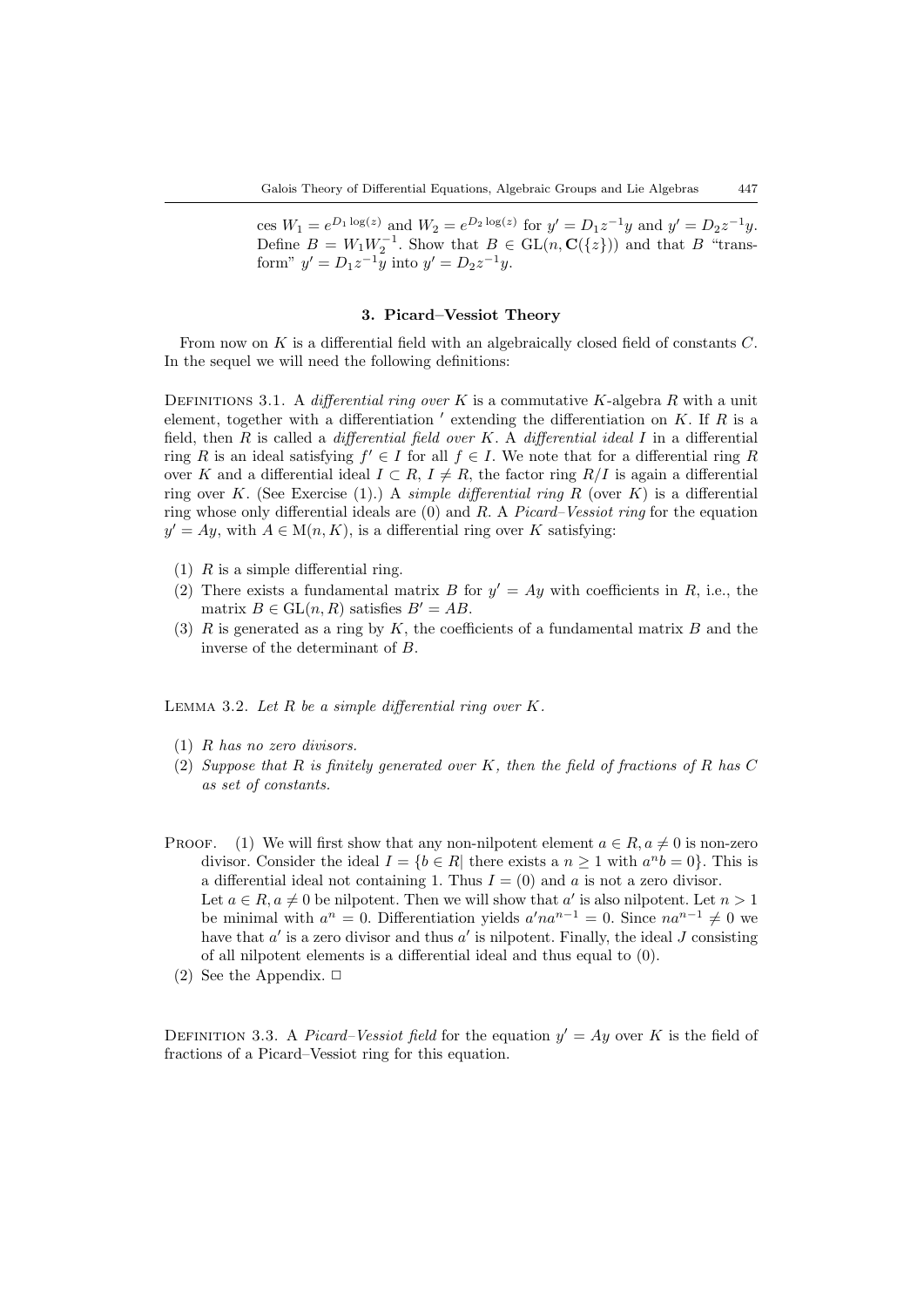EXAMPLE 3.4. Consider  $y' = a$  with  $a \in K$ . This inhomogeneous scalar equation can be rewritten as the matrix equation

$$
\begin{pmatrix} y_1 \\ y_2 \end{pmatrix}' = \begin{pmatrix} 0 & a \\ 0 & 0 \end{pmatrix} \begin{pmatrix} y_1 \\ y_2 \end{pmatrix}.
$$

If K contains a solution b of the scalar equation then  $\begin{pmatrix} 1 & b \\ 0 & 1 \end{pmatrix}$  is a fundamental matrix and  $R = K$  is a Picard–Vessiot ring for the equation.

We suppose now that the scalar equation has no solution in  $K$ . Define the differential ring  $R = K[Y]$  with the derivation "extending" on K and  $Y' = a$  (see Exercise [\(1\)\)](#page-3-0). Then R contains an obvious solution of the scalar equation and  $\begin{pmatrix} 1 & Y \\ 0 & 1 \end{pmatrix}$  is a fundamental matrix for the matrix equation.

The minimality of the ring  $R = K[Y]$  is obvious. We want to show that R has only trivial differential ideals. Let I be a proper ideal of  $K[Y]$ . Then I is generated by some  $F = Y^n + \cdots + f_1 Y + f_0$  with  $n > 0$ . The derivative of F is  $F' = (na + f'_{n-1})Y^{n-1} + \cdots$ . If I is a differential ideal then  $F' \in I$  and thus  $F' = 0$ . In particular,  $na + f'_{n-1} = 0$ and  $\frac{-f_{n-1}}{n}$  $= b$ . This contradicts our assumption. We conclude that  $R = K[Y]$  is a Picard–Vessiot ring for  $y' = a$ .

<span id="page-7-0"></span>EXAMPLE 3.5. Consider  $y' = ay$  with  $a \in K^*$ . Define the differential ring  $R = K[T, T^{-1}]$ with the derivation "extending" on K and  $T' = aT$ . Then R contains a non-zero solution of  $y' = ay$ . The minimality of R is clear and the ring R would be the answer to our problem if  $R$  has only trivial differential ideals. For the investigation of this we have to consider two cases:

- (a) Suppose that K contains no non-zero solution of  $y' = nay$  for all  $n \in \mathbb{Z}$ ,  $n \neq 0$ . Let  $I \neq 0$  be a differential ideal. Then I is generated by some  $F = T^m + a_{m-1}T^{m-1} +$  $\cdots + a_0$ , with  $m \geq 0$  and  $a_0 \neq 0$ . The derivative  $F' = maT^m + ((m-1)aa_{m-1} +$  $a'_{m-1}$ ) $T^{m-1} + \cdots + a'_{0}$  of F belongs to I. This implies  $F' = maF$ . For  $m > 0$  one obtains the contradiction  $a'_0 = ma_0$ . Thus  $m = 0$  and  $I = R$ . We conclude that  $R = K[T, T^{-1}]$  is a Picard–Vessiot ring for the equation  $y' = ay$ .
- (b) Suppose that  $n > 0$  is minimal with  $y' = nay$  has a solution  $y_0 \in K^*$ . Then  $R = K[T, T^{-1}]$  has a non-trivial differential ideal  $(F)$  with  $F = T^{n} - y_{0}$ . Indeed,  $F' = naT^n - nay_0 = naF$ . The differential ring  $K[T, T^{-1}]/(T^n - y_0)$  over K will be written as  $K[t]$ , where t is the image of T. One has  $t^n = y_0$  and  $t' = at$ . Every element of  $K[t]$  can uniquely be written as  $\sum_{i=0}^{n-1} a_i t^i$ . We claim that  $K[t]$  is a Picard–Vessiot ring for  $y' = ay$ . The minimality of  $K[t]$  is obvious. We have to prove that K[t] has only trivial differential ideals. Let  $I \subset K[t]$ ,  $I \neq 0$  be a differential ideal. Let  $0 \leq d \leq n$  be minimal such that I contains a non-zero F of the form  $\sum_{i=0}^{d} a_i t^i$ . Suppose that  $d > 0$ . We may assume that  $a_d = 1$ . The minimality of d implies  $a_0 \neq 0$ . Consider  $F' = dat^d + ((d-1)aa_{d-1} + a'_{d-1})t^{d-1} + \cdots + a'_0$ . The term  $F' - daF$  belongs to I and is 0, since d is minimal. Then  $a'_0 = daa_0$  contradicts our assumption. Thus  $d = 0$  and  $I = K[t]$ .

<span id="page-7-1"></span>PROPOSITION 3.6. Let the equation  $y' = Ay$  over K be given.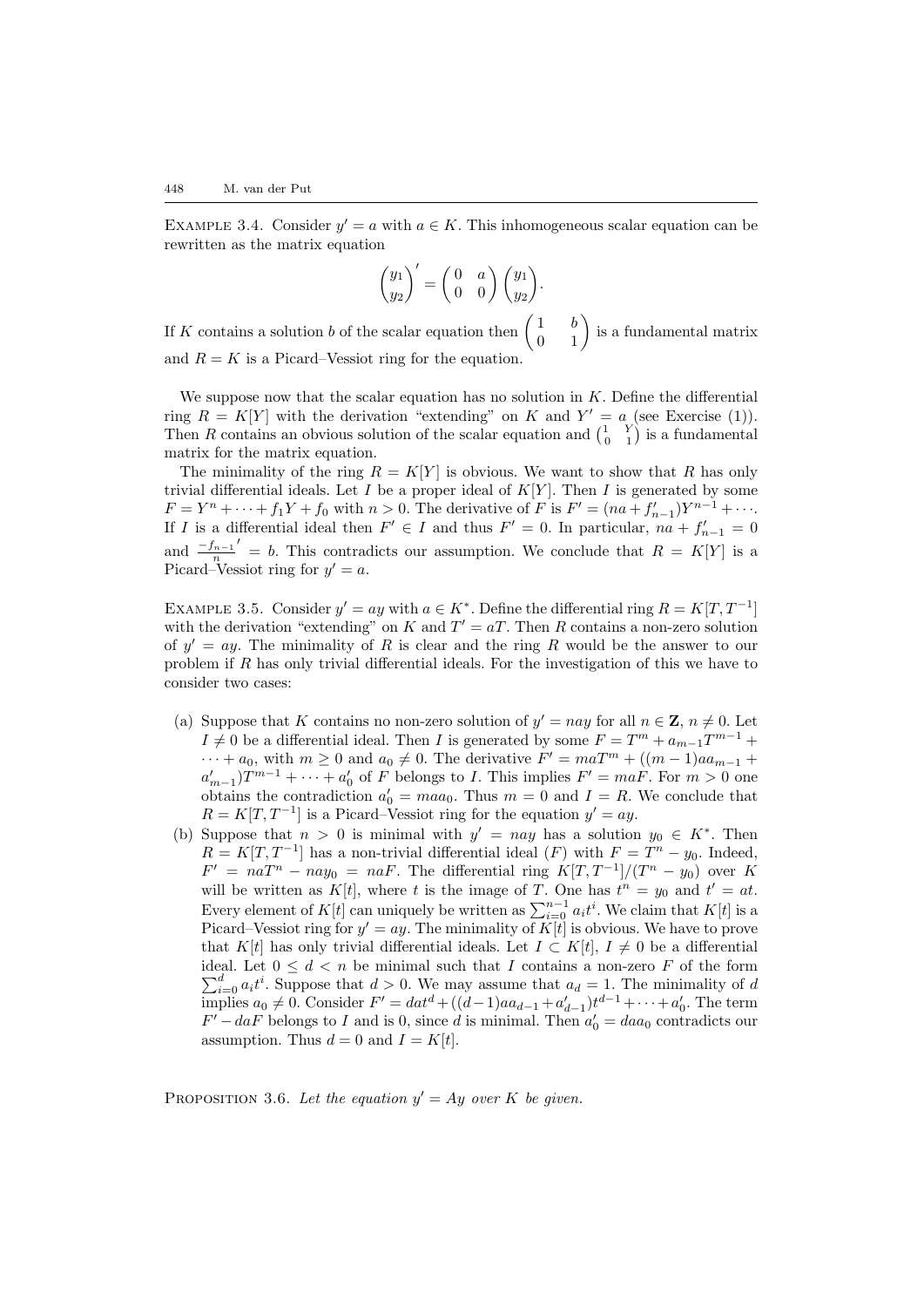- (1) There exists a Picard–Vessiot ring for the equation.
- (2) Any two Picard–Vessiot rings for the equation are isomorphic.
- (3) The field of constants of a Picard–Vessiot field is again C.
- PROOF. (1) Let  $(X_{i,j})$  denote a  $n \times n$ -matrix of indeterminates and let det denote the determinant of  $(X_{i,j})$ . Consider the differential ring  $R_0 = K[X_{i,j}, \frac{1}{\det}]$  with the differentiation, extending the one of K, given by  $(X'_{i,j}) = A(X_{i,j})$ . Exercise [\(1\)](#page-3-0) shows the existence and unicity of such a differentiation. Let  $I \subset R_0$  be a maximal differential ideal. Then  $R = R_0/I$  is easily seen to be a Picard–Vessiot ring for the equation.
	- (2) See the Appendix.
	- (3) Follows from Lemma [3.2.](#page-6-1)  $\Box$

REMARK 3.7. We note that the maximal differential ideal  $I$  of  $R_0$  in the above proof is in general not a maximal ideal of  $R_0$ . (See Examples [3.4](#page-6-2) and [3.5.](#page-7-0))

Remark 3.8. In the literature there is a slightly different definition of the Picard–Vessiot field of a differential equation. The equivalence of the two definitions is stated in the next proposition.

<span id="page-8-0"></span>PROPOSITION 3.9. Let  $y' = Ay$  be a differential equation over K and let  $K \subset L$  be an extension of differential fields. Then L is a Picard–Vessiot field for the equation if and only if the following conditions are satisfied.

- (1) The field of constants of L is  $C$ .
- (2) There exists a fundamental matrix  $B \in GL(n, L)$  for the equation.
- (3) L is generated over K by the coefficients of B.

PROOF. The conditions  $(1)$ – $(3)$  are necessary, according to Proposition [3.6](#page-7-1) and the definitions of Picard–Vessiot ring and field. Suppose that L satisfies the three conditions. As in the proof of part (1) of Proposition [3.6](#page-7-1), we consider the differential ring  $R_0 = K[X_{i,j}, \frac{1}{\det}]$ with  $(X'_{i,j}) = A(X_{i,j})$ . Consider the differential rings  $R_0 \subset L \otimes_K R_0 = L[X_{i,j}, \frac{1}{\det}]$ . Define a set of  $n^2$  new variables  $Y_{i,j}$  by  $(X_{i,j}) = B \cdot (Y_{i,j})$ . Then  $L \otimes_K R_0 = L[Y_{i,j}, \frac{1}{\det}]$  and  $Y'_{i,j} = 0$  for all i, j. One can identify  $L \otimes_K R_0$  with  $L \otimes_C R_1$  where  $R_1 := C[Y_{i,j}, \frac{1}{\det}]$ . Let p be a maximal differential ideal of  $R_0$ . Then p generates an ideal in  $L \otimes_K R_0$  which is denoted by (p). Since  $L/(p) \cong L \otimes R_0/p \neq 0$ , the ideal (p) is a proper differential ideal. Define the ideal  $\underline{r} \subset R_1$  by  $\underline{r} = (p) \cap R_1$ . According to Lemma [5.8](#page-25-0) of the Appendix, the ideal (p) is generated by r. Take a maximal ideal  $\underline{m}$  of  $R_1$  containing r. Then  $R_1/\underline{m} = C$ . The corresponding homomorphism of C-algebras  $R_1 \rightarrow C$  extends to a differential homomorphism of L-algebras  $L \otimes_C R_1 \to L$ . Its kernel contains  $(p) \subset L \otimes_K R_0 = L \otimes_C R_1$ . Thus we have found a K-linear differential homomorphism  $\psi : R_0 \to L$  with  $p \subset \text{ker}(\psi)$ . The kernel of  $\psi$  is a differential ideal and so  $p = \text{ker}(\psi)$ . The subring  $\psi(\overline{R}_0) \subset L$  is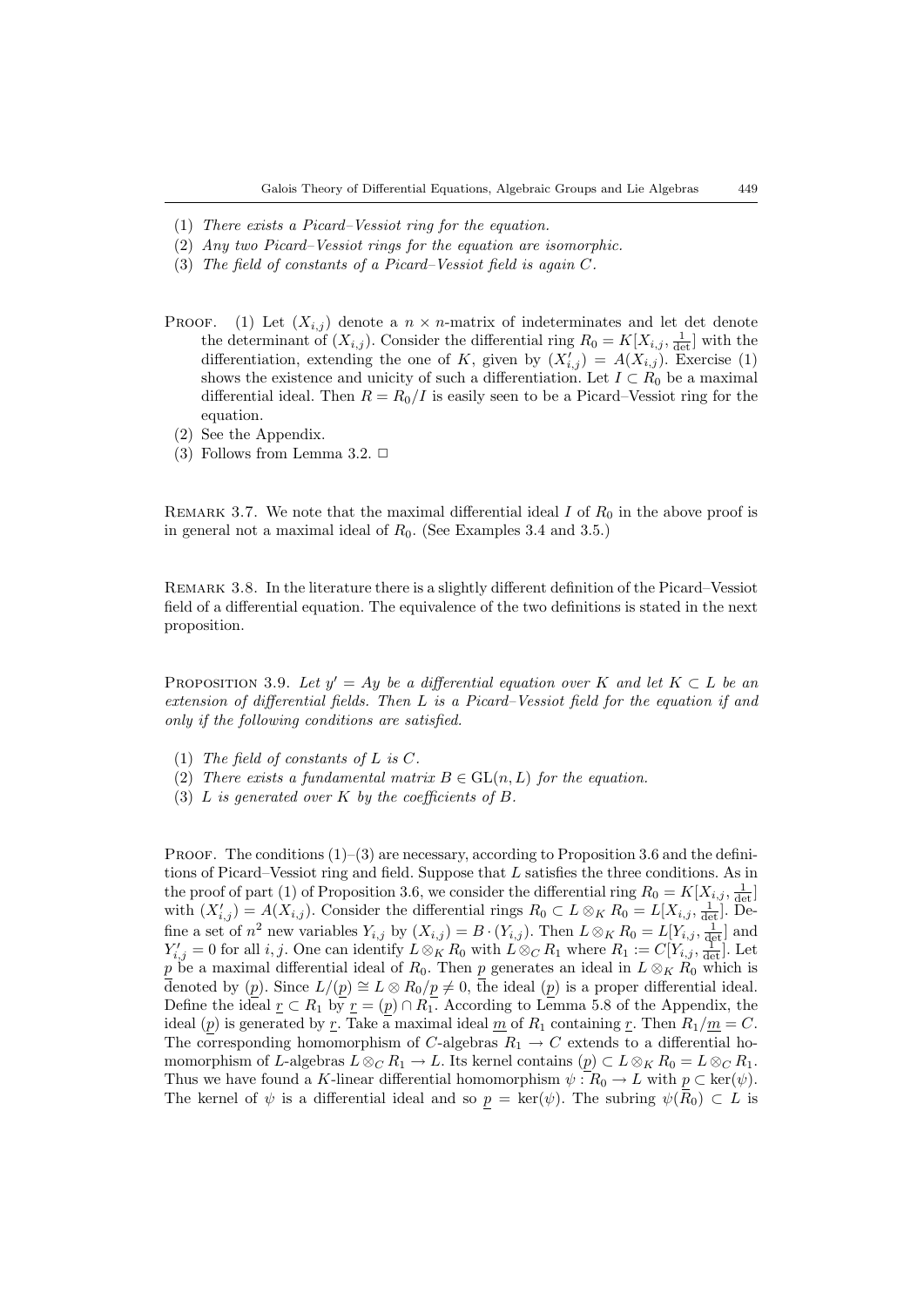isomorphic to  $R_0/p$  and is therefore a Picard–Vessiot ring. The matrix  $(\psi X_{i,j})$  is a fundamental matrix in  $GL(L)$  and must have the form  $B \cdot (c_{i,j})$  with  $(c_{i,j}) \in GL(n, C)$ , because the field of constants of  $L$  is  $C$ . Since  $L$  is generated over  $K$  by the coefficients of B one has that L is the field of fractions of  $\psi(R_0)$ . Therefore, L is a Picard–Vessiot field for the equation.  $\Box$ 

DEFINITIONS 3.10. The differential Galois group G of an equation  $y' = Ay$  over K is defined as the group  $Aut(R/K)$  of the automorphisms of a Picard–Vessiot ring R for the equation. More precisely, G consists of the K-algebra automorphisms  $\sigma$  of R satisfying  $\sigma(f') = \sigma(f)'$  for all  $f \in R$ . The elements of G are also called the *differential* K-automorphisms of R.

OBSERVATIONS 3.11. Consider the matrix differential equation  $y' = Ay$  over K. Let R be a Picard–Vessiot ring for the equation, L its field of fractions,  $B \in GL(n, R)$  a fundamental matrix and  $G = Aut(R/K)$ . Write  $Aut(L/K)$  for the group of the Kautomorphisms of L satisfying  $\sigma(f') = \sigma(f)'$  for all  $f \in L$ . Then:

- (1) For any  $\sigma \in \text{Aut}(L/K)$  one has  $\sigma(B) = BC(\sigma)^{-1}$  with  $C(\sigma) \in \text{GL}(n, C)$ .
- (2) G coincides with  $\mathrm{Aut}(L/K)$ .
- (3) The map  $G \to GL(n, C)$ , given by  $\sigma \mapsto C(\sigma)$ , induces an isomorphism of G with a subgroup of  $GL(n, C)$ .

PROOF. Since  $\sigma \in \text{Aut}(L/K)$  commutes with differentiation,  $\sigma(B)$  is again a fundamental matrix and thus  $B^{-1}\sigma(B) \in GL(n, C)$ . (See Section [2](#page-1-2).) This proves (1). From (1) it follows that any  $\sigma \in \text{Aut}(L/K)$  leaves R invariant and (2) follows easily. If this constant matrix  $C(\sigma)$  is the identity, then  $\sigma$  is the identity, since R is generated by the coefficients of B and  $\frac{1}{\det B}$ . Now (3) follows.  $\Box$ 

The Epsilon Trick. Let W be an algebraic variety over a field  $F$ . For any  $F$ -algebra R (as before R is commutative and has a unit element) one defines  $W(R)$  as the set of points of W with coordinates in R. In other words,  $W(R)$  consists of the set of morphisms  $Spec(R) \rightarrow W$  over  $Spec(F)$ . For a homomorphism of F-algebras  $f: R_1 \rightarrow R_2$  one has an induced map  $W(f) : W(R_1) \to W(R_2)$ . The F-algebra  $F[\epsilon]$  is defined by the relation  $\epsilon^2 = 0$ . Choose a point  $p \in W(F)$ . Consider the canonical homomorphism  $F[\epsilon] \to F$ , given by  $\epsilon \mapsto 0$  and the induced caninical map  $W(F[\epsilon]) \to W(F)$ . Then  ${w \in W(F[\epsilon]) | w \text{ maps to } p \in W(F) }$  can be identified with the tangent space of W at the point p.

PROOF. In [Shafarevich \(1974,](#page-32-3) p. 227), one finds the following definition of the tangent space of W at the point  $p \in W(F)$ . Let  $O_p$  denote the local ring at p and m its maximal ideal. Then  $O_p$  is an F-algebra,  $O_p/m = F$  and  $m/m^2$  is a vector space over F. The tangent space  $T_{W,p}$  of W at p is defined by  $T_{W,p} = \text{Hom}_F(m/m^2, F)$ .

Consider a  $q \in W(F[\epsilon])$  with image p. Then q induces an F-algebra homomorphism  $q: O_p \to F[\epsilon]$  such that  $q: O_p \to F[\epsilon] \to F$  is the canonical map  $O_p \to F$ . Clearly, q maps m to  $\epsilon F$  and  $m^2$  to 0. Thus q induces an F-linear map  $m/m^2 \to F$ .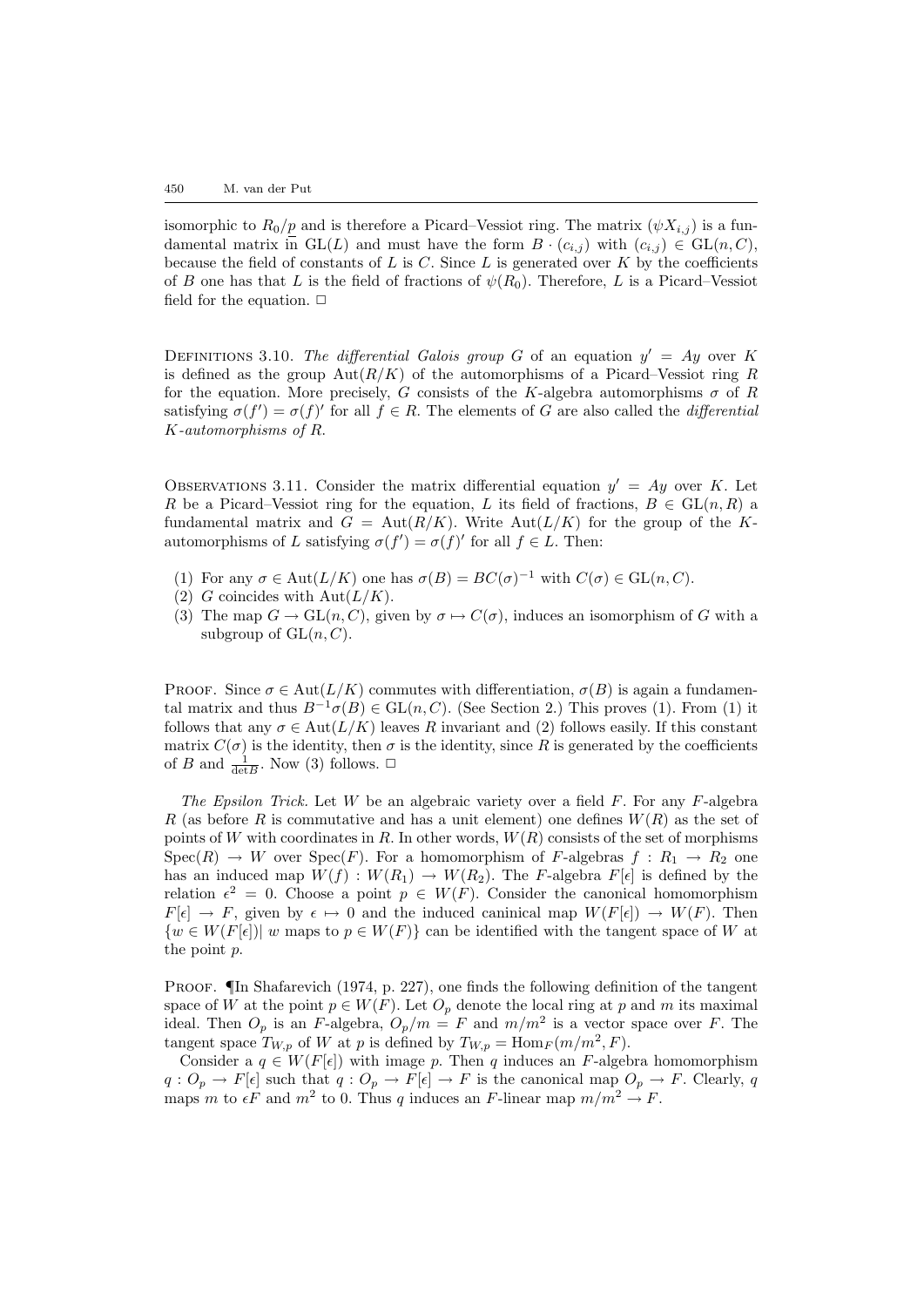Conversely, let an F-linear map  $k : m/m^2 \to F$  be given. The F-algebra  $O_p/m^2$  can be written as  $F \oplus (m/m^2)$ . The map  $\tilde{q} : F \oplus (m/m^2) \to F[\epsilon]$  is defined by  $\tilde{q}(f+v) = f + \epsilon k(v)$ , for  $f \in F$  and  $v \in m/m^2$ . It is clear that  $\tilde{q}$  is a homomorphism of F-algebras. One defines the point  $q \in W(F[\epsilon])$  by  $q: O_p \to O_p/m^2 \stackrel{\tilde{q}}{\to} F[\epsilon]$ . It is easily seen that the two maps defined above are each others inverses. This gives the identification of  $\{w \in W(F[\epsilon]) | w \text{ maps to } p \in W(F)\}$  with  $T_{W,p}$ .  $\Box$ 

A special case is the following. Let  $G \subset GL(n)$ <sub>F</sub> be an algebraic group defined over F. Then  $g := \{A \in M(n, F)|1 + \epsilon A \in G(F[\epsilon])\}$  is identified with the tangent space of G at the point  $1 \in G(F)$ . The F-linear subspace g of the space of all  $n \times n$  matrices  $M(n, F)$  with coefficients in F is in fact a Lie subalgebra of  $M(n, F)$ . The Lie algebra of  $G$  is defined as  $g$  with this structure as Lie algebra.

PROOF. We want to show that  $g$  is a Lie subalgebra of  $M(n, F)$ . For this purpose we have to extend the epsilon trick to the case of  $F[\alpha]$  with  $\alpha^3 = 0$ . Since the point  $1 \in G(F)$  is smooth, one can lift any point of  $G(F[\epsilon])$ , which maps to  $1 \in G(F)$ , to a point of  $G(F[\alpha])$ . Thus for  $A, B \in g$  there are elements  $a := 1 + \alpha A + \alpha^2 A_1$  and  $b := 1 + \alpha B + \alpha^2 B_1$  in  $G(F[\alpha])$ . The commutator  $aba^{-1}b^{-1}$  is equal to  $1 + \alpha^2 (AB - BA)$ . Thus  $AB - BA \in g$ .  $\Box$ 

<span id="page-10-0"></span>PROPOSITION 3.12. Let  $L \supset K$  be a Picard–Vessiot field with differential Galois group G. Then:

- (1) G considered as subgroup of  $GL(n, C)$  is an algebraic group.
- (2) The Lie algebra of G coincides with the Lie algebra of the derivations of  $L/K$ , which commute with the differentiation on L.
- (3) The field  $L^G$  of the G-invariants elements of L is equal to K.

PROOF.  $\P(1)$  and (2). L is the field of fractions of  $R := K[X_{i,j}, \frac{1}{\det}]/q$ , where q is a maximal differential ideal. For any  $C$ -algebra  $A$  (as always  $A$  is commutative and has a unit element) one defines the differential rings  $K \otimes_C A$ ,  $R \otimes_C A$  and  $L \otimes_C A$  with the derivation given by  $(f \otimes a)' = f' \otimes a$  for  $f \in K$ , R, or L and  $a \in A$ . The ring of the constants of the three differential rings is A. The group  $\mathcal{G}(A) := \text{Aut}(L \otimes A/K \otimes A)$  is defined in the obvious way, namely as the group of the differential  $K \otimes A$ -automorphisms of  $L \otimes A$ . For  $M \in GL(n, A)$  one defines the  $K \otimes A$ -automorphism  $\sigma_M$  of  $K[X_{i,j}, \frac{1}{\det}]\otimes A$ , given by the formula  $(\sigma_M X_{i,j}) = (X_{i,j})M^{-1}$ . One observes that  $\sigma_M$  induces a  $K \otimes A$ -linear automorphism of  $R \otimes A$  (and thus an element of  $\mathcal{G}(A)$ ) if and only if  $\sigma_M$  leaves the ideal  $qK[X_{i,j}, \frac{1}{\det}]\otimes_C A$  invariant. Moreover, every element of  $\mathcal{G}(A)$  is obtained in this way for a unique M. Thus  $\mathcal{G}(A)$  can be indentified with a subgroup of  $GL(n, A)$ .

For a C-algebra homomorphism  $f : A_1 \to A_2$  there is an induced group homomorphism  $\mathcal{G}(f) : \mathcal{G}(A_1) \to \mathcal{G}(A_2)$ . In other words,  $\mathcal{G}$  is a covariant functor from the category of the C-algebras to the category of groups.  $GL(n)_C$  can also be seen as a covariant functor from the category of C-algebras to the category of groups and  $\mathcal G$  is a subfunctor of  $GL(n)<sub>C</sub>$ .

Let the C-algebra  $C[\epsilon]$  be defined by  $\epsilon^2 = 0$ . Consider the canonical map  $C[\epsilon] \to C$  and the induced map  $\mathcal{G}(C[\epsilon]) \to \mathcal{G}(C)$ . The kernel of  $\mathcal{G}(C[\epsilon]) \to \mathcal{G}(C)$  is equal to the set of the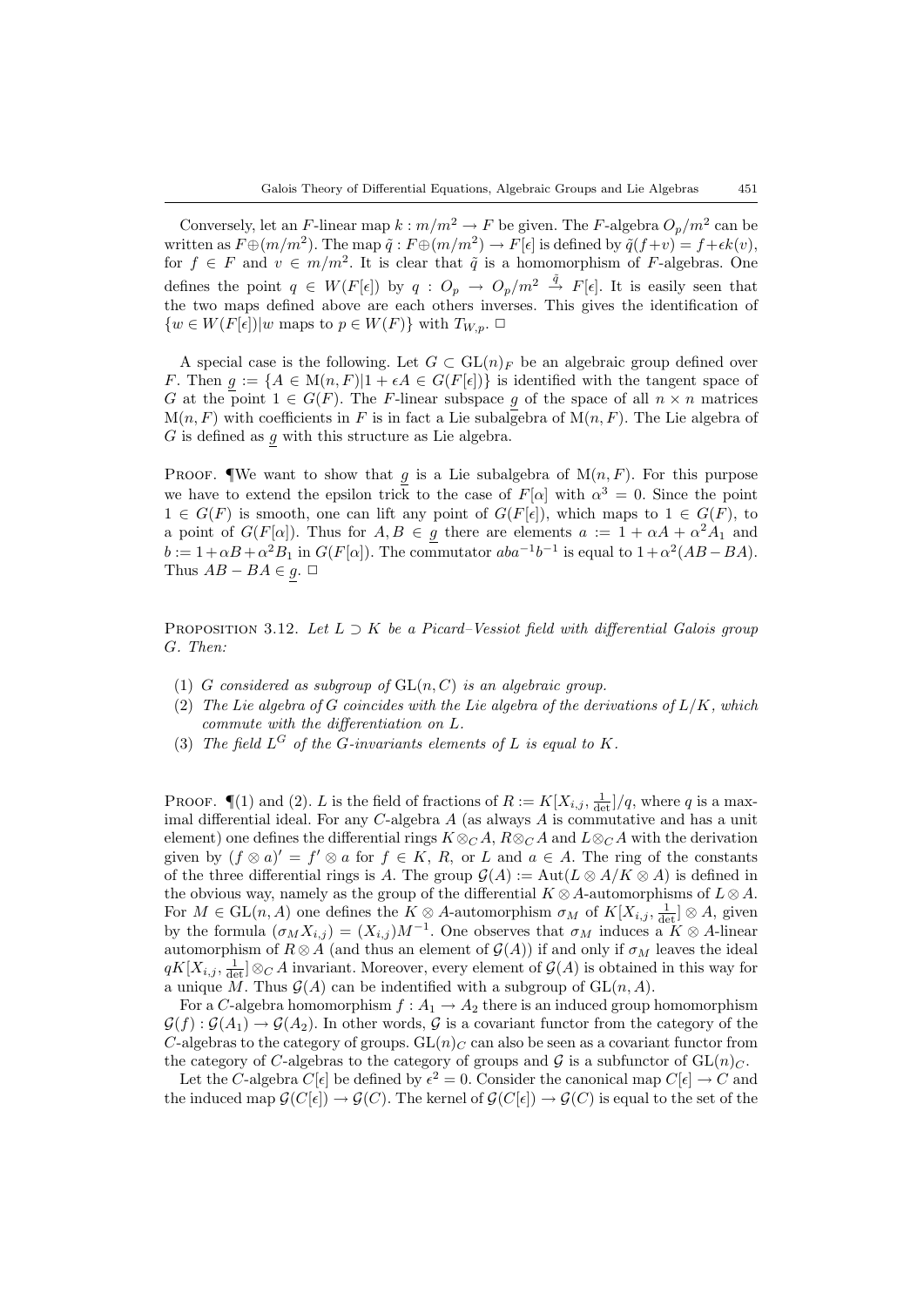elements in Aut( $L[\epsilon]/K[\epsilon]$ ) of the form  $1+\epsilon D$  with D a map from L to L. The D's with the above property are the K-linear derivations on L commuting with ', as one easily verifies. We will now show that there is an ideal  $I \subset C[Y_{i,j}, \frac{1}{\det}]$  such that for any C-algebra A,

$$
\mathcal{G}(A) = \{ M \in GL(n, A) | f(M) = 0 \text{ for all } f \in I \}.
$$

Take for B the C-algebra  $C[Y_{i,j}, \frac{1}{\det}].$  Let  $M \in GL(n, B)$  be the matrix  $(Y_{i,j})$  and consider the map  $\sigma_M$  on  $K[X_{i,j}, \frac{1}{\det}]\otimes_C B$ . Let  $q_1, \ldots, q_r$  denote generators of the ideal q. Let  ${e_j}$  denote a basis of R as vector space over C. The image of  $\sigma_M(q_i)$  in  $R \otimes_C B$  can be written as a finite sum  $\sum_j e_j \otimes F(i,j)$  with  $F(i,j) \in B$ . Let  $I \subset B = C[Y_{i,j}, \frac{1}{\det}]$  denote the ideal generated by all  $F(i, j)$ . We claim that the ideal I has the required property.

Let A be any C-algebra and  $M \in GL(n, A)$ . The map  $\sigma_M$  is defined as above. Then  $M \in \mathcal{G}(A)$  if and only if  $\sigma_M$  maps every  $q_i$  to an element of q. The image of  $\sigma_M(q_i)$  in  $R \otimes_{\mathbb{C}} A$  has the form  $\sum e_j \otimes F(i, j)(M)$ . This proves the claim.

We will now prove that the ideal  $I$  is a radical ideal. We replace  $K$  by its algebraic closure  $\bar{K}$ . The ideal I and the functor G remain unchanged. The ideal q changes into a radical ideal  $\tilde{q} = q\bar{K}[X_{i,j}, \frac{1}{\det}]$ . We will write  $W \subset GL(n)_{\bar{K}}$  for the reduced subset defined by  $\tilde{q}$  and V for the reduced set  $\cap_{E\in W(\bar{K})}E^{-1}W$ . Let  $\tilde{r}$  be the radical ideal of V. Define the radical ideal  $r \subset K[Y_{i,j}, \frac{1}{\det}]$  as the preimage of  $\tilde{r}$  under the C-algebra homomorphism  $C[Y_{i,j}, \frac{1}{\det}] \to \overline{K}[X_{i,j}, \frac{1}{\det}]$ , given by  $Y_{i,j} \mapsto X_{i,j}$ . We want to prove that  $r = I$  and thus show that I is a radical ideal. For this we have to verify that for any C-algebra A, the group  $\mathcal{G}(A)$  is equal to  $\{M \in GL(n, A)| \forall f \in r : f(A) = 0\}.$ 

Let  $M \in GL(n, A)$ . Then  $M \in \mathcal{G}(A)$  if and only if  $\sigma_M$  leaves the ideal generated by  $\tilde{q}$  invariant. This is equivalent to  $\tilde{DM}^{-1} \in W(A \otimes_{\mathcal{C}} \bar{K})$  for all  $D \in W(\bar{K})$ . The latter is equivalent to  $M \in V(A \otimes_{\mathbb{C}} \overline{K})$  and then also equivalent to  $f(M) = 0$  for all  $f \in r$ .

Define the reduced algebraic subset G of  $GL(n)<sub>C</sub>$  by the radical ideal I. Then G represents the functor  $\mathcal G$ . Since  $\mathcal G$  is a functor with values in the category of groups,  $G$  is a reduced algebraic subgroup of  $GL(n)<sub>C</sub>$ . The field C is algebraically closed and we may identify G with the subgroup  $G(C) \subset GL(n, C)$ . The group  $G(C)$  is by construction equal to  $\text{Aut}(L/K)$ . This proves the first statement. The second statement follows from the above calculation of the kernel of  $\mathcal{G}(C[\epsilon]) \to \mathcal{G}(C)$ .

(3) See the Appendix.  $\Box$ 

<span id="page-11-0"></span>PROPOSITION 3.13. (THE GALOIS CORRESPONDENCE) Let  $L \supset K$  be the Picard–Vessiot field of the equation  $y' = Ay$  over K. Let  $G := \text{Aut}(L/K)$  be the differential Galois group of the equation. Consider the two sets  $S =$  the closed subgroups of G and  $\mathcal{L} =$  the differential fields M with  $K \subset M \subset L$ . Let  $\alpha : S \to \mathcal{L}$  and  $\beta : \mathcal{L} \to S$  be the maps defined by  $\alpha(H) = L^H$ , where  $L^H$  is the subfield of L consisting of the H-invariant elements, and  $\beta(M) = \text{Aut}(L/M)$ , the set of automorphisms of  $\overline{L}/M$  commuting with the differentiation on L. Then:

- (1) The two maps  $\alpha$  and  $\beta$  are inverse to each other.
- (2) Suppose that  $H \in \mathcal{S}$  is a normal subgroup of G. Put  $M = L^H$ . Then Aut $(M/K)$  is isomorphic to  $G/H$ . Moreover M is a Picard–Vessiot field for some linear differential equation over K.
- (3) Let  $G^o$  denote the identity component of G. Then  $L^{G^o} \supset K$  is a finite Galois extension with Galois group  $G/G^o$ .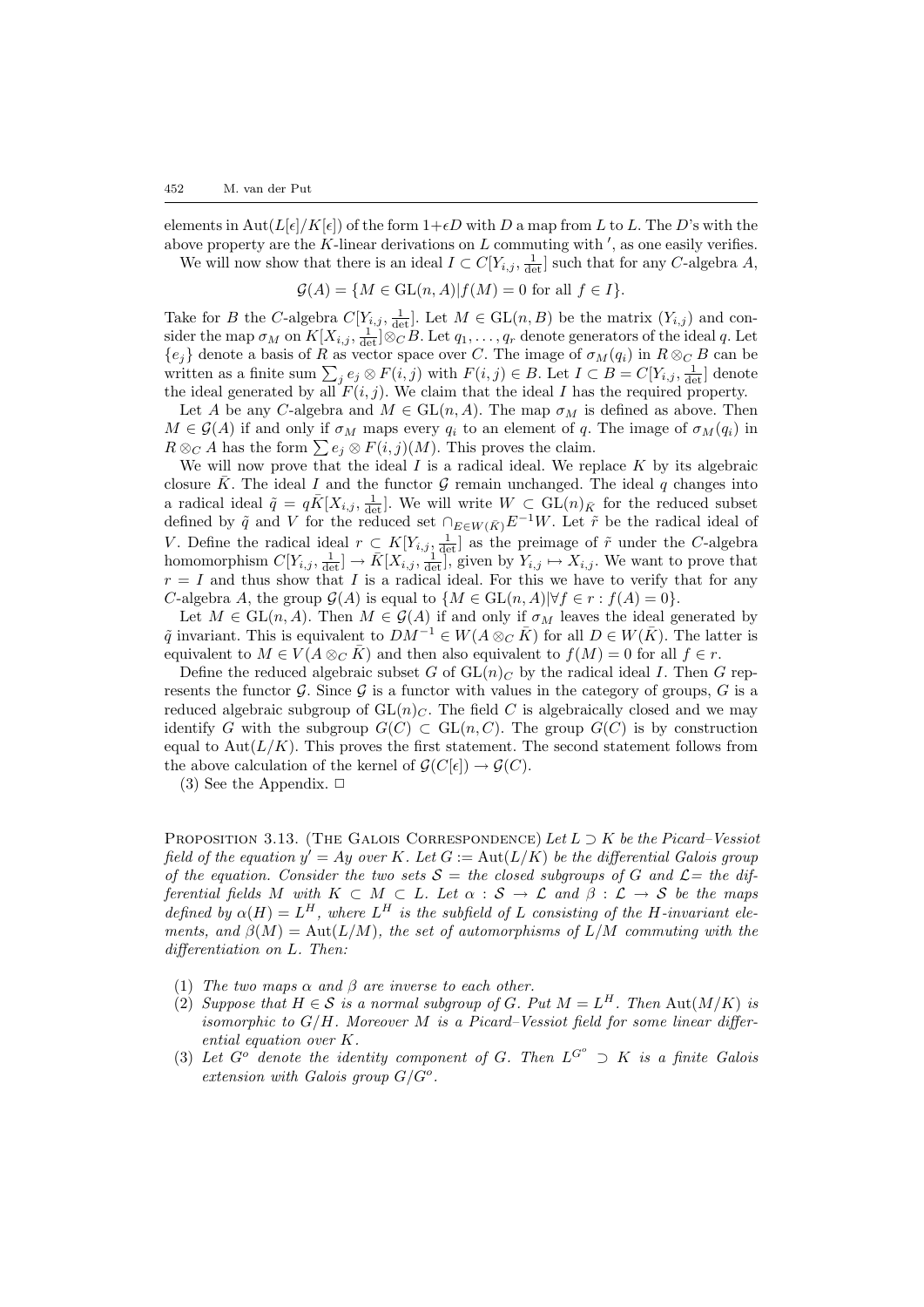PROOF. See the Appendix.  $\Box$ 

For the next important result we will need some definitions. Suppose that the differential field K is  $C(z)$  and consider an equation  $y' = Ay$  over K. The field K is seen as the function field of the projective line  $\mathbf{P}^1(C) = C \cup \{\infty\}$  over C. A point of K is by definition a point of this projective line. For every point  $p$  of  $K$  one considers the "completion"  $\hat{K}_p$  of the field K at that point. For a finite point  $c \in C$ , this is the Laurent series field  $\hat{K}_c := C((z-c))$ . For the infinite point this is  $\hat{K}_{\infty} := C((z^{-1}))$ . Those fields are in an obvious way differential fields.

The equation can be considered locally at a point  $p$ , which means that we consider the equation over the field  $\hat{K}_p$ . The equation is called *regular at a finite point c* if there is a  $B \in GL(n, \hat{K}_c)$  such that the equivalent equation  $v' = \tilde{A}v$ , with  $\tilde{A} := B^{-1}AB - B^{-1}B'$ , has no poles. In other words  $\tilde{A} \in M(n, C[[z-c]])$ . The equation is called *regular singular* at  $z = c$  if there is a  $B \in GL(n, \hat{K}_c)$ , such that  $(z - c)\tilde{A}$  has no poles at  $z = c$ , i.e.,  $(z - c)A \in M(n, C[[z - c]])$  (see also Exercise [\(7\)\)](#page-4-0). Similar definitions can be given for the point  $\infty$ .

It is a standard fact that a point p is regular for the equation  $y' = Ay$  if and only if there is a fundamental matrix with coefficients in  $\hat{K}_p$ . (See Exercise [\(6\)](#page-4-1).)

Suppose that  $K = C(z) \subset F$  is a finite field extension of degree *n*. The geometric picture corresponding to this is a non-constant morphism  $m : X \to \mathbf{P}^1$ , of degree n, between non-singular connected projective curves over  $C$  with function fields  $F$  and  $C(z)$ . A point of  $C(z)$  is called *unramified* if its preimage in X consists of n points.

We are interested in the case where  $F$  is a Galois extension of  $K$ . One can prove (in that case) the following.

PROPOSITION 3.14. A point  $p$  is unramified if and only if the field  $F$  can be embedded into  $\hat{K}_p$ .

PROOF. The point  $q \in X$  with  $m(q) = p$ , one has an inclusion of the fields  $\hat{K}_p \subset \hat{F}_q$ . The ramification index  $e(q)$  of q is defined as the degree  $[\hat{F}_q : \hat{K}_p]$ . The point q is (by definition) unramified if and only if  $e(q) = 1$ . Take a point  $p \in \mathbf{P}^1$  and let  $q_1, \ldots, q_s$  denote the points  $q \in X$  with  $m(q) = p$ . Then the formula  $\sum e(q_i) = n$  holds. In particular, p is unramified if and only if all  $e(q_i) = 1$ . Thus, p is unramified if and only if  $s = n$ .

Suppose that  $F \supset C(z)$  is a Galois extension with Galois group G. Then G acts transitively on the set  $\{q_1, \ldots, q_s\} = m^{-1}(p)$  for any  $p \in \mathbf{P}^1$ . Thus all  $e(q_i)$  are equal. Suppose that F can be embedded into  $\hat{K}_p$ . Then for some i one has  $\hat{F}_{q_i} \subset \hat{K}_p$  and thus  $\hat{F}_{q_i} = \hat{K}_p$  and  $e(q_i) = 1$ . Therefore all  $e(q_j) = 1$  and p is unramified.

Conversely, suppose that p is unramified. Then  $\hat{K}_p = \hat{F}_{q_1} \supset F$ .  $\Box$ 

Corollary 3.15.

(1) Consider a differential equation  $y' = Ay$  over the field  $K = C(z)$  with Picard-Vessiot field  $L$  and differential Galois group  $G$ . Then the set of the ramification points of the finite Galois extension  $K \subset L^{G^{\circ}}$  is contained in the set of the singular points of the equation.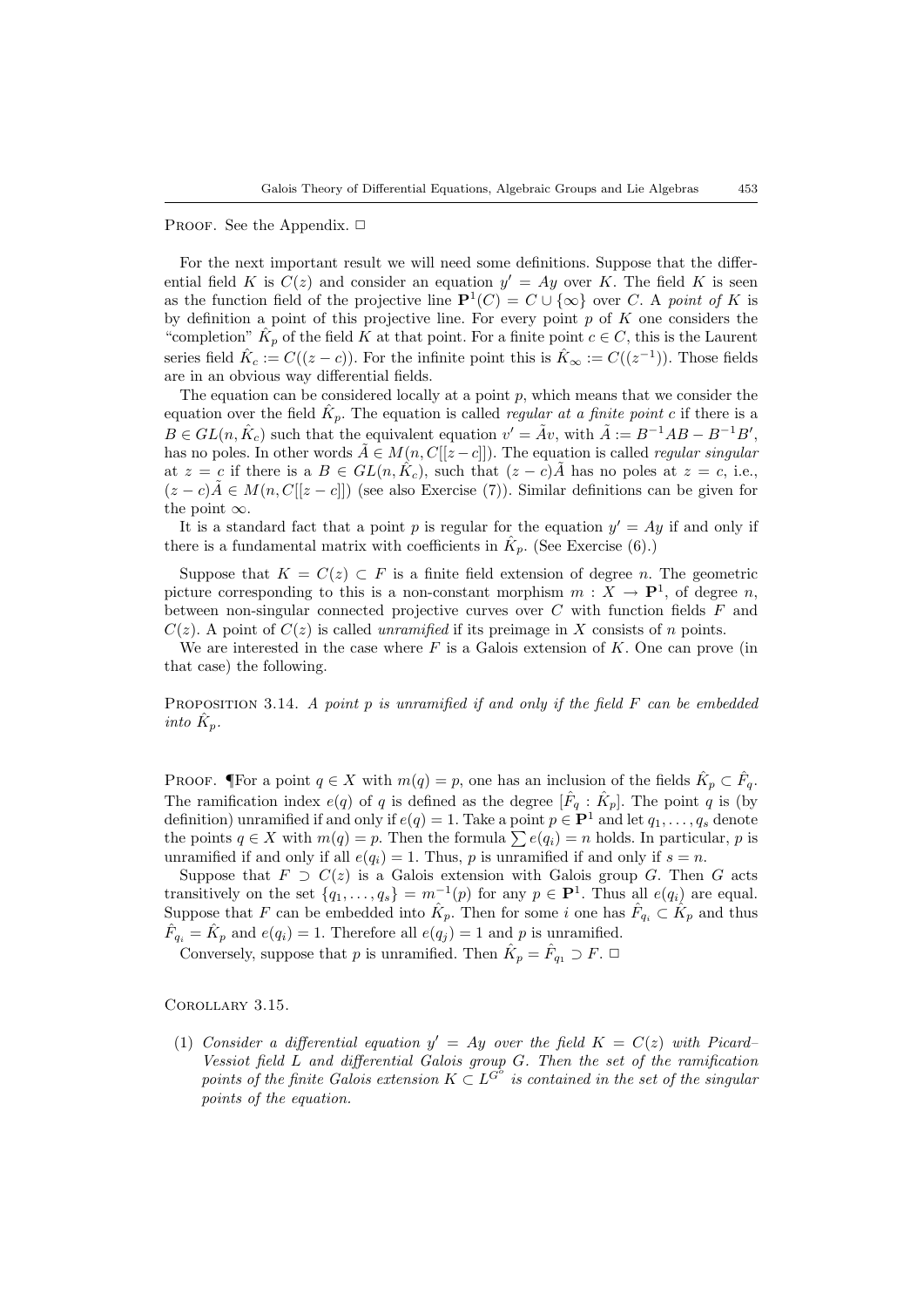- (2) Suppose that the equation has at most one singular point. Then G is connected.
- (3) Suppose that the equation has at most two singular points, then  $G/G^o$  is a cyclic group.
- PROOF. (1) Let  $p$  be a regular point for the differential equation. There is a fundamental matrix B with coefficients in  $\hat{K}_p$ . According to Proposition [3.9,](#page-8-0) the subfield  $L \subset \hat{K}_p$ , generated over K by the coefficients of B, is a Picard–Vessiot field for the equation over K. Then  $K \subset L^{G^o}$  is a finite Galois extension of K, lying inside  $\hat{K}_p$ . Thus p is unramified for the extension  $K \subset L^{G^o}$ .
	- (2) The Riemann–Hurwitz–Zeuthen genus formula shows that a finite extension  $K =$  $C(z) \subset F$  with  $C(z) \neq F$  is ramified at two or more points.
	- (3) This follows again from the Riemann–Hurwitz–Zeuthen formula. $\Box$

EXAMPLES 3.16. THE ALGEBRAIC SUBGROUPS OF  $SL(2)$  AND  $SL(3)$ 

We give here the rather useful lists of (the conjugacy classes of) the algebraic subgroups of  $SL(2, C)$  and  $SL(3, C)$ . The lists are used in Kovacic's algorithm [\(Kovacic, 1986](#page-32-4)) for order two equations and the extension of this algorithm to order three equations by [Singer](#page-32-5) [and Ulmer \(1993](#page-32-5)). In Section [5,](#page-18-0) the lists are used again for the explicit constructions of differential equations with differential Galois groups  $SL(2)$  and  $SL(3)$ . For  $SL(2, C)$  the list reads:

- (1) Reducible subgroups  $G$ , i.e., there exists a  $G$ -invariant line. In other terms, the subgroups of  $\begin{cases} \begin{pmatrix} a & b \\ 0 & a^{-1} \end{pmatrix}$  $\Big\} |a \in C^*, b \in C$ .
- (2) Irreducible and imprimitive groups  $G$ , i.e., there is no  $G$ -invariant line but there is a pair of lines invariant under  $G$ . In other terms  $G$  is an irreducible subgroup of the infinite dihedral group, consisting of all  $A \in SL(2, C)$  such that A permutes the two lines  $C(1,0), C(0,1)$  in  $C^2$ .
- (3) Three finite primitive groups: the tetrahedral, the octahedral and the icosahedral group.
- (4)  $SL(2, C)$ .

For  $SL(3, C)$  the list is:

- (1) G is reducible, i.e., G fixes a proper linear subspace of  $C^3$ . There are two cases:
	- (a) 1-reducible groups  $G$ , i.e.,  $G$  fixes a line in  $C^3$ .
	- (b) 2-reducible groups  $G$ , i.e.,  $G$  fixes a plane in  $C^3$ .
- (2) G is irreducible and imprimitive, i.e., G permutes the three lines  $C(1, 0, 0)$ ,  $C(0, 1, 0)$ , and  $C(0, 0, 1)$ , and is irreducible.
- $(3)$  G is irreducible and primitive. The possibilities are:
	- (a) PSL $(2, C)$ . This group is obtained from the natural action of  $SL(2, C)$  on the second symmetric power  $C^2 \otimes_s C^2 \cong C^3$ .
	- (b) PSL $(2, C) \times C_3$ , where  $C_3 = {\{\lambda \, id \, | \lambda^3 = 1\}}$ .
	- (c) Eight finite primitive groups.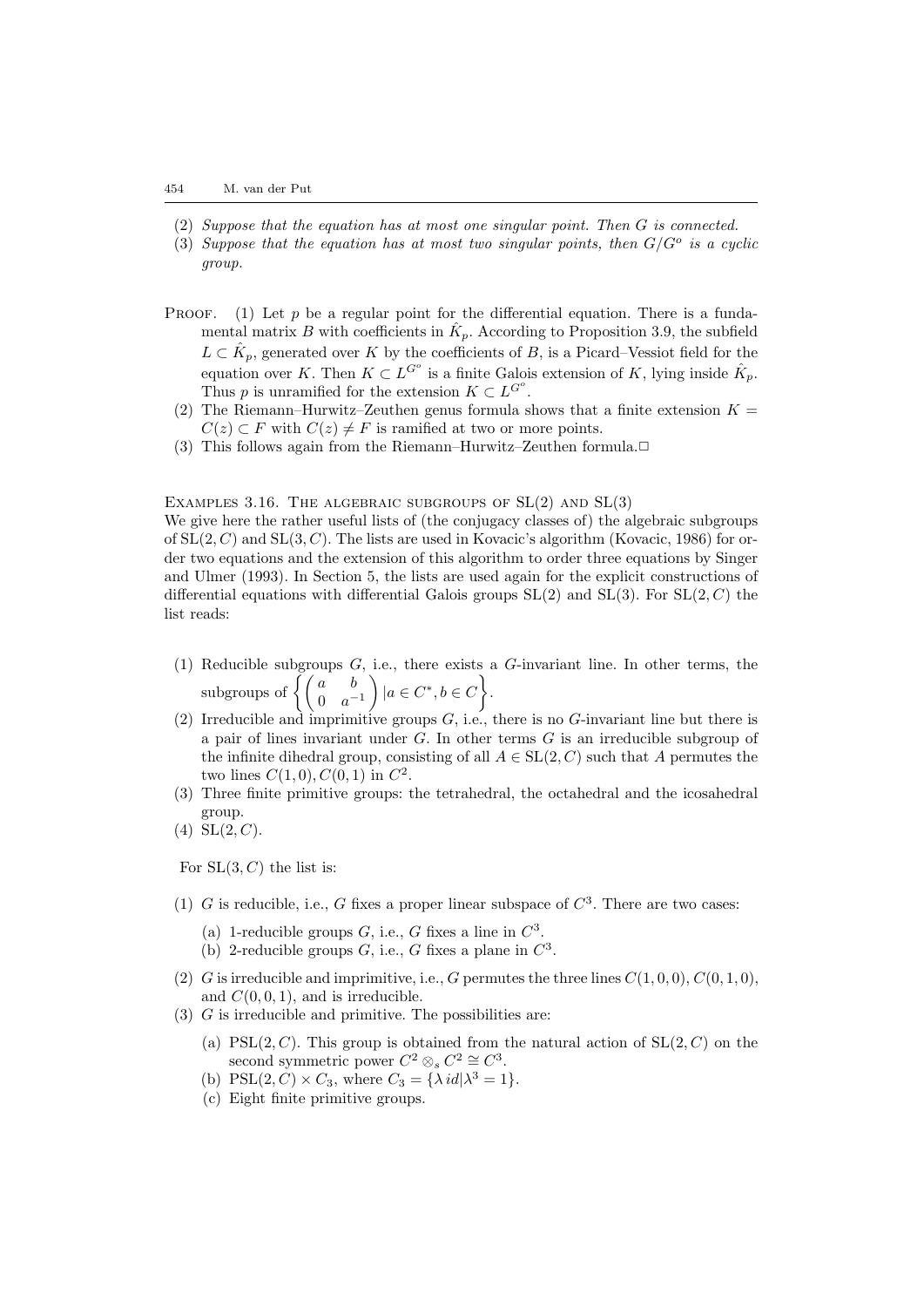(d)  $SL(3, C)$ .

Exercises.

- (8) Calculate the differential Galois group and its Lie algebra for Examples [3.4](#page-6-2) and [3.5.](#page-7-0)
- (9)  $K = C(z)$  with C algebraically closed. Consider the equation  $y'' = c^2y$  with  $c \in C^*$ . Show that the differential ring  $K[Y, Y^{-1}]$ , given by  $Y' = cY$ , is a Picard–Vessiot ring for the equation. Calculate the differential Galois group and its Lie algebra.
- (10) Consider  $y'' = ry$  over  $K = C(z)$ , with C algebraically closed.
	- (a) Prove that the differential Galois group G is contained in  $SL(2, C)$ . Hint: Let L be a Picard–Vessiot field. Take a basis  $y_1, y_2$  of the solution space  $V \subset L$  of the equation. Prove that  $y_1 y_2' - y_1' y_2$  has derivative 0. Conclude from this that any  $\sigma \in G$  has determinant 1.
	- (b) Suppose that  $r \in C[z]$ . Prove that G is connected.
	- (c) Suppose that  $r \in C[z]$  has odd degree. Show that G is an irreducible group. Hint: let  $L \supset K$  be a Picard–Vessiot extension for the equation and let  $V \subset L$ be the solution space for the equation. If  $G \subset GL(V)$  is reducible, then there is a line  $Cy \subset V$  fixed by G. Prove that  $u := \frac{y'}{y}$  $\frac{y'}{y}$  lies in K and satisfies  $u' + u^2 = r$ . Expand u at  $z = \infty$  and show that this gives a contradiction.
	- (d) Suppose again that  $r \in C[z]$  has odd degree. Prove that  $G = SL(2, C)$  and give an explicit description of the Picard–Vessiot ring.
	- (e) In the special case  $r = z$ , the equation is called the Airy equation (studied by Airy and Stokes). Two independent solutions of the equation are called the Airy functions  $Ai, Bi$ . They can be seen as entire functions on the complex plane. What can one say about the algebraic relations between  $z, Ai, Ai', Bi, Bi'$ ?
- (11) The differential Galois group of a regular singular equation over  $C({z})$ . According to Exercise [\(7\),](#page-4-0) we may write such an equation as  $y' = Dz^{-1}y$  with  $D \in M(n, \mathbb{C})$ . For the construction of a Picard–Vessiot field we introduce a new complex variable t. The functions in t that we will consider are meromorphic functions, defined on some upper half plane  $H_b := \{t \in \mathbb{C} | im(t) > b\}$  (with  $b \in \mathbb{R}$ ). Two meromorphic functions  $f_1, f_2$  on  $H_{b_1}$  and  $H_{b_2}$  will be identified if  $f_1$  and  $f_2$  coincide on an upper half plane  $H_{b_3}$  with  $b_1, b_2 \leq b_3$ . The collection of all meromorphic functions defined on some upper half plane is a field, denoted by  $H$ . The differentiation on this field is defined by  $\frac{1}{2\pi i}e^{-2\pi it}\frac{d}{dt}$ . The field of constants of H is clearly C. The field H has a nice automorphism  $\sigma$ , given by  $f(t) \mapsto f(t + 1)$ . This automorphism commutes with the differentiation on H. The field  $\mathbf{C}(\{z\})$  is identified with as subfield of H by the substitution  $z = e^{2\pi i t}$ . Thus  $\sum a_n z^n \in \mathbb{C}(\{z\}) \mapsto \sum a_n e^{2\pi i nt} \in \mathcal{H}$ . It is easily seen that  $\mathbf{C}({z})$  is a differential subfield of  $\mathcal{H}$ .
	- (a) Prove that  $e^{2\pi i tD}$  is a fundamental matrix for  $y' = Dz^{-1}y$  with coefficients in  $H$  and conclude that  $H$  contains a Picard–Vessiot field  $L$  for the equation.
	- (b) Prove that  $\sigma(L) = L$  and conclude that  $\sigma$  lies in the differential Galois group G.
	- (c) Prove that  $L^{\sigma} = \mathbf{C}(\{z\})$ . Hint: any  $f \in L^{\sigma}$  has the form  $f(t) = g(e^{2\pi i t})$ where  $q(z)$  is holomorphic on  $\{z \in \mathbb{C} \mid 0 < |z| < \epsilon\}$  for some positive  $\epsilon$  and  $|g(z)| \leq c|z|^n$  holds for some  $n \in \mathbb{Z}$  and some positive constant c.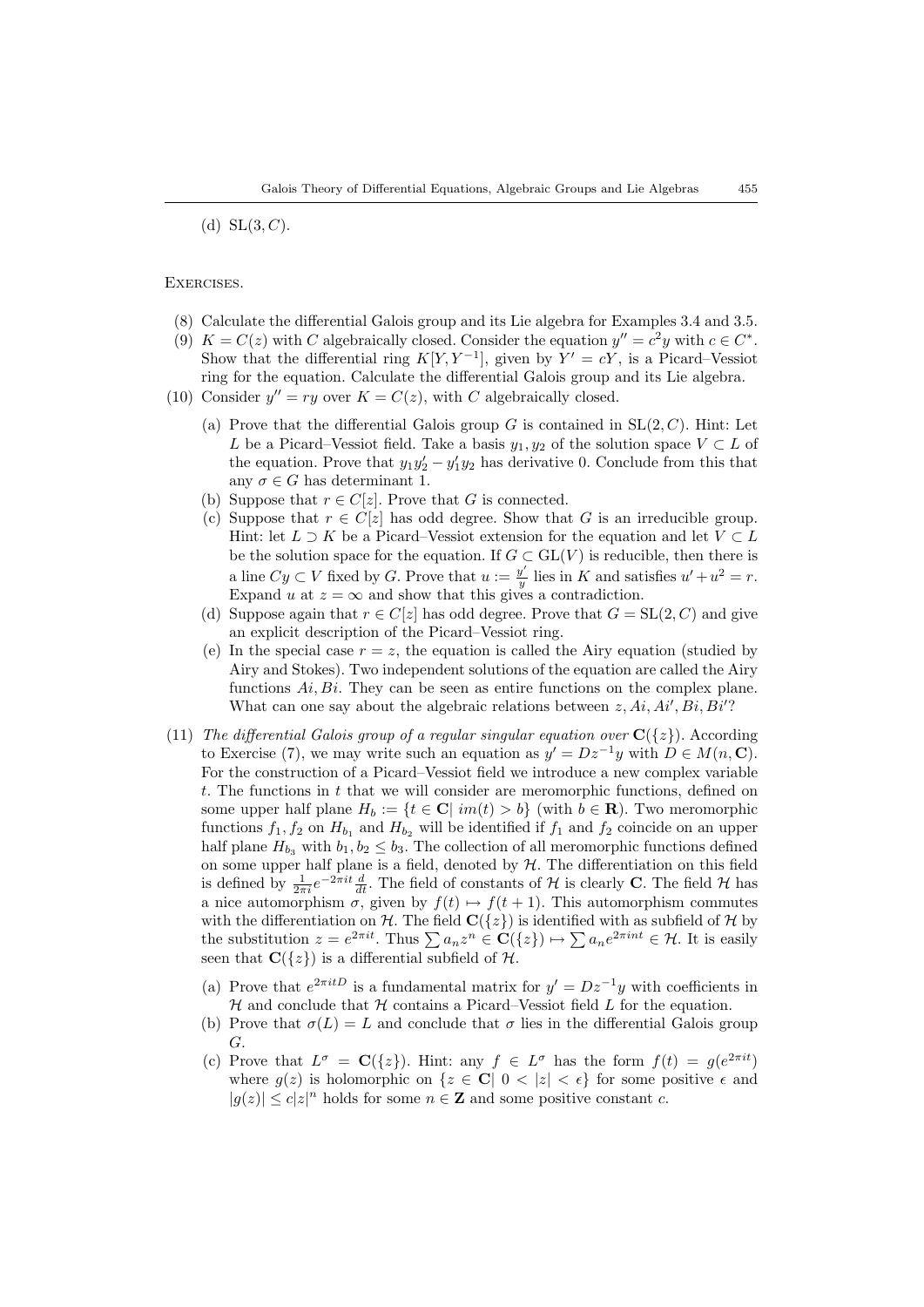- (d) Conclude from (c) and Proposition [3.13](#page-11-0) that the subgroup  $\langle \sigma \rangle \subset G$ , generated by  $\sigma$ , has Zariski closure G.
- (e) Show that G is the smallest algebraic subgroup of  $GL(n, \mathbb{C})$ , containing the monodromy matrix  $e^{2\pi iD}$ .

## 4. Geometric Approach

For the construction of the Picard–Vessiot ring of an equation  $y' = Ay$  over K we have used the differential ring  $K[X_{i,j}, \frac{1}{\det}]$  with  $(X'_{i,j}) = A(X_{i,j})$ . This ring is the coordinate ring of the group  $GL(n)_K$ . Let I denote a radical ideal of  $K[X_{i,j}, \frac{1}{\det}]$  and let W denote the closed subspace of  $GL(n)<sub>K</sub>$  defined by I. We will call a (non-empty) reduced subspace  $W \subset GL(n)_K$  differentially invariant if its (radical) ideal I is a differential ideal. In the following lemma a criterion for  $W$  to be differentially invariant is established. For the formulation of this criterion we need the algebraic closure  $\bar{K}$  of K and the K-algebra  $\bar{K}[\epsilon]$  over  $\bar{K}$ , defined by the relation  $\epsilon^2 = 0$ . As before, we denote for any K-algebra S the set of points of W with coordinates in  $S$  by  $W(S)$ .

<span id="page-15-0"></span>LEMMA 4.1. The reduced subspace  $W \subset GL(n)_K$  is differentially invariant if and only if for every  $B \in W(\overline{K})$  the element  $B + \epsilon (B' - AB)$  lies in  $W(\overline{K}[\epsilon])$ . In other terms,  $B'-AB$  lies in the tangent space of W at the point  $B\in W(\overline{K})$ .

PROOF. For any  $f \in K[X_{i,j}, \frac{1}{\det}]$  and  $B \in GL(n, \overline{K})$  one has the formula:

$$
f(B + \epsilon(B' - AB)) = f(B) + \epsilon(f(B)' - f'(B)).
$$

The verification of this formula is straightforward. For convenience we introduce another differentiation, denoted by  $f \mapsto \partial_K f$ , on  $K[X_{i,j}, \frac{1}{\det}]$  by the requirements  $\partial_K$  is identical with ' on K and  $\partial_K X_{i,j} = 0$  for all i, j. Then one finds:

$$
f(B + \epsilon(B' - AB)) = f(B) + \sum_{i,j} \epsilon(B' - AB)_{i,j} \frac{\partial f}{\partial X_{i,j}}(B),
$$
  

$$
f(B)' = \partial_K f(B) + \sum_{i,j} B'_{i,j} \frac{\partial f}{\partial X_{i,j}}(B),
$$
 and  

$$
f'(B) = \partial_K f(B) + \sum_{i,j} \left( X'_{i,j} \frac{\partial f}{\partial X_{i,j}} \right)(B)
$$
  

$$
= \partial_K f(B) + \sum_{i,j} \sum_k A_{i,k} (X_{k,j} \left( \frac{\partial f}{\partial X_{i,j}} \right)(B)
$$
  

$$
= \partial_K f(B) + \sum_{i,j} (AB)_{i,j} \frac{\partial f}{\partial X_{i,j}}(B).
$$

Let  $I$  be the radical ideal of  $W$ . Suppose that  $I$  is a differential ideal. Then for any  $B \in W(\overline{K})$  and any  $f \in I$  one has  $f(B+\epsilon(B'-AB))=0$  since also  $f' \in I$ . On the other hand suppose that for every  $B \in W(\overline{K})$  the element  $B + \epsilon(B' - AB)$  lies in  $W\overline{K}[\epsilon]$ . The formula implies that for any  $f \in I$  and all  $B \in W(\overline{K})$  one has  $f'(B) = 0$ . Since I is a radical ideal one finds  $f' \in I$ .  $\Box$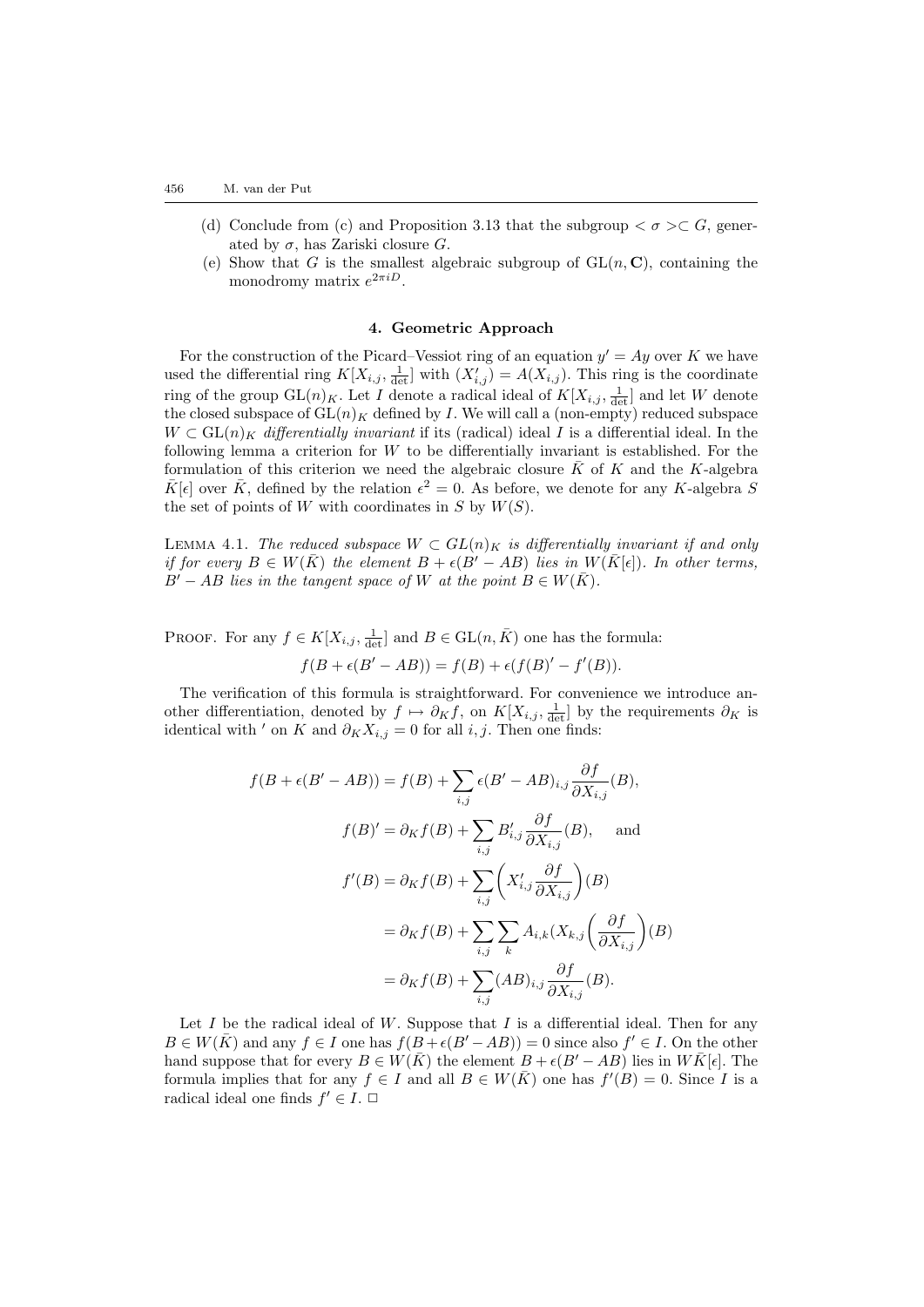<span id="page-16-2"></span>OBSERVATIONS 4.2.

- (1) Let  $y' = Ay$  over K be given. There is a bijective correspondence between the maximal differential ideals of  $K[X_{i,j}, \frac{1}{\det}]$  and the minimal differentially invariant subspaces of  $GL(n)<sub>K</sub>$ .
- (2) Let Z be a minimal differentially invariant subspace of  $GL(n)<sub>K</sub>$  (corresponding to the maximal differential ideal  $I$ ). Then the differential Galois group  $G$  of the equation is equal to  $\{M \in GL(n, C)| ZM \subset Z\}.$

PROOF. The first statement is obvious. For the second statement we observe that for any  $\sigma \in G$  there is a matrix  $M \in GL(n, C)$  such that the K-automorphism  $\sigma_M$  of  $K[X_{i,j}, \frac{1}{\det}],$  defined by  $(\sigma_M X_{i,j}) = (X_{i,j})M^{-1}$ , has the property:  $\sigma_M I \subset I$  and  $\sigma_M$ induces  $\sigma$  on  $K[X_{i,j}, \frac{1}{\det}]/I$ .  $\Box$ 

<span id="page-16-0"></span>COROLLARY 4.3. Let  $H \subset GL(n, C)$  be an algebraic group with Lie algebra  $\underline{h} \subset M(n, C)$ . Suppose that the differential equation  $y' = Ay$  over K has the property  $A \in h(K)$ . Then the differential Galois group  $G$  of the equation is contained in (a conjugate of) the group H.

PROOF. It suffices to show that  $H_K$  is differentially invariant. Indeed, there is then a minimal differentially invariant  $Z \subset H_K$ . For  $M \in G$  one has  $ZM \subset Z$ . Take a  $B \in Z(\overline{K}) \subset H_K(\overline{K})$ . Then  $BM \in Z(\overline{K}) \subset H_K(\overline{K})$  and thus  $M \in H_K(\overline{K}) \cap GL(n, C)$  $H(C).$ 

Consider a  $B \in H(\overline{K})$ . Then  $(1 - \epsilon A)(B + \epsilon B') = B + \epsilon (B' - AB)$ . The term  $(1 - \epsilon A)$ belongs to  $H(\bar{K}[\epsilon])$  since  $A \in \underline{h}(\bar{K})$ . We verify now that  $B + \epsilon B' \in H(\bar{K}[\epsilon])$ . For any f in the ideal  $J \subset C[X_{i,j}, \frac{1}{\det}]$  of H one has

$$
f(B + \epsilon B') = f(B) + \sum_{i,j} \epsilon B'_{i,j} \left( \frac{\partial f}{\partial X_{i,j}} \right) (B) = f(B) + \epsilon f(B)'
$$

Therefore,  $f(B+\epsilon B')=0$  for  $B\in H_K(\bar K)$  and  $f\in J$  and so  $B+\epsilon B'\in H(\bar K[\epsilon])$ . This proves finally that  $B + \epsilon (B' - AB) \in H_K(\overline{K}[\epsilon])$ .  $\Box$ 

The following theorem can be seen as a converse of Corollary [4.3.](#page-16-0)

<span id="page-16-1"></span>THEOREM 4.4. Let  $y' = Ay$  be a differential equation over  $K = C(z)$  with differential Galois group G. Let g denote the Lie algebra of G. Let H be a connected algebraic subgroup of  $GL(n)_C$  with Lie algebra  $\underline{h}$ . Suppose that:

(1) The differential Galois group is connected. (2)  $A \in h(K)$ .

Then there exists a  $B \in H(K)$  such that the equivalent equation  $v' = Av$ , with  $y = Bv$ and  $\tilde{A} = B^{-1}AB - B^{-1}B'$ , satisfies  $\tilde{A} \in g(K)$ .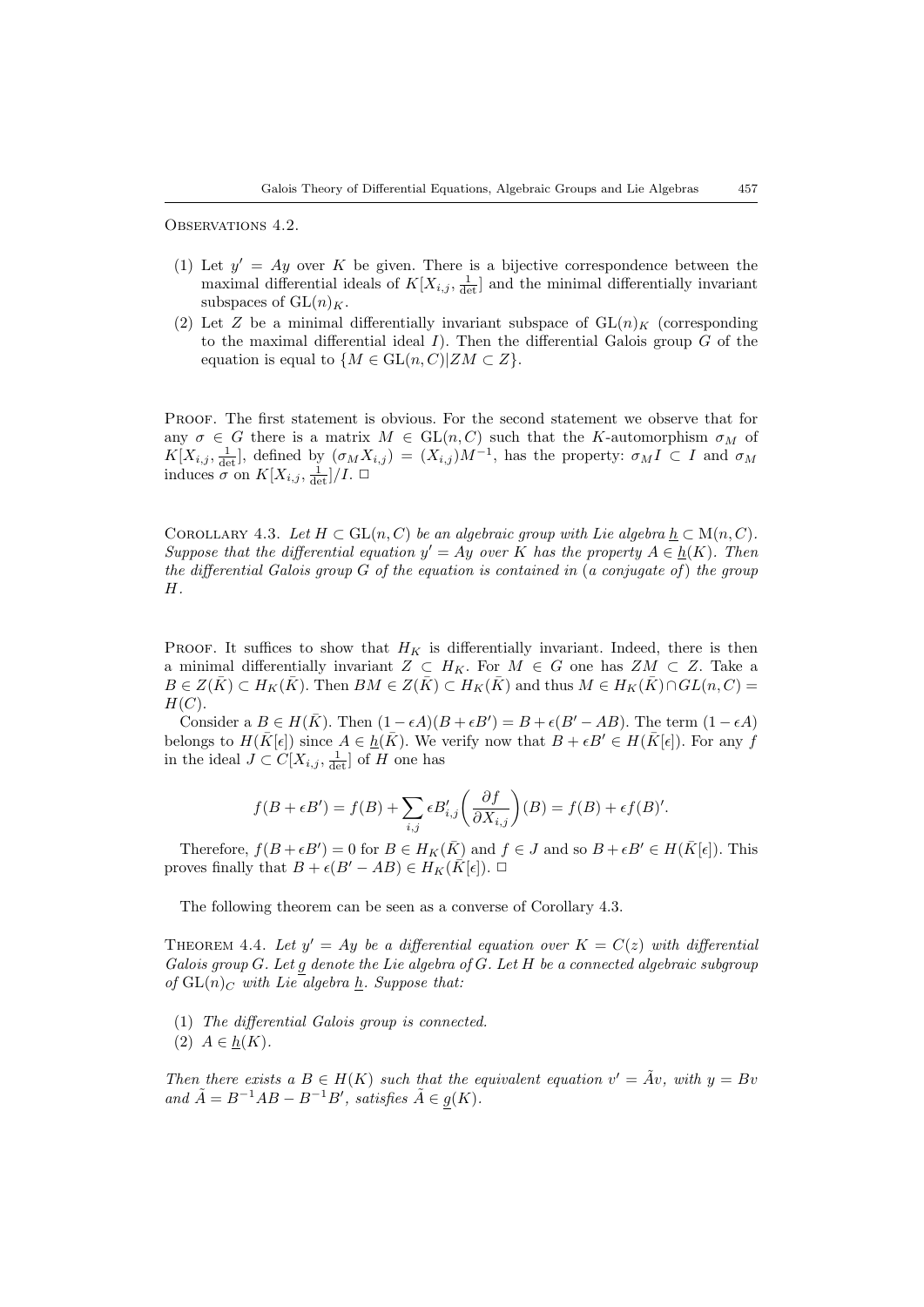The proof of this theorem is quite involved. It is given in the Appendix. We note that [Kovacic \(1969\)](#page-32-6) and [Mitchi and Singer \(1996](#page-32-7)) give (different) proofs for Corollary [4.3](#page-16-0) and Theorem [4.4](#page-16-1). For the application of this theorem we recall that an algebraic Lie subalgebra  $M \subset M(n, C)$  is defined as the Lie algebra of a linear algebraic subgroup of  $GL(n, C)$ .

REMARK 4.5. The condition that  $G$  is connected is necessary for Theorem [4.4](#page-16-1). Indeed, let G denote again the differential Galois group of the equation. Let  $G<sup>o</sup>$  denote the component of 1 ∈ G. Suppose that one can find a  $\tilde{A} \in g(K)$  with  $\tilde{A} = B^{-1}AB - B^{-1}B'$  and  $B \in GL(n, K)$ . According to Corollary [4.3,](#page-16-0) the differential Galois group G is contained in the *connected* algebraic group with Lie algebra g. Thus  $G \subset G^o$  and therefore  $G = G^o$ and G is connected.

COROLLARY 4.6. With the notations and assumptions of Theorem [4.4](#page-16-1), one has:

- (1) g is a minimal algebraic Lie algebra such that there is an equivalent equation  $v' = Av'$ with  $A \in g(K)$ .
- (2) The Picard–Vessiot ring of  $y' = Ay$  is isomorphic to  $K \otimes_C C[G]$ , where  $C[G]$  is the coordinate ring of G.

PROOF. (1) is a direct consequence of Theorem [4.4](#page-16-1) and Corollary [4.3.](#page-16-0)

(2) After applying Theorem [4.4](#page-16-1), we may suppose that  $A \in g(K)$ . Let  $Z \subset G$  be a minimal differentially invariant subset. By Observation [4.2](#page-16-2) one has  $ZM \subset M$  for all  $M \in G(C)$ . The same holds for the points in the algebraic closure  $\overline{K}$ , i.e.,  $Z(\overline{K})M \subset Z(\overline{K})$  for every  $M \in G(\overline{K})$ . Therefore  $Z = G_K$  and this proves (2).

## Exercises.

- (12) Algebraic solutions of the Riccati equation. Consider the equation  $y'' = ry$  over the field  $C(z)$  with  $r = \frac{5}{16}z^{-2} + z$ . Associated to this equation is the non-linear equation  $u' + u^2 = r$ , which is called the *Riccati equation*. Let A denote a Picard–Vessiot ring for the equation.
	- (a) Choose  $y \in A, y \neq 0$  with  $y'' = ry$  and put  $u := \frac{y'}{y}$  $\frac{y}{y}$ . Verify that u is a solution of the Riccati equation.
	- (b) Let  $u \in A$  be a solution of the Riccati equation and let  $y \in A$  satisfy  $y' = uy$ . Prove that  $y'' = ry$ .
	- (c) The field extension  $C(t) \supset C(z)$  is defined by  $t^2 = z$ . Verify that  $u_1 = -\frac{1}{4}z^{-1} +$  $t \in C(t)$  is a solution of the Riccati equation. Find a second solution  $u_2 \in C(t)$ of the Riccati equation.
	- (d) Prove that the differential ring  $R = C(t)[y_1, y_1^{-1}]$ , defined by  $y_1' = u_1y_1$ , is a Picard–Vessiot ring for the equation. Hint: verify that  $R$  is a simple differential ring. Prove that R is generated over  $C(z)$  by the coefficients of a fundamental matrix for the equation.
	- (e) Determine the differential Galois group  $G$  of the equation.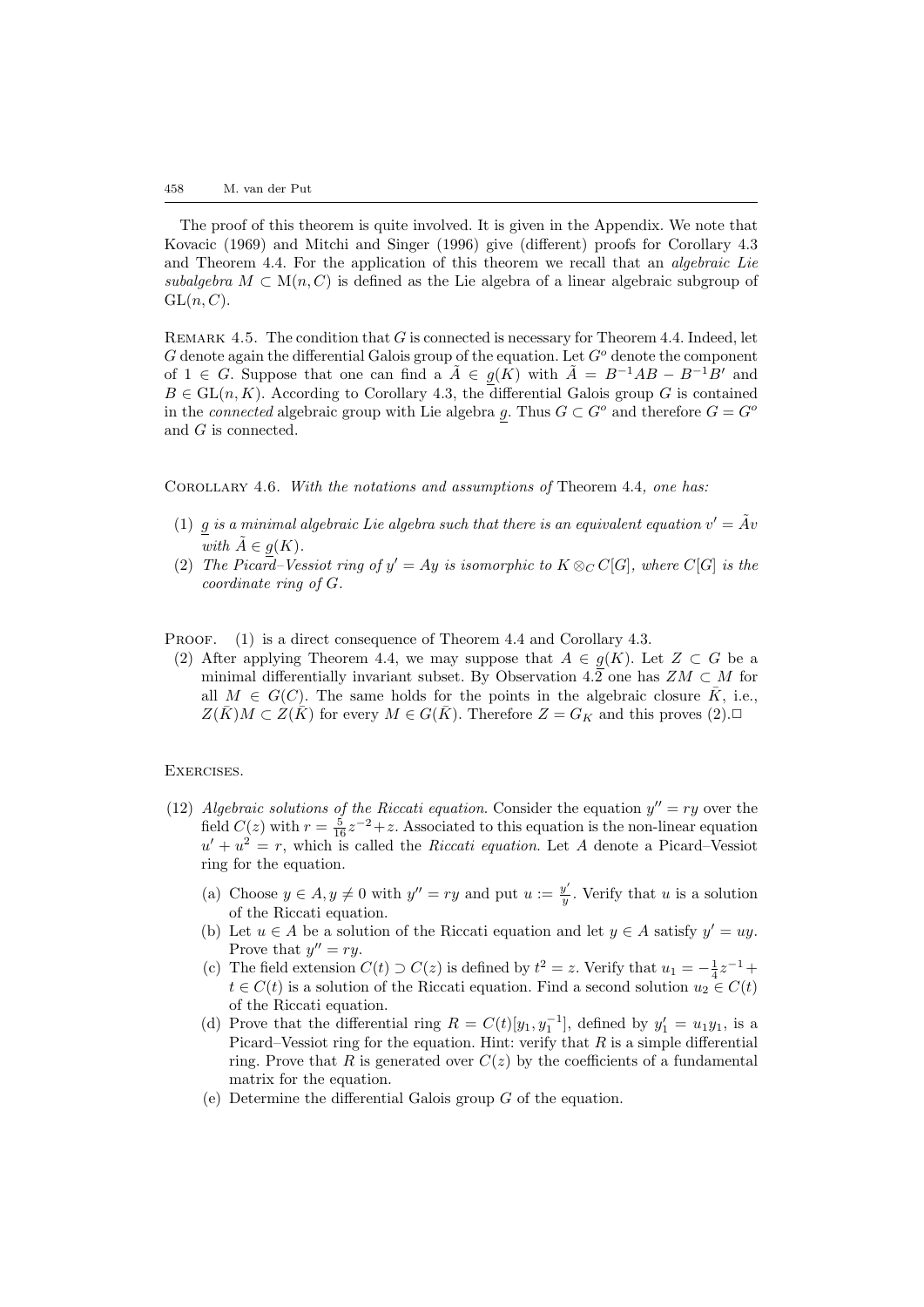- (f) Verify that the Lie algebra of G is equal to the Lie algebra of the K-linear derivations  $D: R \to R$  that commute with '.
- (13) Consider the matrix differential equation  $y' = \begin{pmatrix} 1 & 1 \\ 0 & J \end{pmatrix}$  $0 \quad d$ y over  $C(z)$  with  $d=\frac{1}{3z}$ .
	- (a) Prove that  $R = C(z)[Y_1, Y_1^{-1}, Y_2, F]/(Y_2^3 z)$ , with the differentiation given by  $Y_1' = Y_1, Y_2' = \frac{1}{3z}Y_2, F' = F + Y_2$ , is a well-defined differential ring.
	- (b) We write  $y_1, y_2, f$  for the images of  $Y_1, Y_2, F$  in R. Prove that  $\begin{pmatrix} y_1 & f \\ 0 & y_2 \end{pmatrix}$  $0 \t y_2$  $\Big)$  is a fundamental matrix.
	- (c) Prove that the subring  $R_0 := C(z)[y_1, y_1^{-1}, y_2] \subset R$  is a simple differential ring.
	- (d) Prove that the equation  $H' = H + y_2$  has no solution in  $R_0$ .
	- (e) Prove that R is a simple differential ring. Hint: let  $I \subset R$ ,  $I \neq 0$  be a differential ideal. Define  $n \geq 0$  to be the minimal integer for which there exists a non-zero element of  $I$  with degree  $n$  in the variable  $f$ . Prove that the set

 ${a \in R_0 \mid \text{ there is an element of the form } af^n + *f^{n-1} + \cdots \in I}$ 

is a differential ideal of  $R_0$ .

- (f) Conclude that R is a Picard–Vessiot ring for the equation. Calculate the differential Galois group and its Lie algebra.
- <span id="page-18-1"></span>(14) Let  $diag(a_1, \ldots, a_n)$  denote the diagonal matrix with entries  $a_1, \ldots, a_n$ . Consider the matrix differential equation  $y' = diag(a_1, \ldots, a_n)y$  over K with all  $a_i \in K$ . The subgroup  $\Lambda \subset \mathbf{Z}^n$  is defined as

$$
\{ \underline{m} = (m_1, \dots, m_n) \in \mathbf{Z}^n \mid \exists f \in K^* \text{ with } f' = (m_1 a_1 + \dots + m_n a_n) f \}.
$$

Prove the following statements:

- (a)  $K[E_1, \ldots, E_n, E_1^{-1}, \ldots, E_n^{-1}]/I$  is the Picard–Vessiot ring for the equation, with the differentiation given by  $E'_i = a_i E_i$  for all i and where the ideal I is generated by the elements  $E_1^{m_1} \cdots E_n^{m_n} - 1$  with  $\underline{m} = (m_1, \ldots, m_n) \in \Lambda$ .
- (b) The differential Galois group  $G$  of the equation is

$$
\{\operatorname{diag}(t_1,\ldots,t_n) \mid t_1,\ldots,t_n \in C^* \text{ and } t_1^{m_1}\cdots t_n^{m_n} = 1 \text{ for all } \underline{m} \in \Lambda\}.
$$

(c) The Lie algebra of  $G$  is

$$
\{\operatorname{diag}(d_1,\ldots,d_n) \mid d_1,\ldots,d_n \in C \text{ and } \sum m_i d_i = 0 \text{ for all } \underline{m} \in \Lambda\}.
$$

- (d) What are the algebraic Lie algebras contained in the (commutative) Lie algebra of all diagonal matrices in  $M(n, C)$ ?
- (e) Consider the example  $K = \mathbf{C}(z)$  and the  $a_i \in \mathbf{C}$ . What can one conclude about the complex functions  $e^{a_i z}$ ?

## 5. Inverse Problems

<span id="page-18-0"></span>In this section the differential field will be  $C(z)$ , with C algebraically closed and differentiation  $' = \frac{d}{dz}$ . The *inverse problem* is:

Let an algebraic subgroup  $G \subset GL(n, C)$  be given. Is there a differential equation  $y' = Ay$  with G as differential Galois group?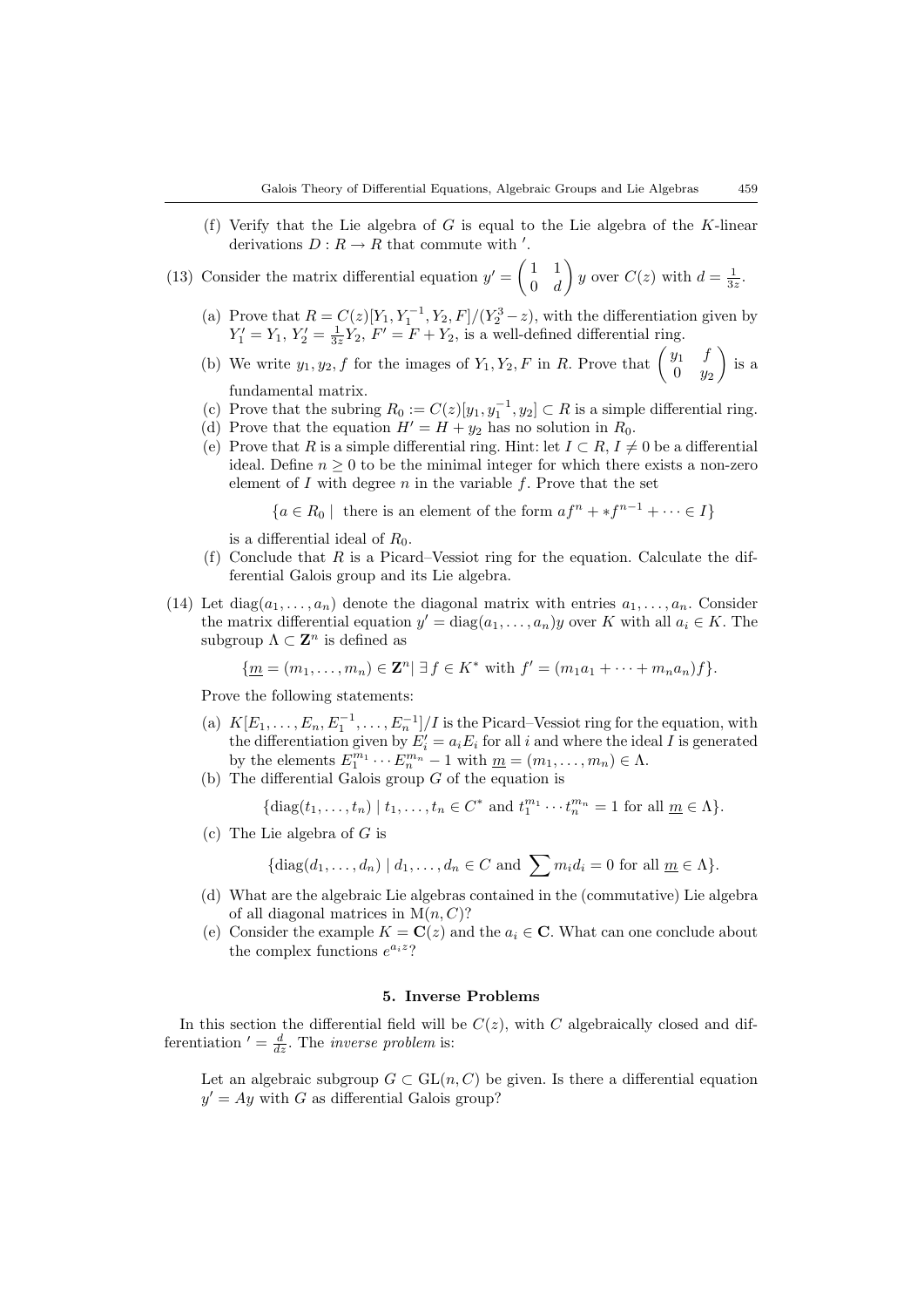For the case  $C = C$ , the field of complex numbers, the answer is "yes". The (complex analytic) proof, given by [C. Tretkoff and M. Tretkoff \(1979\)](#page-32-8), is easy and non-constructive. To some extent this analytic result can be used for the inverse problem over any algebraically closed field  $C$  (see [Singer, 1993](#page-32-9)). In the recent work of J.-P. Ramis, the inverse problem is solved for differential equations over the field of convergent power series  $C({z})$ and for differential on a compact Riemann surface with prescribed number and type of singularities (see [van der Put, 1998](#page-32-10)).

A constructive, algebraic solution of the inverse problem for connected groups G is developed by C. Mitschi and M. F. Singer. In the sequel of this section we will explain a certain part of their work. (See also [van der Put \(1998\)](#page-32-10) for a slightly different presentation.)

Let a connected algebraic group  $G \subset GL(n)_C$  be given and let  $g$  denote its Lie-algebra. Then one tries to find a matrix  $A \in g(K)$  satisfying the following two properties:

- (a) The differential Galois group of the equation  $y' = Ay$  is connected.
- (b) There is no  $B \in G(K)$  such that  $\tilde{A} := B^{-1}AB B^{-1}B'$  lies in  $\underline{n}(K)$  for a proper algebraic Lie subalgebra  $\underline{n}$  of  $g$ .

If A satisfies both conditions then we know by Theorem [4.4](#page-16-1) that the differential Galois group of the equation is  $G$ .

A first step for the inverse problem is the reduction to the case of semi-simple connected groups G. We will not go into this. We recall that a connected linear algebraic group  $G$  is semi-simple if and only if its Lie algebra  $g$  is semi-simple (see [Humphreys,](#page-32-11) [1981\)](#page-32-11). The proof of the inverse problem for semi-simple groups  $G$  runs as follows.

STEP 1. Construct an injective representation  $\rho: G \to GL(V)$  such that:

- (a)  $G$  leaves no line of  $V$  invariant.
- (b) Any proper connected closed subgroup  $H \subset G$  has an invariant line in V.

STEP 2. Then one looks at the Cartan decomposition (or root space decompostion) of  $g$ . This decomposition reads [\(Jacobson, 1962;](#page-32-12) [Fulton and Harris, 1991\)](#page-32-13):

$$
\underline{g}=\underline{h}\oplus (\oplus_{\alpha}\underline{g}_{\alpha}),
$$

where  $\underline{h}$  is a Cartan subalgebra and the one dimensional spaces  $\underline{g}_{\alpha} = CX_{\alpha}$  are the eigenspaces for the adjoint action of  $\underline{h}$  on g corresponding to the non-zero roots  $\alpha$ :  $h \to C$ . More precisely, the adjoint action of h on h is zero and for any  $\alpha \neq 0$  one has  $[h, X_{\alpha}] = \alpha(h)X_{\alpha}$  for all  $h \in \underline{h}$ . One takes a "general" element  $A_1 \in \underline{h}$ . Further  $A_0 := \sum_{\alpha \neq 0} X_{\alpha}.$ 

STEP 3. The action of g on V will also be denoted by  $\rho$ . Consider the differential equation  $y' = (\rho(A_0) + z\rho(A_1))y$ . For notational convenience we will omit the symbol  $\rho$ . The equation has a connected differential Galois group, contained in  $G$ . If the differential Galois group is a proper subgroup of G, then by Theorem [4.4](#page-16-1). there is  $B \in G(K)$  $GL(K \otimes V)$  such that  $B^{-1}(A_0 + zA_1)B - B^{-1}B' \in \underline{n}(K)$  with  $\underline{n}$  is the Lie algebra of some connected, proper algebraic subgroup  $N \subset G$ . The assumptions on  $\rho$  imply that there is a  $v \in V$ ,  $v \neq 0$  with  $(B^{-1}(A_0 + zA_1)B - B^{-1}B')v \in Kv$ . The vector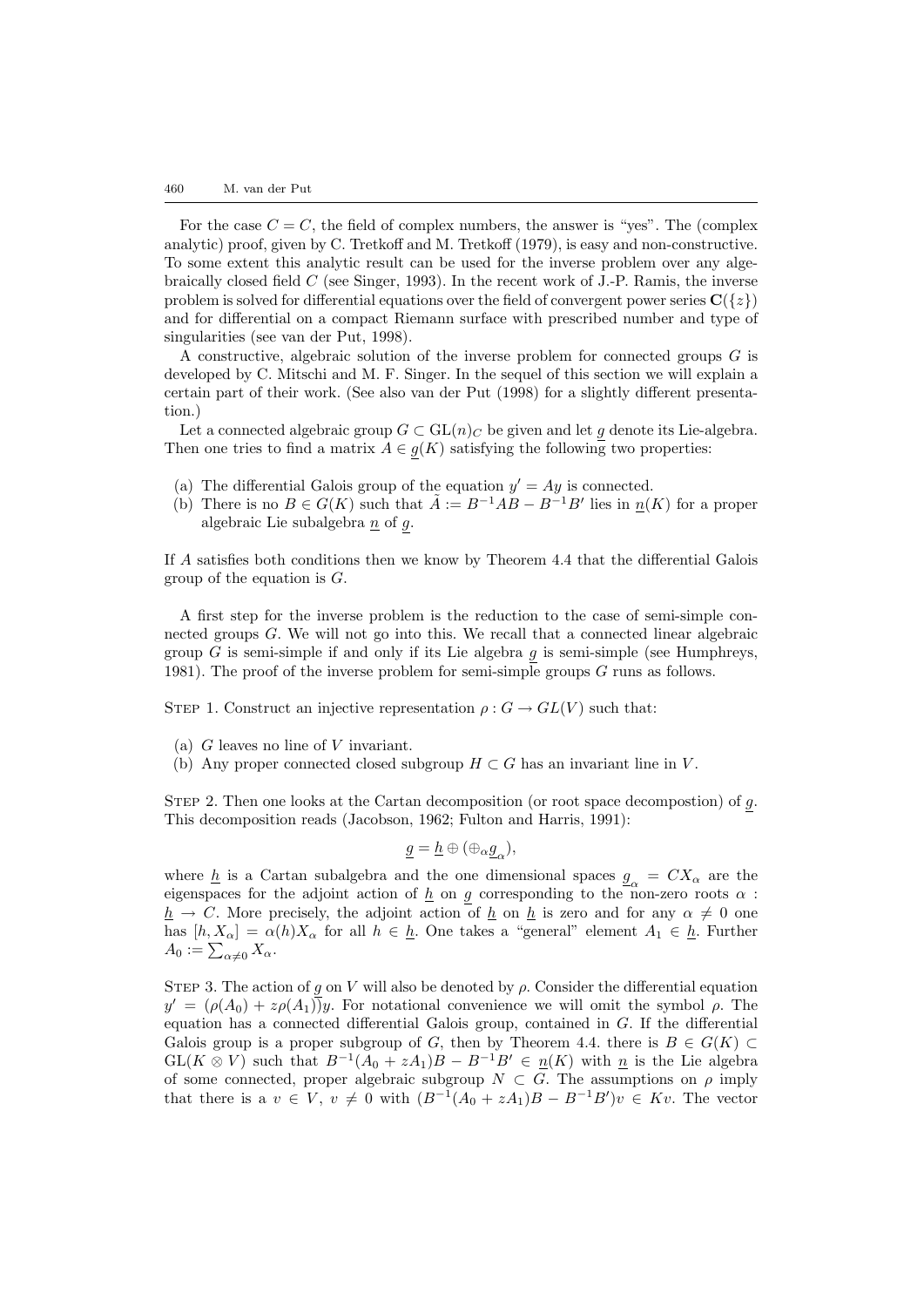$w = Bv \in K \otimes V$  has the property  $\left[\frac{d}{dz} - (A_0 + zA_1)\right]w \in Kw$ . We note that the operator  $\frac{d}{dz}$  on  $K \otimes V$  is defined by  $\frac{d}{dz}(f \otimes v) = f' \otimes v$ . After multiplication of w with a non-zero element of K we may suppose that  $w \in C[z] \otimes V$  and that the coordinates of w with respect to a basis of V have g.c.d. 1. This leads to the equation  $\left[\frac{d}{dz} - (A_0 + zA_1)\right]w = cw$ with  $c \in K$ . Clearly  $c \in C[z]$  and by comparing the degrees one finds that the degree of c is at most 1.

STEP 4. One considers now the equation

$$
\[\frac{d}{dz} - (A_0 + zA_1)\]w = (c_0 + c_1z)w \text{ with } w = w_m z^m + \dots + w_1 z + w_0,
$$

with all  $w_i \in V$  and  $w_m \neq 0$ . Comparing the coefficients of  $z^{m+1}, z^m, z^{m-1}$  one obtains the relations

$$
A_1(w_m) = -c_1 w_m,
$$
  
\n
$$
A_0(w_m) + A_1(w_{m-1}) = -c_0 w_m - c_1 w_{m-1},
$$
  
\n
$$
-mw_m + A_0(w_{m-1}) + A_1(w_{m-2}) = -c_0 w_{m-1} - c_1 w_{m-2}.
$$

A careful analysis of the equations leads to a choice of  $A_1$  such that the three above equations have no solution.

EXERCISE 15. Prove that  $SL(2)$  is a differential Galois group along the lines of the above proof. Hint:

- (a) Show that the ordinary representation of  $SL(2, C)$  on  $V = C<sup>2</sup>$  has already the properties required in STEP 1.
- (b) Show that

$$
\underline{sl(2)} = C \begin{pmatrix} 1 & 0 \\ 0 & -1 \end{pmatrix} \oplus C \begin{pmatrix} 0 & 1 \\ 0 & 0 \end{pmatrix} \oplus C \begin{pmatrix} 0 & 0 \\ 1 & 0 \end{pmatrix}
$$

is the Cartan decomposition of Step 2.

(c) Take  $A_0 = \begin{pmatrix} 0 & 1 \\ 1 & 0 \end{pmatrix}$  and  $A_1 = \begin{pmatrix} 0 & 0 \\ 0 & -1 \end{pmatrix}$ . Carry out the calculations of STEP 4, which will lead to the non-existence of the vector  $w$ .

<span id="page-20-0"></span>LEMMA 5.1. (MITCHI AND SINGER, 1996) Let G be a connected semi-simple linear algebraic group. There exists an injective representation  $\rho: G \to GL(V)$  such that:

- (1) G leaves no line of V invariant.
- (2) Any proper connected closed subgroup  $H \subset G$  has an invariant line in V.

PROOF. We will call a space V with a representation  $\rho: G \to GL(V)$  a G-module. The G-module is called faithful if  $\rho$  is injective. Let  $G \subset GL(n, C)$  be given. Chevalley's theorem (see [Humphreys, 1981\)](#page-32-11) states that for any proper algebraic subgroup  $H$  there is a G-module V and a line  $L \subset V$  such that H is the stabilizer of that line. Since G is semi-simple,  $V$  is a direct sum of irreducible modules. The projection of  $L$  to one of these irreducible components is again a line. Thus we find that  $H$  stabilizes a line in some irreducible G-module V of dimension  $> 1$ . Any subgroup of G, conjugated to H,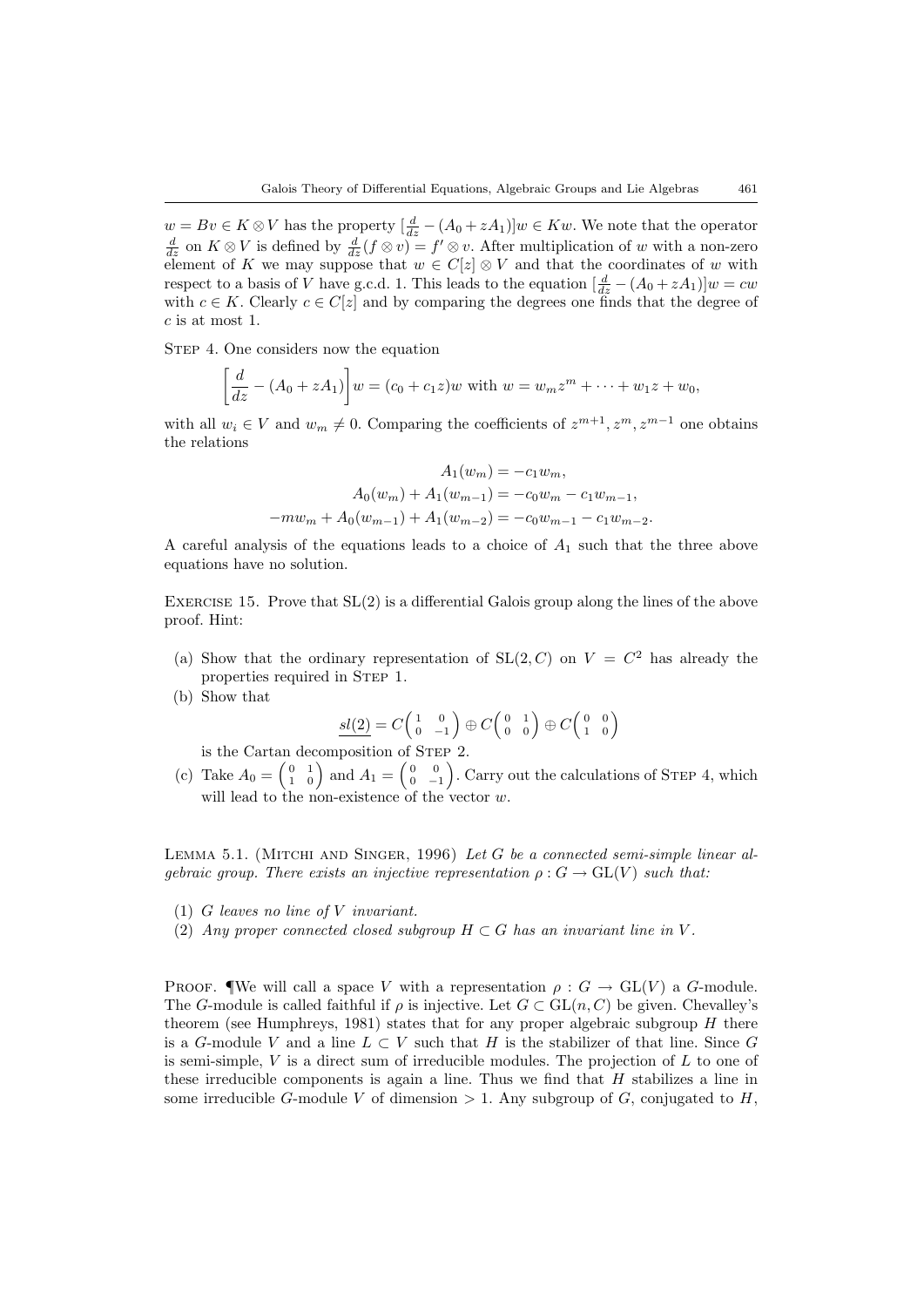alsostabilizes a line in  $V$ . Dynkin's theorem ([Dynkin, 1957\)](#page-32-14) implies that there are only finitely many conjugacy classes of maximal connected proper algebraic subgroups of G. One chooses an irreducible G-module  $V_i$ ,  $i = 1, ..., m$  for each class and one chooses an irreducible faithful module  $V_0$ . Then  $V = V_0 \oplus \cdots \oplus V_m$  has the required properties.  $\Box$ 

EXERCISE 16. Let  $G = SL(3, C)$  act in the usual way upon  $W = C<sup>3</sup>$ . Show that the induced representation on

$$
V = W \oplus (\Lambda^2 W) \oplus (W \otimes_s W) = W \oplus (W \otimes W)
$$

has the properties of Lemma [5.1](#page-20-0). Here  $\Lambda^2 W$  is the second exterior power and  $W \otimes_s W$ is the second symmetric power. Hint: use the classification of the closed subgroups of  $SL(3, C)$  and that  $W \otimes_s W$  has an invariant line for the induced action of the group  $PSL(2, C)$ .

<span id="page-21-0"></span>THEOREM5.2. (MITCHI AND SINGER, 1996) Every connected semi-simple linear algebraic group is a differential Galois group over the field  $C(z)$ .

Proof. We use the notations, introduced for the explanation of the steps in the proof. Lemma [5.1](#page-20-0) provides a G-module V with the required properties. The action of  $\underline{h}$  on V gives a decomposition of  $V = \bigoplus V_\beta$  into eigenspaces for a collection of linear maps  $\beta: \underline{h} \to C$ . The  $\beta$ 's are called the weights of the representation. The first conditions on  $A_1 \in \underline{h}$  are:

- (a) The  $\alpha(A_1)$  are distinct and different from 0 (for the non-zero roots  $\alpha$  of g).
- (b) The  $\beta(A_1)$  are distinct and different from 0 (for the non-zero weights  $\beta$  of the representation).

It is clear that  $A_1$  with these properties exists. Choose such an  $A_1$ . We want  $A_1$  to satisfy the more technical condition:

(c) If the integer m is an eigenvalue of the operator  $\sum_{\alpha\neq 0} \frac{1}{-\alpha(A_1)} X_{-\alpha} X_{\alpha}$  on V, then  $m=0.$ 

If  $A_1$  does not yet satisfy this last condition then a suitable multiple  $cA_1$ , with  $c \in C^*$ , satisfies all three conditions. We take such an  $A_1$ .

The eigenspaces for the action of  $A_1$  on V will be denoted by  $V_b$  with  $b = \beta(A_1)$  the corresponding eigenvalue of  $A_1$ . Any element  $v \in V$  is written as  $v = \sum_b v_b$ , with  $v_b \in V_b$ . The relation  $[A_1, X_\alpha] = \alpha(A_1)X_\alpha$  implies that  $X_\alpha(V_d) \subset V_{d+\alpha(A_1)}$ . This implies that  $A_0$ has the property  $A_0(V_d) \subset \bigoplus_{b \neq d} V_b$ . Consider the three equations of STEP 4.

The first equation can only be solved with  $w_m \in V_d, w_m \neq 0$  and  $d = -c_1$ . The second equation, which can be read as  $c_0w_m = -A_0(w_m) + (-A_1 - c_1)w_{m-1}$ , imposes  $c_0 = 0$ . Indeed, the two right-hand side terms  $-A_0(w_m)$  and  $(-A_1-c_1)w_{m-1}$  have no component in the eigenspace  $V_d$  for  $A_1$  to which  $w_m$  belongs. Furthermore,

$$
w_{m-1} = \sum_{b \neq d} \frac{1}{-b+d} A_0(w_m)_b + v_d = \sum_{\alpha \neq 0} \frac{1}{-\alpha(A_1)} X_{\alpha}(w_m) + v_d
$$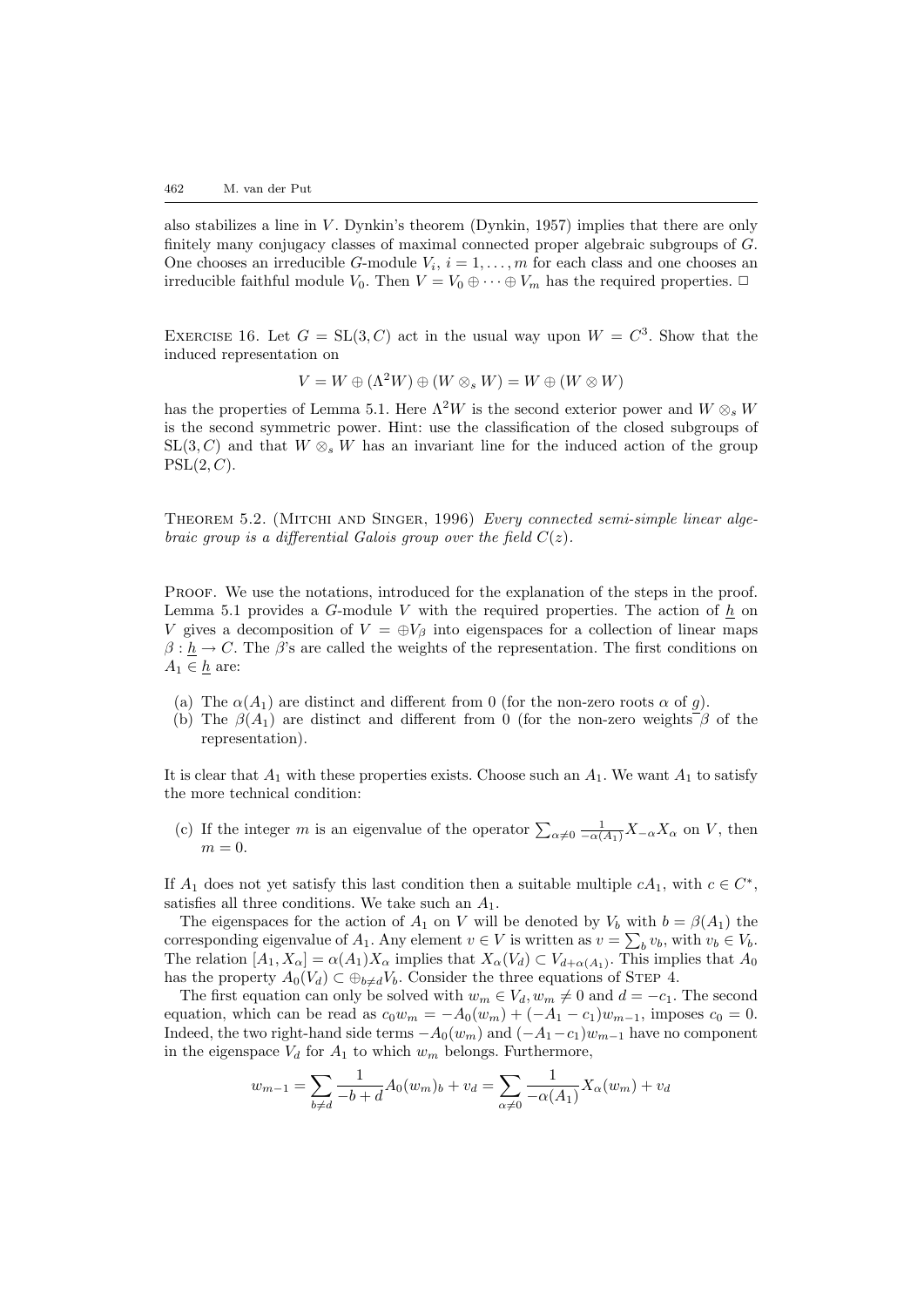for some  $v_d \in V_d$ .

The third equation can be read as

 $-mw_m + A_0(w_{m-1}) = (-A_1 - c_1)w_{m-2}.$ 

A necessary condition for this equation to have a solution  $w_{m-2}$  is that the left-hand side has 0 as component in  $V_d$ . The component in  $V_d$  of the left-hand side is easily calculated to be

$$
-mw_m + (A_0(w_{m-1}))_d = \left(-m + \sum_{\alpha \neq 0} \frac{1}{-\alpha(A_1)} X_{-\alpha} X_{\alpha}\right)(w_m).
$$

Since this is zero, m is an eigenvalue of the operator  $\sum_{\alpha\neq 0} \frac{1}{-\alpha(A_1)} X_{-\alpha} X_{\alpha}$ . It follows from our assumption on  $A_1$  that  $m = 0$ .

This leaves us with the equation  $\left[\frac{d}{dz} - (A_0 + zA_1)\right]w = c_1zw$  and  $w \in V$ . Since  $\frac{d}{dz}w = 0$ , one finds that  $Cw$  is invariant under  $A_0$  and  $A_1$ . The Lie algebra g is generated by  $A_0$ and  $A_1$ . Thus  $Cw$  is invariant under g and under G. Our assumptions on the G-module V imply that  $w = 0$ .  $\Box$ 

EXERCISE 17. Find an explicit differential equation over  $K = C(z)$  with differential Galois group  $SL(3, C)$ . Hint: use Exercise [\(14\)](#page-18-1) and the construction in the proof of Theorem [5.2.](#page-21-0)

## Appendix A

#### 5.1. appendix A.1. proofs

LEMMA [3.2](#page-6-1) PART  $(2)$ . Suppose that R is a finitely generated simple differential ring over the differential field K. Then the set of constants of the field of fractions  $L$  of  $R$  is equal to C.

PROOF. Suppose that  $a \in L$ ,  $a \neq 0$  has derivative  $a' = 0$ . We have to prove that  $a \in C$ . The non-zero ideal  $\{b \in R \mid ba \in R\}$  is a differential ideal and thus equal to R. Hence  $a \in R$ . We suppose that  $a \notin C$ . Then for every  $c \in C$ , the non-zero ideal  $(a - c)R$  is a differential ideal. This implies that  $a - c$  is an invertible element of R for every  $c \in C$ . Now we consider  $a \in R$  as a regular function on the affine scheme  $Z := \operatorname{Spec}(\bar{K} \otimes_K R)$  of finite type over the algebraic closure  $\bar{K}$  of K. The image of the morphism  $a: Z \to \bar{K}$  is either finite or contains a Zariski open subset of  $\bar{K}$ . (See Humphreys, 1981, Section 4.3.) Since  $a - c$  is invertible for every  $c \in C$  it follows that the intersection of C with the image of  $a$  is empty. Therefore, the image of  $a$  is finite and so there is a polynomial  $P = X^d + a_{d-1}X^{d-1} + \cdots + a_0 \in K[X]$  such that  $K[a] = K[X]/(P)$ . Differentiation of the equality  $P(a) = 0$  yields  $a'_{d-1}a^{d-1} + \ldots a'_1a + a'_0 = 0$ . The minimality of P implies that all  $a'_i = 0$  and so all  $a_i \in C$ . Since C is algebraically closed, P is linear and we have obtained a contradiction.  $\Box$ 

PROPOSITION [3.6](#page-7-1) PART (2). Any two Picard–Vessiot rings for the equation  $y' = Ay$ over K are isomorphic.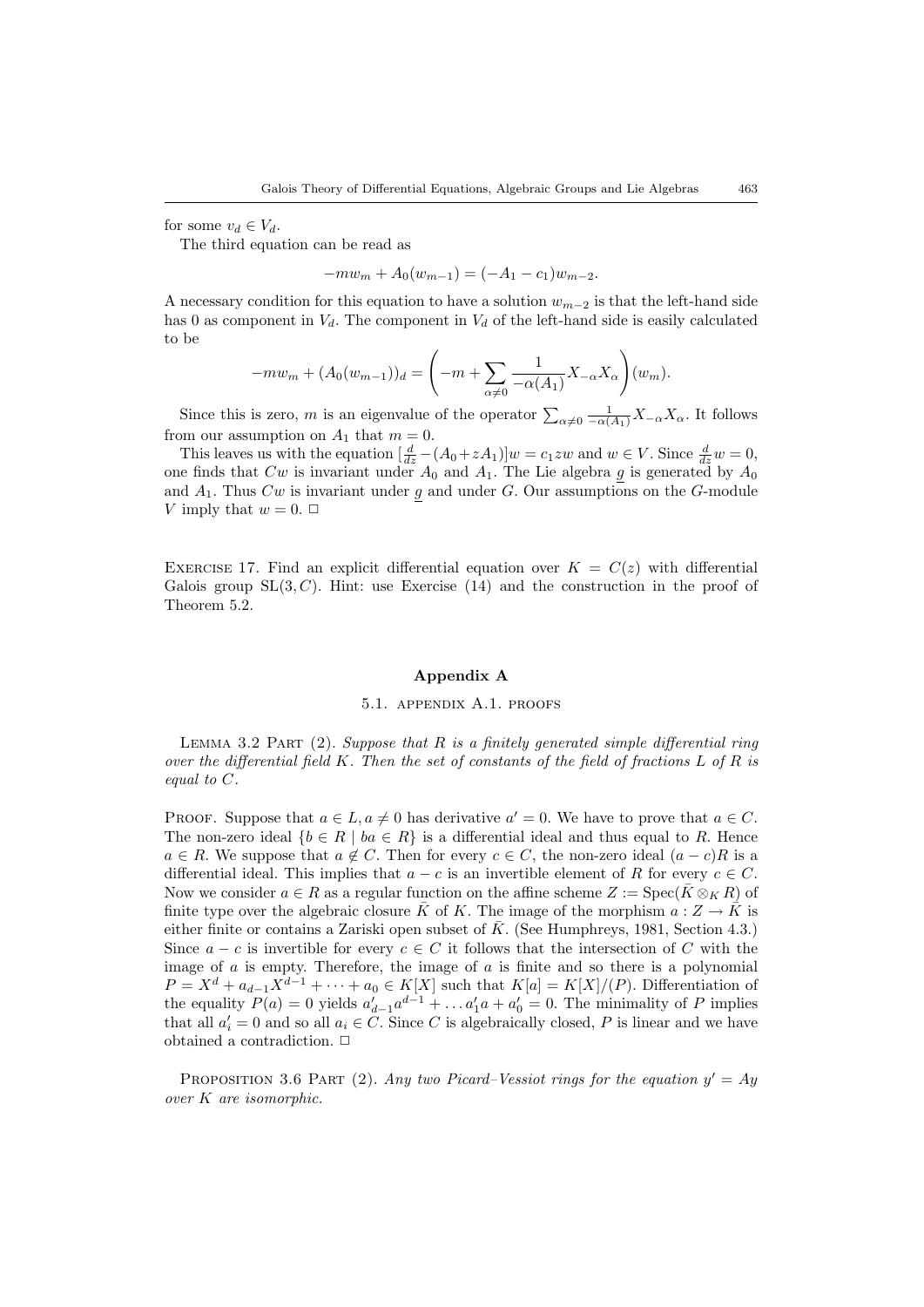PROOF. Let  $R_1, R_2$  denote two Picard–Vessiot rings for the equation. Let  $B_1, B_2$  denote the two fundamental matrices. Consider the differential ring  $R_1 \otimes_R R_2$  with differentiation given by  $(r_1 \otimes r_2)' = r'_1 \otimes r_2 + r_1 \otimes r'_2$ . Choose a maximal differential ideal  $I \subset R_1 \otimes_K R_2$ and define  $R_3 := (R_1 \otimes_K R_2)/I$ . There are obvious morphisms of differential rings  $\phi_i$ :  $R_i \to R_3$ ,  $i = 1, 2$ . Since  $R_i$  is simple, the morphism  $\phi_i : R_i \to \phi_i(R_i)$  is an isomorphism. The image of  $\phi_i$  is generated over K by the coefficients of  $\phi_i(B_i)$ . The matrices  $\phi_1(B_1)$ and  $\phi_2(B_2)$  are fundamental matrices over the ring  $R_3$ . Since the set of constants of  $R_3$ is C one has  $\phi_1(B_1) = \phi_2(B_2)M$ , where M is an invertible matrix with coefficients in C. This implies that  $\phi_1(R_1) = \phi_2(R_2)$  and so  $R_1$  and  $R_2$  are isomorphic.  $\Box$ 

PROPOSITION [3.12](#page-10-0) PART (3). The field  $L^G$  of the G-invariant elements of a Picard-Vessiot field L, for  $y' = Ay$  over K, is equal to K.

PROOF. Write  $a \in L \setminus K$  as  $\frac{b}{c}$  with  $b, c \in R$ . Put  $d = b \otimes c - c \otimes b \in R \otimes_K R$ . Then  $d \neq 0$ . The ring  $R \otimes_K R$  has no nilpotent elements since the charateristic of K is zero. Let *J* be a maximal differential ideal in the differential ring  $(R \otimes R)[\frac{1}{d}]$ . As in the proof of Proposition [3.6](#page-7-1) we consider the two morphisms  $\phi_i: R \to N := (R \otimes_K R)[\frac{1}{d}]/J$ . Their images are equal to a certain subring  $S \subset N$  and the maps  $\phi_i : R \to \widetilde{S}$  are isomorphisms. This induces a  $\sigma \in G$  with  $\phi_1 = \phi_2 \sigma$ . The image of d in N is equal to  $\phi_1(b)\phi_2(c) - \phi_1(c)\phi_2(b)$ . Since the image of d in N is non-zero, one finds  $\phi_1(b)\phi_2(c) \neq$  $\phi_1(c)\phi_2(b)$ . Then  $\phi_2((\sigma b)c) \neq \phi_2((\sigma c)b)$  and  $(\sigma b)c \neq (\sigma c)b$  and finally  $\sigma(\frac{b}{c}) \neq \frac{b}{c}$ .

### 5.2. appendix A.2. torsors

We note that the use of torsors in differential Galois theory was initiated in [Kolchin](#page-32-0) [\(1973,](#page-32-0) Chapters V and VI). Let G be a linear algebraic group over a field  $C$ . A  $G\text{-}torsor$ Z over a field  $K \supset C$  is an algebraic variety over K with a G-action, i.e., a morphism  $G \times_C Z \to Z$  denoted by  $(g, z) \mapsto zg$ , such that:

- (1)  $z1 = z$ ;  $z(g_1g_2) = (zg_1)g_2$ .
- (2) The morphism  $G \times_C Z \to Z \times_K Z$ , given by  $(g, z) \mapsto (zg, z)$ , is an isomorphism.

A torsor is often refered to as a principal homogeneous space over G. The trivial Gtorsor over K is defined by  $Z = G_K := G \otimes_C K$  and  $G \times_C G_K \to G_K$  is the multiplication map  $(g, z) \mapsto z \cdot g$ . Any G-torsor over K, isomorphic to the trivial one, is called trivial.

Suppose that Z has a K-rational point b, i.e.,  $b \in Z(K)$ . We note that  $G \times_C Z =$  $G_K \times_K Z$ . The map  $G_K \to Z$ , given by  $g \mapsto bg$ , is an isomorphism. It follows that Z is a trivial G-torsor over K. Thus the torsor  $Z$  is trivial if and only if  $Z$  has a K-rational point.

Let Z be any G-torsor over K. Choose a point  $b \in Z(\overline{K})$ , where  $\overline{K}$  is the algebraic closure of K. Then  $Z(\overline{K}) = bG(\overline{K})$ . For any  $\sigma \in \text{Gal}(\overline{K}/K)$  one has  $\sigma(b) = bc(\sigma)$  with  $c(\sigma) \in G(\bar{K})$ . The map  $\sigma \mapsto c(\sigma)$  from  $Gal(\bar{K}/K)$  to  $G(\bar{K})$  satisfies the relation

$$
c(\sigma_1) \cdot \sigma_1(c(\sigma_2)) = c(\sigma_1 \sigma_2).
$$

A map c : Gal( $\bar{K}/K$ )  $\rightarrow G(\bar{K})$  with this property is called a 1-cocycle for Gal( $\bar{K}/K$ ) acting on  $G(\overline{K})$ . Two 1-cocycles  $c_1, c_2$  are called *equivalent* if there is an element  $a \in G(\overline{K})$ such that

$$
c_2(\sigma) = a^{-1} \cdot c_1(\sigma) \cdot \sigma(a)
$$
 for all  $\sigma \in \text{Gal}(\bar{K}/K)$ .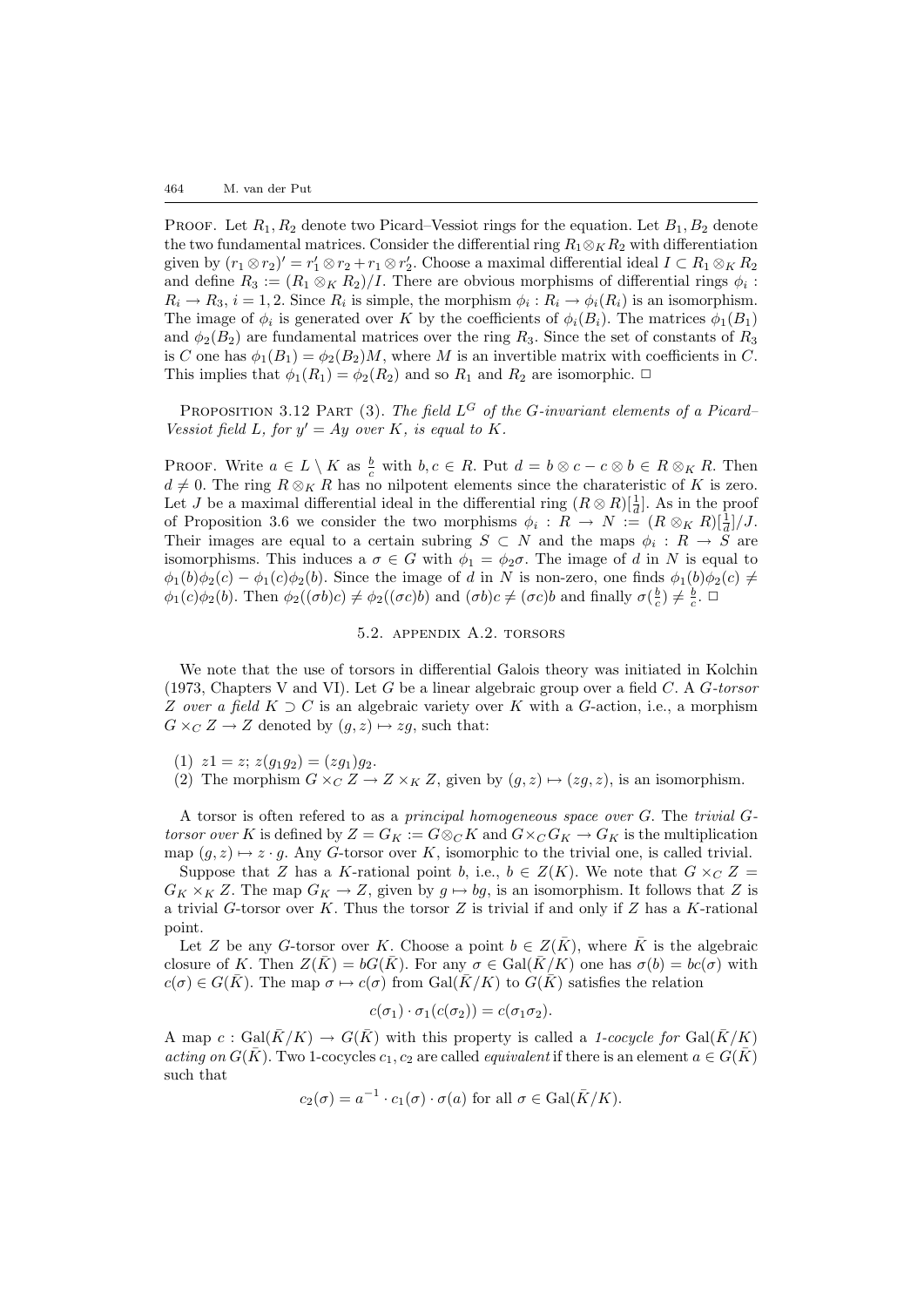The set of all equivalence classes of 1-cocycles is, by definition, the cohomology set  $H^1(\text{Gal}(\bar K/K), G(\bar K))$ . This set has a special point 1, namely the image of the trivial 1-cocycle. Take another point  $\tilde{b} \in Z(\bar{K})$ . This defines a 1-cocycle  $\tilde{c}$ . Write  $\tilde{b} = ba$  with  $a \in \check{G}(\bar{K})$ . Then one finds that  $\tilde{c}(\sigma) = a^{-1} \cdot c(\sigma) \cdot \sigma(a)$  for all  $\sigma \in \text{Gal}(\bar{K}/K)$ . Thus  $\tilde{c}$  is equivalent to c and the torsor Z defines a unique element  $c_Z$  of  $H^1(\text{Gal}(\overline{K}/K), G(\overline{K}))$ .

LEMMA 5.3. The map  $Z \rightarrow c_Z$  induces a bijection between the set of isomorphism classes of G-torsors over K and  $H^1(\text{Gal}(\bar{K}/K), \tilde{G}(\bar{K})).$ 

PROOF. The map  $Z \to c_Z$  is injective. Indeed, let  $Z_1$  and  $Z_2$  be torsors,  $b_1 \in Z_1(\overline{K})$  and  $b_2 \in Z_2(\bar{K})$  two points defining equivalent 1-cocycles. After changing the point  $b_2$  we may suppose that the two 1-cocycles are identical. One defines  $f : Z_1(\bar{K}) \to Z_2(\bar{K})$  by  $f(b_1g) = b_2g$  for all  $g \in G(\overline{K})$ . It is clear that f defines an isomorphism  $(Z_1)_{\overline{K}} \to (Z_2)_{\overline{K}}$ . By construction f is invariant under the action of  $Gal(\bar{K}/K)$ . Therefore f is induced by an isomorphism  $\tilde{f}: Z_1 \to Z_2$  of G-torsors.

Let an element of  $H^1(\text{Gal}(\bar{K}/K), G(\bar{K}))$  be represented by a 1-cocycle c. The group G is an algebraic subgroup of  $GL(n)<sub>C</sub>$ . According to Serre (1968, p. 159), one has that

$$
H^1(\text{Gal}(\bar{K}/K), \text{GL}(n, \bar{K})) = \{1\}.
$$

Thus there is a  $B \in GL(n,\overline{K})$  with  $c(\sigma) = B^{-1}\sigma(B)$  for all  $\sigma \in Gal(\overline{K}/K)$ . The subset  $BG(\overline{K}) \in GL(n,\overline{K})$  is Zariski closed and defines an algebraic variety  $Z \subset GL(n)_{\overline{K}}$ . For  $\sigma \in \text{Gal}(\bar{K}/K)$  one has  $\sigma(BG(\bar{K})) = \sigma(B)G(\bar{K}) = Bc(\sigma)G(\bar{K}) = BG(\bar{K})$ . Thus Z is defined over K. It is rather clear that Z is a G-torsor over K. Further  $B \in Z(K)$  defines the 1-cocycle c. This shows the map  $Z \mapsto c_Z$  is also surjective.  $\Box$ 

For the formulation of the next theorem we need a definition.

DEFINITION 5.4. A field F is called a  $C_1$ -field if every homogeneous polynomial  $f \in$  $F[X_1, \ldots, X_n]$  of degree less than n has a non-trivial zero in  $F^n$ .

It is known that the fields  $C(z)$ ,  $C((z))$ ,  $C({z})$  are  $C_1$ -fields if C is algebraically closed. The field  $C(z, e^z)$ , with C algebraically closed, is not a  $C_1$ -field.

THEOREM 5.5. (T. A. SPRINGER; SEE SERRE,  $1964$ , P. 150) Let G be a connected linear algebraic group over the field K. Suppose that K is a  $C_1$ -field. Then

$$
H^1(\text{Gal}(\bar{K}/K), G(\bar{K})) = \{1\}.
$$

<span id="page-24-0"></span>Now we return to the matrix differential equation  $y' = Ay$  over the differential field K. The Picard–Vessiot ring for this equation has the form  $K[X_{i,j}, \frac{1}{\det}]/q$ , where q is a maximal differential ideal. We recall that  $K[X_{i,j}, \frac{1}{\det}]$  is the coordinate ring of the group  $GL(n)_K$  and that  $Z := Spec(K[X_{i,j}, \frac{1}{\det}]/q)$  is an irreducible and reduced Zariskiclosed subset of  $GL(n)_K$ . Let L denote the field of fractions of  $K[X_{i,j}, \frac{1}{\det}]/q$ . As in the proof of Proposition [3.12](#page-10-0) we will make a distinction between  $\text{Aut}(L/K)$  and the reduced algebraic group  $G \subset GL(n)<sub>C</sub>$ , defined in the proof of Proposition [3.12](#page-10-0). One has of course  $G(C) = \text{Aut}(L/K)$ . There is a natural morphism  $G \times_C Z \to Z$ , defined by  $(g, z) \mapsto z \cdot g$ . The following result is quite powerful, as we will see.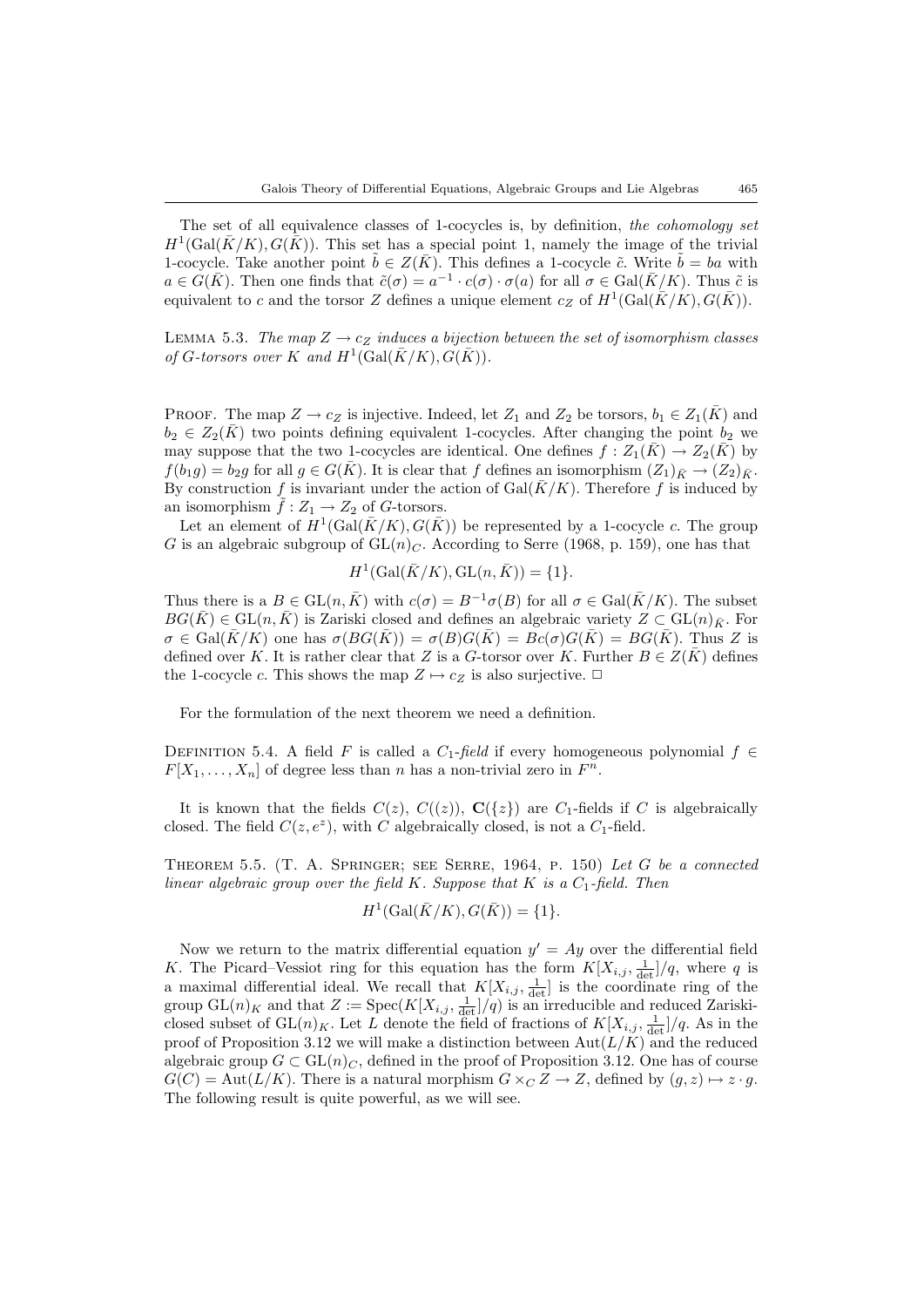THEOREM 5.6.  $Z$  is a G-torsor over  $K$ .

The proof is quite involved. We have to show that  $f: G \times_C Z \to Z \times_K Z$ , where f is the morphism given by  $(g, z) \mapsto (zg, z)$ , is an isomorphism of algebraic varieties over K. In terms of rings, we have to show that the K-algebra homomorphism  $f^*$ :  $O(Z) \otimes_K O(Z) \to O(G) \otimes_C O(Z)$ , where  $O(Z)$  and  $O(G)$  are the coordinate rings of Z and G, is an isomorphism. It suffices to find a field extension F of K such that  $1_F \otimes_K f^*$ is an isomorphism. Thus we want to show that for some field extension  $F \supset K$ , the induced morphism of varieties over F, namely  $G \times_C Z_F \to Z_F$ , makes  $Z_F$  into a trivial G-torsor over  $F$ . For  $F$  we will take a Picard–Vessiot field  $L$ .

Consider the following rings

$$
K\bigg[X_{i,j}, \frac{1}{\det}\bigg] \subset L\bigg[X_{i,j}, \frac{1}{\det}\bigg] = L\bigg[Y_{i,j}, \frac{1}{\det}\bigg] \supset C\bigg[Y_{i,j}, \frac{1}{\det}\bigg],
$$

where the relation between the variables  $X_{i,j}$  and the variables  $Y_{i,j}$  is given by  $(X_{i,j})$  $(r_{i,j})(Y_{i,j})$ . The  $r_{a,b} \in L$  are the images of  $X_{a,b}$  in  $K[X_{i,j}, \frac{1}{\det}]/q \subset L$ . The three rings have a differentiation and a  $Aut(L/K)$ -action. The differentiation is given by the known differentiation on L and by  $(X_{i,j}^{\prime}) = A(X_{i,j})$ . Since  $(r_{i,j})$  is a fundamental matrix for the equation, we find that  $(Y'_{i,j}) = 0$  and the differentiation is trivial on  $C[Y_{i,j}, \frac{1}{\det}]$ . The Aut $(L/K)$ -action is induced by the Aut $(L/K)$ -action on L. Thus Aut $(L/K)$  acts trivially on  $K[X_{i,j}, \frac{1}{\det}]$ . For  $\sigma \in \text{Aut}(L/K)$  we have  $(\sigma r_{i,j}) = (r_{i,j})M$  for a certain  $M \in G(C)$ . Then  $(\sigma Y_{i,j}) = M^{-1}(Y_{i,j})$ . Let us admit for the moment the next two lemmata.

<span id="page-25-1"></span>LEMMA 5.7. The map  $I \mapsto (I)$  from the set of ideals of  $K[X_{i,j}, \frac{1}{\det}]$  to the set of the  $\text{Aut}(L/K)$ -invariant ideals of  $L[X_{i,j}, \frac{1}{\det}]$  is a bijection. The inverse map is given by  $J \mapsto J \cap K[X_{i,j}, \frac{1}{\det}].$ 

<span id="page-25-0"></span>LEMMA 5.8. Let M be any differential field, e.g.,  $M = L$ , with field of constant C. The map  $I \mapsto (I)$  from the set of ideals of  $C[Y_{i,j}, \frac{1}{\det}]$  to the set of the differential ideals of  $M[Y_{i,j}, \frac{1}{\det}]$  is a bijection. The inverse map is given by  $J \mapsto J \cap C[Y_{i,j}, \frac{1}{\det}].$ 

Combining the two lemmata, one finds a bijection between the differential ideals of  $K[X_{i,j}, \frac{1}{\det}]$  and the Aut $(L/K)$ -invariant ideals of  $C[Y_{i,j}, \frac{1}{\det}]$ . A maximal differential ideal of the first ring corresponds then with a maximal  $\text{Aut}(L/K)$ -invariant ideal of the second ring. Thus  $r := qL[X_{i,j}, \frac{1}{\det}] \cap C[Y_{i,j}, \frac{1}{\det}]$  is a maximal  $\text{Aut}(L/K)$ -invariant ideal. By maximality r is a radical ideal and its zero set W in  $GL(n, C)$  is minimal with respect to Aut $(L/K)$ -invariance. Thus W is a right coset for Aut $(L/K)$  in  $GL(n, C)$ . After changing  $(r_{i,j})$  into  $(r_{i,j})M$  for a suitable  $M \in G(C)$  one obtains that  $W =$ Aut( $L/K$ ) and r is the ideal defining  $Aut(L/K) \subset GL(n)<sub>C</sub>$ . In the notation of the proof of Proposition [3.12](#page-10-0) this means that  $r = I$ .

This leads to  $L \otimes_K (K[X_{i,j}, \frac{1}{\det}]/q) \cong L \otimes_C (C[Y_{i,j}, \frac{1}{\det}]/r) = L \otimes_C O(G)$ , where  $O(G)$ is the coordinate ring of G. In other words, we found an isomorphism  $h : Z_L \cong G_L$ . We still have to verify that  $Z_L$  as G torsor over L is, via h, isomorphic to the trivial torsor  $G \times_C G_L \to G_L$ .

Take a  $M \in G(C)$ . The action of M on the rings, considered above, is given by  $(X_{i,j}) \mapsto (X_{i,j})M$ ,  $(r_{i,j}) \mapsto (r_{i,j})$  and thus  $(Y_{i,j}) \mapsto (Y_{i,j})M$ . This verifies that the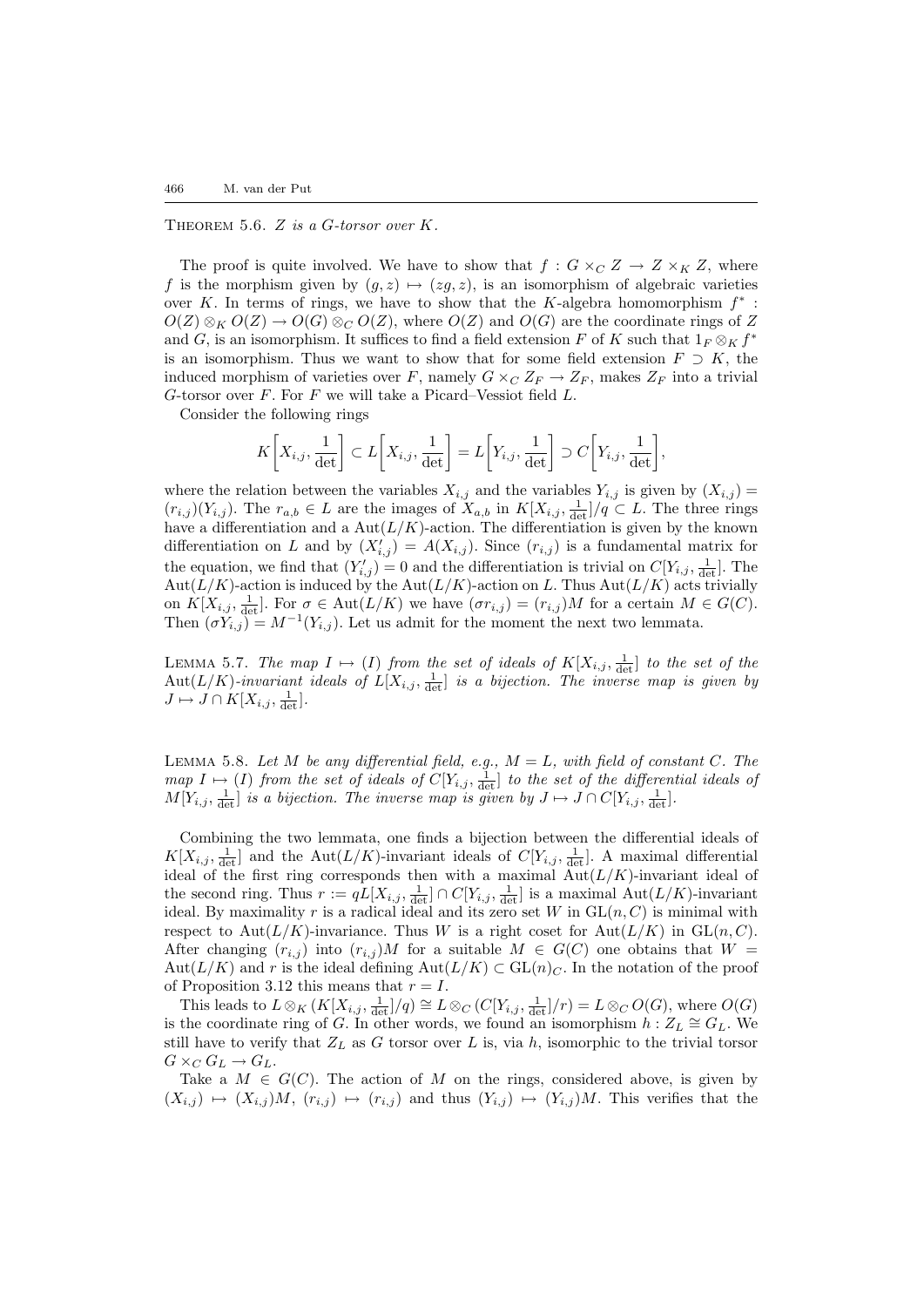G-torsors  $Z_L$  and the trivial G-torsor  $G_L$  are isomorphic via h. The proofs of the two lemmata will conclude the proof of Theorem [5.6.](#page-24-0)

PROOF OF LEMMA [5.7.](#page-25-1) From the flatness of  $L/K$  it follows that for any ideal I of  $K[X_{i,j}, \frac{1}{\det}]$  one has  $(I) \cap K[X_{i,j}, \frac{1}{\det}] = I$ . It suffices to prove that any  $\mathrm{Aut}(L/K)$ invariant ideal J of  $L[X_{i,j}, \frac{1}{\det}]$  is generated by  $I := J \cap K[X_{i,j}, \frac{1}{\det}]$ . Choose a basis  ${e_a}_{a\in A}$  of  $K[X_{i,j}, \frac{1}{\det}]$ . Any  $f \in J$  can uniquely be written as a finite sum  $f = \sum l_a \otimes e_a$ , with all  $l_a \in L$ . The length  $l(f)$  is defined as  $\#\{a \in A | l_a \neq 0\}$ . By induction on the length we will show that  $f \in (I)$ .

For  $l(f) = 0, 1$  this is trivial. Suppose  $l(f) > 1$ . We may, after mutiplying f with a non-zero element of L suppose that  $l_{a_1} = 1$  for some  $a_1$ . If all  $l_a$  belong to K then  $f \in K$ . If not, then there exists a  $a_2$  with  $l_{a_2} \in L \setminus K$ . For any  $\sigma \in Aut(L/K)$ , the length of  $\sigma(f) - f = \sum ((\sigma(l_a) - l_a) \otimes e_a)$  is less than  $l(f)$ . Thus  $\sigma(f) - f \in (I)$ .

According to Proposition [3.12,](#page-10-0) there exists a  $\sigma \in \text{Aut}(L/K)$  with  $\sigma(l_{a_2}) \neq l_{a_2}$ . As above one finds that  $\sigma(l_{a_2}^{-1}f) - l_{a_2}^{-1}f \in I$ . Then

$$
\sigma(l_{a_2}^{-1}f) - l_{a_2}^{-1}f = \sigma(l_{a_2}^{-1})(\sigma(f) - f) + (\sigma(l_{a_2}^{-1}) - l_{a_2}^{-1})f.
$$

Since  $\sigma(l_{a_2}^{-1}) - l_{a_2}^{-1} \in L^*$ , it follows that  $f \in (I)$ .  $\Box$ 

PROOF OF LEMMA [5.8](#page-25-0). The proof is rather similar to the one of Lemma [5.7](#page-25-1). The only thing that we need to verify is that every differential ideal J of  $M[Y_{i,j}, \frac{1}{\det}]$  is generated by  $I := J \cap C[Y_{i,j}, \frac{1}{\det}]$ . One takes a basis  $\{e_a\}_{a \in A}$  of  $C[Y_{i,j}, \frac{1}{\det}]$  over C. Any element  $f \in J$  can uniquely be written as a finite sum  $\sum_a m_a \otimes e_a$  with all  $m_a \in M$ . By induction on the length of f we will show that  $f \in (I)$ . Again  $l(f) = 0, 1$  are trivial cases. Suppose  $l(f) > 1$ . We may suppose that  $m_{a_1} = 1$  for some  $a_1 \in A$  and  $m_{a_2} \in M \setminus C$  for some  $a_2 \in A$ . Then  $f' = \sum_a m'_a \otimes e_a$  has a length smaller then  $l(f)$  and belongs therefore to (*I*). Similarly  $(m_{a_2}^{-1}f)' \in (I)$ . Write  $(m_{a_2}^{-1}f)' = (m_{a_2}^{-1})'f + m_{a_2}^{-1}f' \in (I)$ . Since C is the field of constants of M, one has  $(m_{a_2}^{-1})' \neq 0$  and it follows that  $f \in (I)$ .

<span id="page-26-0"></span>COROLLARY 5.9. Let R be a Picard–Vessiot ring for the equation  $y' = Ay$  over K. Put  $Z = \text{Spec}(R)$ . Let G denote the differential Galois group. Then:

- (1) There is a finite extension  $\tilde{K}$  of K such that  $Z_{\tilde{K}} \cong G_{\tilde{K}}$ . Let  $O(G)$  denote the coordinate ring of G then  $\tilde{K} \otimes_K R \cong \tilde{K} \otimes_C O(G)$ .
- (2) Z is smooth and connected.
- (3) The transcendence degree of  $L/K$  is equal to the dimension of the group G.
- PROOF. (1) Take  $B \in Z(\overline{K})$ . Then B is defined over a finite extension  $\tilde{K}$  of K whence the torsor  $Z_{\tilde{K}}$  is trivial.
	- (2) We know already that  $Z$  is connected. Smoothness follows from  $(1)$ .
- (3) The transcendence degree is the dimension of Z and according to (1) equal to the dimension of  $G.\Box$

COROLLARY 5.10. Let the differential field  $K$  be a  $C_1$ -field. Suppose that the differential Galois group G of the equation  $y' = Ay$  is connected. Let the Lie algebra of G be denoted by g. Let  $H \supset G$  be a connected algebraic group with Lie algebra  $\underline{h} \supset g$ . Suppose that  $A \in \underline{h}(K)$ . Then there is a  $B \in H(K)$  such the the equivalent equation  $v' = \tilde{A}v$ , with  $y = Bv$  and  $\tilde{A} = B^{-1}AB - B^{-1}B'$ , satisfies  $\tilde{A} \in g(K)$ .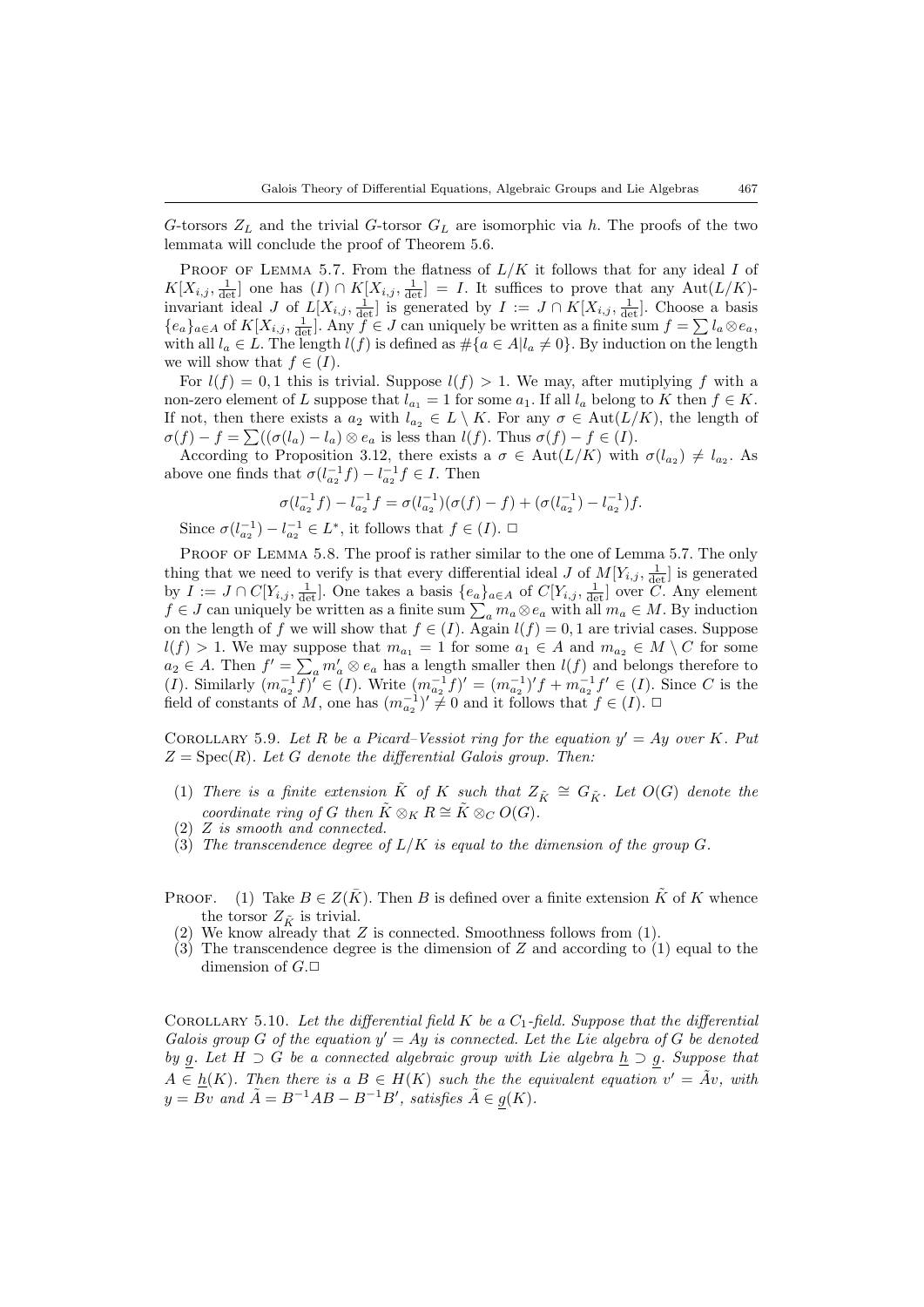PROOF. The Picard–Vessiot ring for the equation can be taken to be  $K[X_{i,j}, \frac{1}{\det}]/q$ , where the maximal differential ideal  $q$  contains the differential ideal which defines  $H_K$ . In other words  $Z = \text{Spec}(K[X_{i,j}, \frac{1}{\det}]/q)$  is a minimal differentially invariant subset inside the differentially invariant subset  $H_K$ . We know that Z is a trivial G-torsor and contains a rational point  $B \in Z(K) \subset H(K)$ . The equivalent equation  $v' = Av$  has minimal differential ideal  $B^{-1}Z = G_K$ . According to Lemma [4.1](#page-15-0) one has for any  $D \in G(\overline{K})$  that  $D + \epsilon(D' - \tilde{A}D) \in G_K(\bar{K}[\epsilon])$ . For  $D = 1$  this yields  $(1 - \epsilon \tilde{A}) \in G(K)$  and thus  $\tilde{A} \in g(K)$ .  $\Box$ 

5.3. appendix A.3. the Galois correspondence

We start by proving a special case of the Galois correspondence.

LEMMA 5.11. Let  $L/K$  be a Picard–Vessiot extension for  $y' = Ay$  over K with differential Galois group G. Let  $H \subset G$  be a proper closed subgroup of G then  $L^H \neq K$ .

PROOF.  $R \subset L$  denotes a Picard–Vessiot ring and  $\tilde{K}$  is a finite extension of K such that  $\tilde{K} \otimes_K R \cong \tilde{K} \otimes_C O(G)$ , where  $O(G)$  is the coordinate ring of G. Let  $Qt(O(G))$  denote the total ring of fractions of  $O(G)$ . This ring is the ring of the rational functions on G. The total rings of fractions of  $\tilde{K} \otimes_K R$  and  $\tilde{K} \otimes_C O(G)$  are  $\tilde{K} \otimes_K L$  and  $\tilde{K} \otimes_C Qt(O(G))$ . They are again isomorphic. Taking H-invariants leads to an isomorphism between  $\tilde{K} \otimes_K L^H$ and  $\tilde{K} \otimes_C Qt(O(G))^H$ . The ring  $Qt(O(G))^H$  consists of the H-invariant rational functions on G. It is known that for  $H \neq G$  the ring  $Qt(O(G))^H$  contains a non constant element (i.e., not in C) (see Humphreys, 1981). This proves  $L^H \neq K$ .

We note, in passing, that  $O(G)^H$  can be reduced to C for  $H \neq G$ . An example is  $G = GL(2)$  and H is a Borel subgroup. This shows that one cannot formulate the Galois correspondence with Picard–Vessiot rings instead of Picard–Vessiot fields.

PROPOSITION [3.13](#page-11-0). (THE GALOIS CORRESPONDENCE) Let  $L \supset K$  be the Picard–Vessiot field of the equation  $y' = Ay$  over K. Let  $G := \text{Aut}(L/K)$  be the differential Galois group of the equation. Consider the two sets  $S =$  the closed subgroups of G and  $\mathcal{L} =$ the differential fields M with  $K \subset M \subset L$ . Let  $\alpha : S \to \mathcal{L}$  and  $\beta : \mathcal{L} \to S$  be the maps defined by  $\alpha(H) = L^H$ , where  $L^H$  is the subfield of L consisting of the H-invariant elements, and  $\beta(M) = \text{Aut}(L/M)$ , the set of automorphisms of  $L/M$  commuting with the differentiation on L. Then:

- (1) The two maps  $\alpha$  and  $\beta$  are inverse to each other.
- (2) Suppose that  $H \in \mathcal{S}$  is a normal subgroup of G. Put  $M = L^H$ . Then Aut $(M/K)$  is isomorphic to  $G/H$ . Moreover M is a Picard–Vessiot field for some linear differential equation over K.
- (3) Let  $G^o$  denote the identity component of G. Then  $L^{G^o} \supset K$  is a finite Galois extension with Galois group  $G/G^o$ .

PROOF. We note that  $\beta(M) = \text{Aut}(L/M)$  is in fact the differential Galois group of the equation  $y' = Ay$  over M. Thus  $\beta(M)$  is a closed subgroup of G and belongs to S.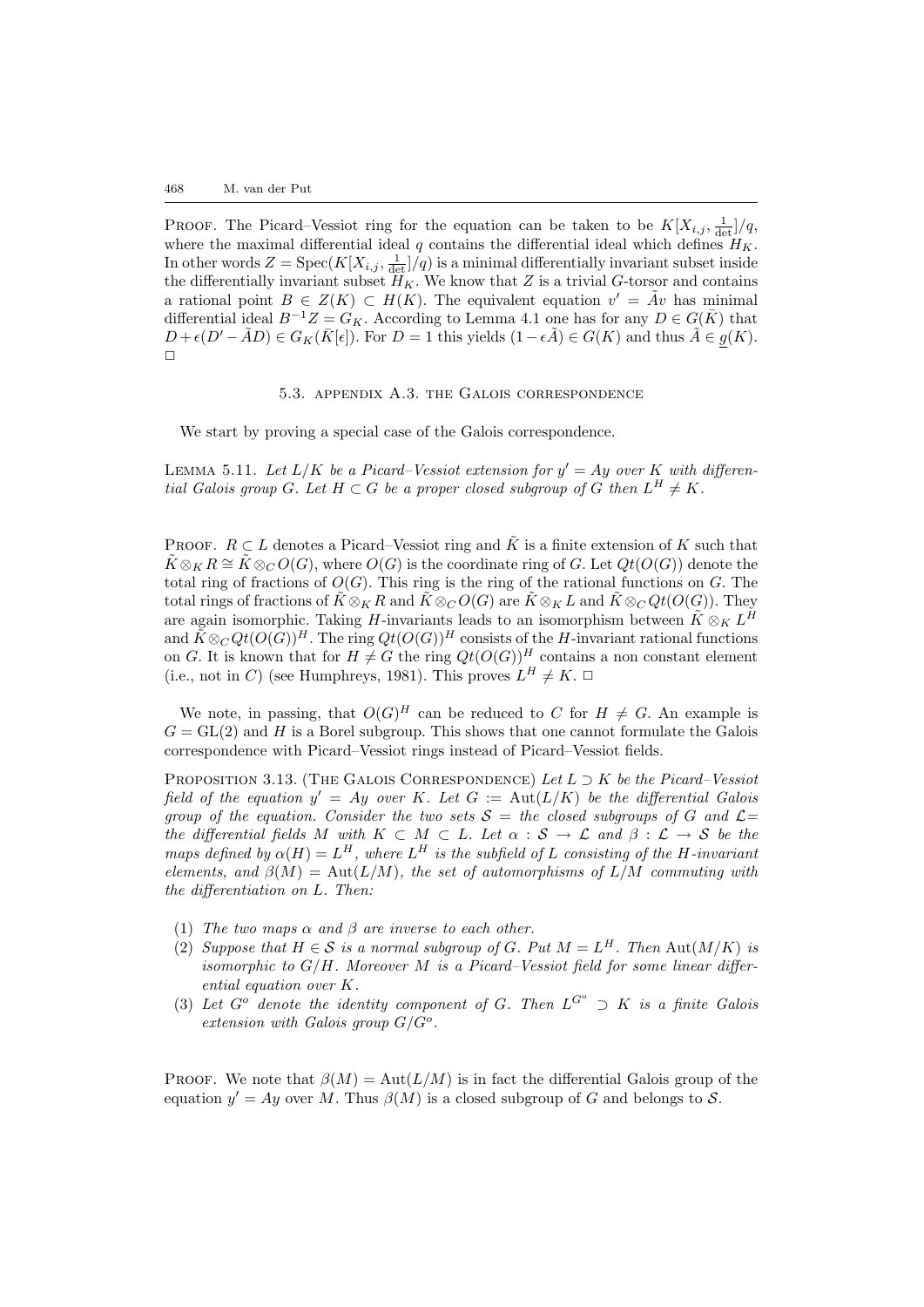- (1) For  $M \in \mathcal{L}$  one has  $\alpha\beta(M) = L^{\text{Aut}(L/M)}$ . The last field is equal to M, because we can apply Proposition [3.12](#page-10-0) to the Picard–Vessiot extension  $L/M$  for  $y' = Ay$ over M. For  $H \in \mathcal{S}$  the inclusion  $H \subset H_1 := \text{Aut}(L/L^H) = \beta \alpha(H)$  is obvious. Apply now Corollary [5.9,](#page-26-0) with G replaced by  $H_1$  and K replaced by  $L^H = L^{H_1}$ . If  $H \neq H_1$ , then we find the contradiction  $L^H \neq L^{H_1}$ .
- (2) There is an obvious injective homomorphism  $G/H \to \text{Aut}(L^H/K)$ . For proving the surjectivity we have to show that any  $\sigma \in Aut(L^H/K)$  extends to an element of  $Aut(L/K).$

Consider, more generally,  $M \in \mathcal{L}$  and a K-homomorphism of differential fields  $\psi : M \to L$ . The Picard–Vessiot field for  $y' = Ay$  over M is L. The Picard–Vessiot field for  $y' = \psi(A)y$  (note that  $\psi(A) = A$ ) over  $\psi(M)$  is also L. The unicity of the Picard–Vessiot field yields a K-isomorphism of differential fields  $\tilde{\psi}: L \to L$ , extending  $\psi$ .

It is more difficult to see that M is a Picard–Vessiot field for some linear differential equation over  $K$ . A "natural" proof will be given in Remark [5.14](#page-30-0). Here we give a proof which does not use Tannakian arguments. Take a finite Galois extension  $\tilde{K}$ of K with (ordinary) Galois group U, such that the torsor corresponding to R is becomes trivial over  $\tilde{K}$ . This means that  $\tilde{K} \otimes_K R \cong \tilde{K} \otimes_C O(G)$ , where  $O(G)$  is the coordinate ring of G. We note that this implies that for every  $f \in R$ , the G-orbit  ${q(f)|q \in G}$  of f spans a finite-dimensional vector space over C. Indeed, this holds for  $O(G)$  (see Humphreys, 1981) and therefore also for  $\tilde{K} \otimes_C O(G)$ .

It is known that  $O(G)^H = O(G/H)$ , which is the coordinate ring of the linear algebraic group  $G' := G/H$  (see Humphreys, 1981). Let  $Qt(O(G))$  denote the total ring of fractions of  $O(G)$ . Moreover,  $Qt(O(G))$ <sup>H</sup> is the total ring of fractions of  $O(G)^H$ . Thus  $\tilde{K} \otimes_K R^H \cong \tilde{K} \otimes_C O(G')$ , which is a finitely generated  $\tilde{K}$ -algebra. Moreover  $\tilde{K} \otimes_K L^H$  is equal to  $\tilde{K} \otimes_C Qt(O(G))^H$ . Taking invariants under  $\tilde{U}$ , one finds that  $R^H$  is a finitely generated K-algebra with field of fractions  $L^H$ . The G'-orbit of any element  $f \in R^H$  spans a finite-dimensional vector space over C. We conclude that there is a finite-dimensional C-vector space  $V \subset R^H$ , which is  $G'$ -invariant and generates  $R^H$  as a K-algebra.

Take a basis  $v_1, \ldots, v_s$  of V over C. Let  $\mathcal{D}_M = M[\partial]$  denote the ring of differential operators with coefficients in the differential field  $M = L<sup>H</sup>$ . This ring is left- and right Euclidean and so the left ideal  $\mathcal{D}_M(\partial - \frac{v'_1}{v_1}) \cap \cdots \cap \mathcal{D}_M(\partial - \frac{v'_s}{v_s})$  has the form  $\mathcal{D}_M P$ , where P is a monic operator of order  $\leq s$ . The operator P is unique, every  $v_i$  lies in the kernel of P. Hence P has order s and its kernel on  $R^H$  is V. Since V is G'-invariant the operator P is invariant under G'. By Proposition [3.6](#page-7-1) part (3),  $P$ lies in K[∂]. The field  $L^H$  is generated as an extension of K by the elements of V and their derivatives. The constants of  $L^H$  are C. From Proposition [3.9](#page-8-0) it follows that  $L^H$  is a Picard–Vessiot field of the scalar differential equation  $P(y) = 0$ .

(3)  $G/G^{\circ}$  is a finite group. The property  $(L^{G^{\circ}})^{G/G^{\circ}} = K$  implies that  $L^{G^{\circ}} \supset K$  is a Galois extension with Galois group  $G/G^o$ .

#### 5.4. appendix A.4. the Tannakian point of view

In this subsection we will explain in short the connection between the Picard–Vessiot theory, differential Galois theory and Tannakian categories. Let C be a field and G a linear algebraic group over C. A representation  $(T, \rho)$  is a finite-dimensional vector space over C together with a homomorphism  $\rho: G \to GL(T)$  of algebraic groups over C. The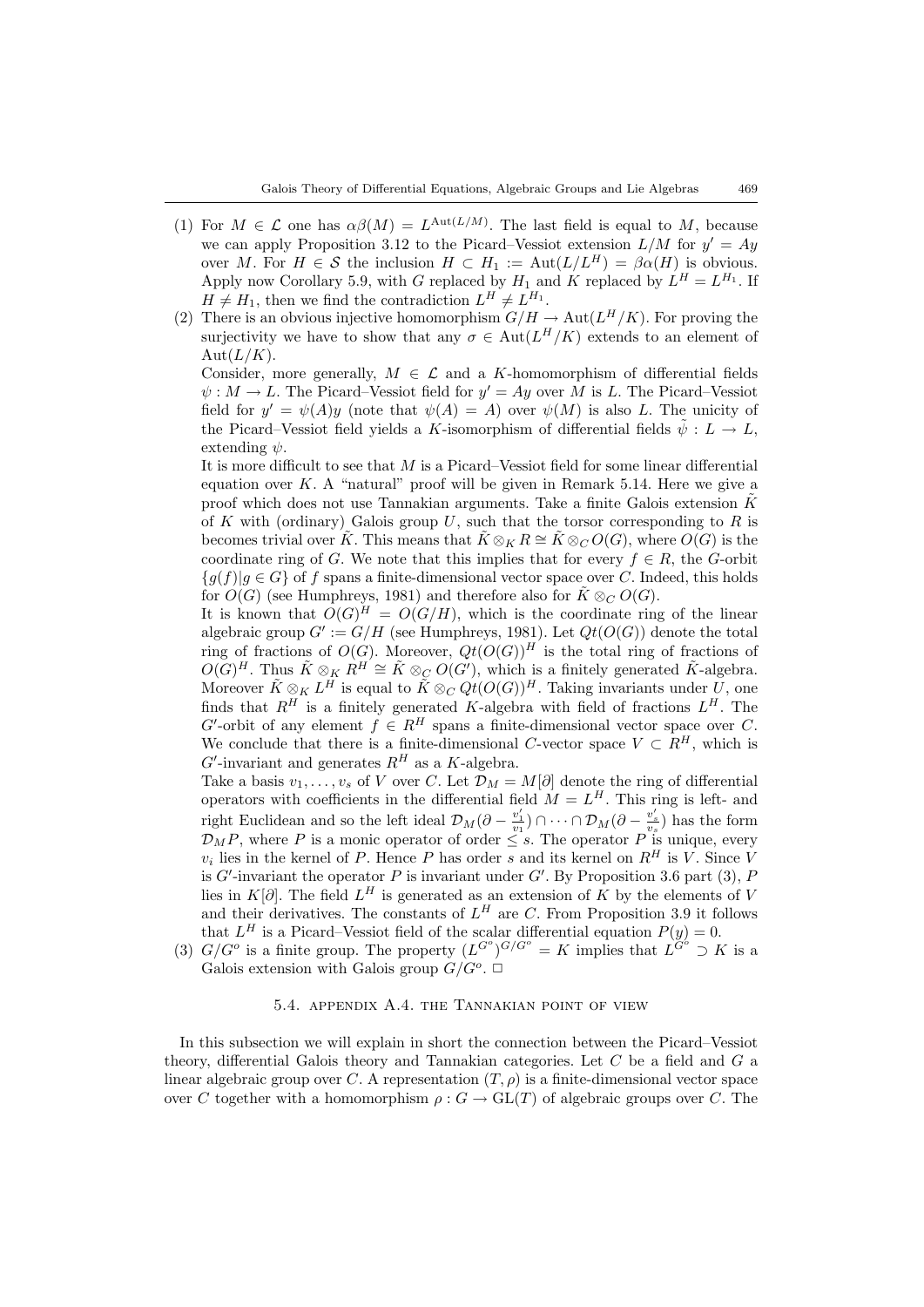category of all representations of G is denoted by  $\text{Repr}_G$ . The set  $\text{Hom}((T_1,\rho_1),(T_2,\rho_2))$ consists of the C-linear maps  $f: T_1 \to T_2$  such that  $\rho_2 \circ f = f \circ \rho_1$ . Thus each Hom is a vector space over C. One can form finite direct sums of representations, kernels and cokernels. Further for any two representations  $(T_1, \rho_1), (T_2, \rho_2)$  one defines the tensor product  $(T_1 \otimes_C T_2, \rho)$  by the formula  $\rho(g)(t_1 \otimes t_2) = (\rho_1(g)t_1 + 1) \otimes (\rho_2(g)t_2)$ . There is a unit object  $1$ , i.e., the trivial representation of G on a one-dimensional vector space over C. For every object  $(T, \rho)$  there is a dual  $(T^*, \rho^*)$  with  $T^*$  is the dual vector space and  $\rho^*$  is the dual action of G on  $T^*$ .

Let  $K$  be a differential field. The field of constants  $C$  of  $K$  is supposed to be algebraically closed and to have characteristic 0. A differential module  $M = (M, \partial)$  is a finite-dimensional vector space over K equipped with a C-linear map  $\partial : M \to M$  such that  $\partial(f_m) = f'm + f\partial(m)$  for all  $f \in K$  and  $m \in M$ . Let  $\text{Diff}_K$  denote the category of all differential modules over K. For two differential modules  $(M_1, \partial_1), (M_2, \partial_2)$  one defines Hom $(M_1, M_2)$  as the set of the K-linear  $f : M_1 \to M_2$  with  $\partial_2 \circ f = f \circ \partial_1$ . Each Hom is a vector space over C. There are direct sums, kernels and cokernels. For every two differential modules  $(M_1, \partial_1), (M_2, \partial_2)$  one defines the tensor product  $(M_1 \otimes_K M_2, \partial)$ by  $\partial(m_1 \otimes m_2) = (\partial_1 m_1) \otimes m_2 + m_1 \otimes (\partial_2 m_2)$ . There is a unit object 1, this is the one-dimensional vector space K with  $\partial(f) = f'$  for all  $f \in K$ . For every object  $(M, \partial)$ one can define a dual  $(M^*, \partial^*)$  by  $M^*$  is the dual of the K-vector space M and  $\partial^*(m^*)$ is the element of  $M^*$ , given by  $\partial^*(m^*)(m) = m^*(\partial m) - (m^*(m))'.$ 

For a given differential module M over K one considers the full subcategory  $\{\{M\}\}\$ of  $\text{Diff}_K$ , whose objects are isomorphic to finite direct sums of subquotients of some  $M \otimes M \otimes \cdots \otimes M^* \otimes \cdots \otimes M^*$  (i.e.,  $M_1/M_2$  where  $M_2 \subset M_1$  are submodules of this tensor product). The link between the Tannakian approach and the Picard–Vessiot theory is the following result.

PROPOSITION 5.12. Let  $M$  be a differential module over  $K$  with differential Galois group G. There is an equivalence  $\{\{M\}\}\rightarrow{\rm Repr}_G$  which respects the structures on the two categories (i.e., C-linear isomorphism between Hom's, direct sums, kernels, cokernels, tensor products, unit objects, duals).

PROOF. Let  $E \supset K$  be a Picard–Vessiot ring for M. For any object N of  $\{\{M\}\}\$ we consider the kernel  $\mathcal{F}(N) := \ker(\partial, E \otimes_K N)$ , which is a vector space over C, and the canonical E-linear map  $E \otimes_C \mathcal{F}(N) \to E \otimes_K N$ . By definition, this map is an isomorphism in the case  $N = M$ . It follows that the map is also an isomorphism for any tensor product  $M \otimes M \otimes \cdots \otimes M^* \otimes M^*$  and for its subquotients. Thus the map is for every object N of  $\{M\}$  an isomorphism. The action of G on E extends to an action on  $E \otimes_K N$ by  $g(e \otimes n) = (ge) \otimes n$ . This action commutes with  $\partial$  on  $E \otimes_K N$  and thus induces an action of G on  $\mathcal{F}(N)$ . It is easily seen that this makes  $\mathcal{F}(N)$  into a representation of G. A morphism  $N_1 \to N_2$  between objects of  $\{\{M\}\}\$ induces in an obvious way a morphism  $\mathcal{F}(N_1) \to \mathcal{F}(N_2)$ . Thus F is a functor. It is obvious that F respects all the structures on the two categories. In order to show that  $\mathcal F$  is an equivalence we have to verify that the map  $\text{Hom}(N_1, N_2) \to \text{Hom}(\mathcal{F}N_1, \mathcal{F}N_2)$  is an isomorphism and that every object of Repr<sub>G</sub> is isomorphic to some  $\mathcal{F}(N)$ . In proving the first statement, it suffices to show that  $Hom(1, N) \to Hom(1, \mathcal{F}(N))$  is bijective, because  $Hom(N_1, N_2) = Hom(1, N_1^* \otimes N_2)$ . The left-hand side consists of the elements  $n \in N$  with  $\partial n = 0$ . The right-hand side consists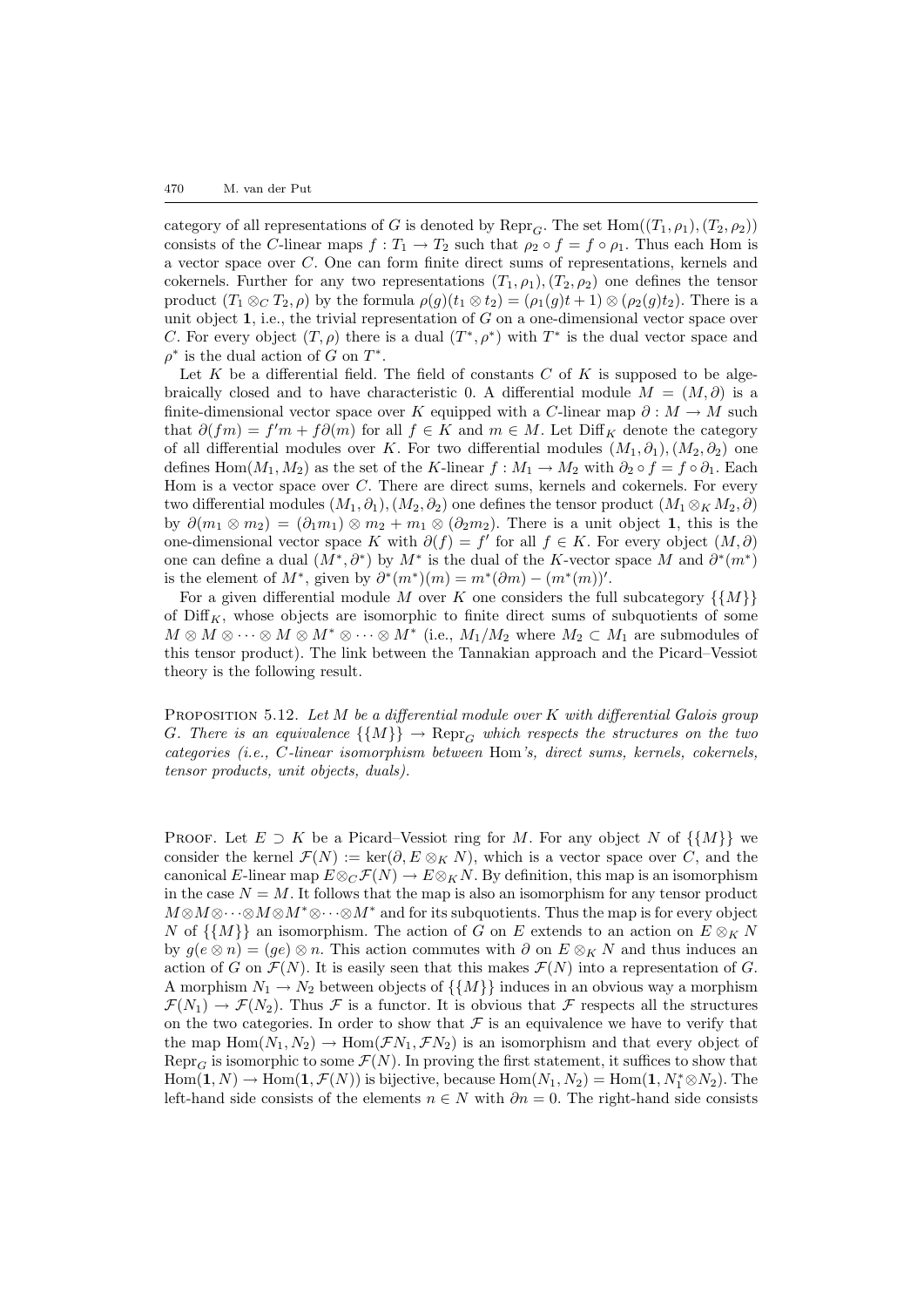of the elements in ker(∂, E ⊗<sub>K</sub> N) which are invariant under G. From  $E^G = K$  the bijection follows.

Put  $V = \mathcal{F}(M)$ . The group G is given as an algebraic subgroup of GL(V). It is known that (see Deligne and Milne, 1982) every representation of  $G$  is isomorphic to a finite direct sum of subquotients of the tensor products  $V \otimes V \otimes \cdots \otimes V \otimes V^* \otimes \cdots \otimes V^*$ . This shows that every representation of G is isomorphic to some  $\mathcal{F}(N)$ .  $\Box$ 

REMARK 5.13. In the terminology of Deligne and Milne (1982) a category (with additional structures as above) is called a neutral Tannakian category if it is isomorphic to Repr<sub>G</sub> for some affine group scheme over C. In the case of the above proposition G is actually a linear algebraic group. The work of Deligne (1990) proves "abstractly" that  $\text{Diff}_K$ and  $\{\{M\}\}\$ are neutral Tannakian categories. The Picard–Vessiot theory (including the statements on torsors) is then an easy consequence.

<span id="page-30-0"></span>REMARK 5.14. For an object N of  $\{M\}$  the differential Galois group is the image of G in GL(T), with  $T = \mathcal{F}(N)$ . This implies at once that for every closed normal subgroup  $N \subset G$  the linear algebraic group  $G/N$  is a differential Galois group. Indeed, according to the above proposition, it suffices to produce a representation  $\rho: G \to \text{GL}(T)$  with kernel N.

## 5.5. appendix A.5. characterization of Picard–Vessiot rings and fields

The inspiration for this subsection is Chapter V of Magid (1994). We note that most of the contents of that chapter follows from Lemma [5.15](#page-30-1) and Theorem [5.6](#page-24-0). A Picard–Vessiot ring or field resembles closely the splitting field of a polynomial equation. Splitting fields of separable polynomials and finite Galois extensions are identical, however the definition of a finite Galois extension is more intrinsic. In this subsection, we will give an intrinsic characterization of Picard–Vessiot rings and fields which does not refer to a specific linear differential equation. The first result characterizes the Picard–Vessiot ring inside the Picard–Vessiot field.

<span id="page-30-1"></span>LEMMA 5.15. Let  $L \supset K$  be a Picard–Vessiot field for a linear differential equation  $y' = Ay$  over K. Let  $R \subset L$  be the Picard–Vessiot ring and G the differential Galois group. The following properties of  $f \in L$  are equivalent:

- $(1)$   $f \in R$ .
- (2) The C-vector space  $\langle Gf \rangle_C$  spanned by the orbit  $Gf = \{q(f) | q \in G\}$  has dimension  $m < \infty$ .
- (3) The K-vector space  $\langle f, f', f'', \ldots \rangle_K$  spanned by f and all its derivatives has dimension  $m < \infty$ .

PROOF. (1)⇒(2). For some finite extension  $\tilde{K}$  of K one has  $\tilde{K} \otimes_K R \cong \tilde{K} \otimes_C O(G)$ . The orbit of any element of  $O(G)$  spannes a finite-dimensional vector space over C (see Humphreys, 1981). This property is inherited by  $\tilde{K} \otimes_C O(G)$  and R.

(2)⇒(3). Choose a basis  $v_1, \ldots, v_m$  of  $\langle Gf \rangle_C$ . In the ring of differential operators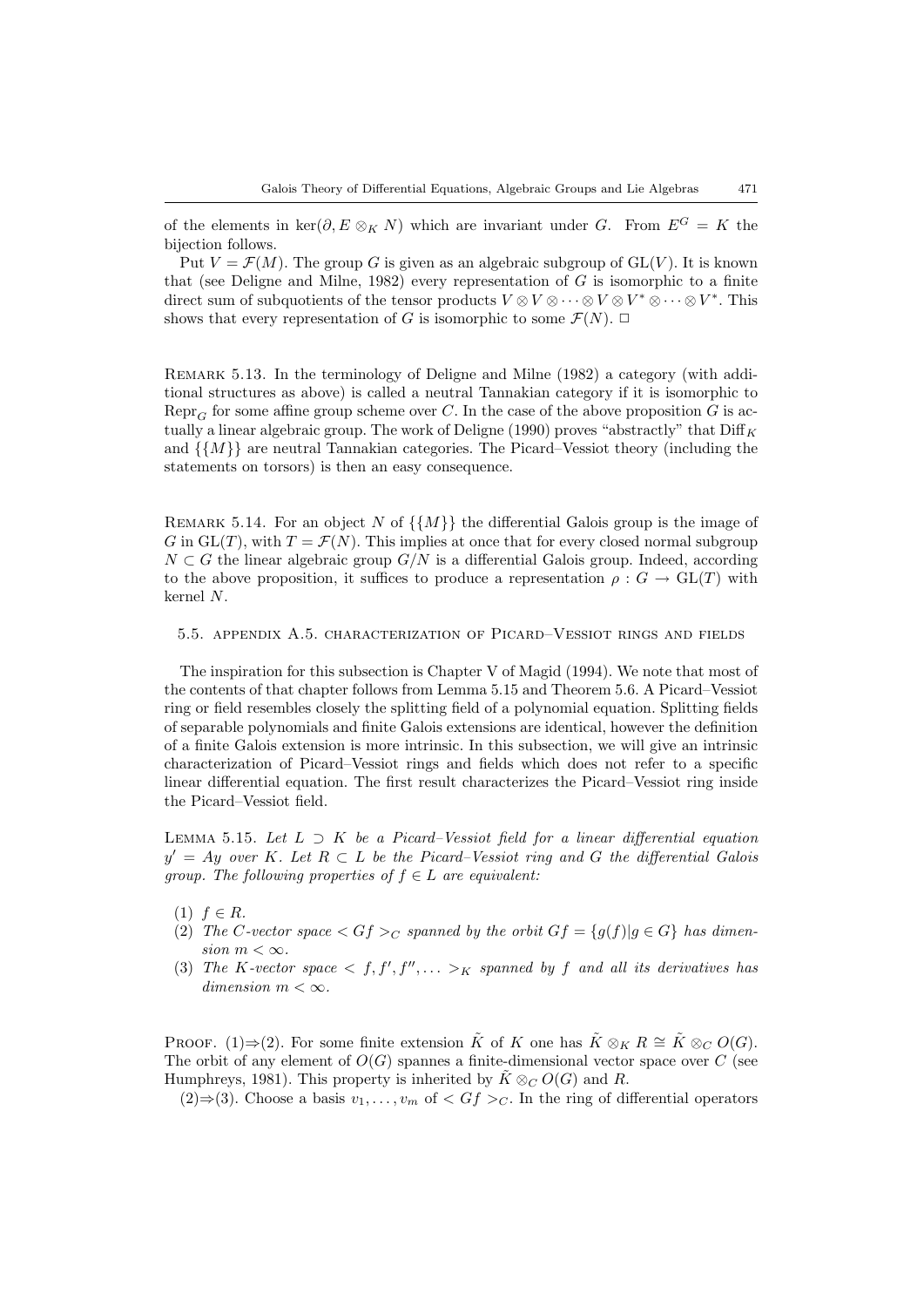$L[\partial]$  one considers the left ideal  $L[\partial](\partial - \frac{v'_1}{v_1}) \cap \cdots \cap L[\partial](\partial - \frac{v'_m}{v_m})$ . Since  $L[\partial]$  is a leftand right Euclidean domain this left ideal is equal to  $L[\partial]P$  where P is a monic operator of degree  $\leq m$ . From  $P(v_i) = 0$  for all i, it follows that the degree of P is m and that the kernel of P on L is  $\langle Gf \rangle_C$ . The G-invariance of this space, the uniqueness of P and  $L^G = K$  implies that  $P \in K[\partial]$ . From  $P(f) = 0$  it follows that  $\langle f, f', f'', \dots \rangle_K$ has dimension  $\leq m$ . Suppose that f satisfies a monic differential operator  $Q(f) = 0$  with  $Q \in K[\partial]$  and the degree of Q is  $n \leq m$ . Then the kernel of Q on L is a G-invariant vector space of dimension  $\leq n$  and contains f. Thus  $n = m$  and  $Q = P$ .

 $(3) \Rightarrow (1)$ . The K-vector space  $W := \langle f, f', f'', \dots \rangle_K$  is supposed to have dimension  $m < \infty$ . The minimal monic differential operator  $P \in K[\partial]$  has degree m. Consider the non-zero ideal  $I \subset R$  consisting of the elements  $a \in R$  such that  $aW \subset R$ . For  $a \in I$  and  $w \in W$ , one has  $a'w = (aw)' - aw'$ . Since both R and W are invariant under differentiation, one finds  $a'w \in R$ . Thus I is a differential ideal. Moreover the differential ring R is simple. Thus  $I = R$  and  $f \in R$ .  $\Box$ 

An element f (in some differential ring containing  $K$ ) is called *differentially finite over* K if the dimension of the K-vector space  $\lt f, f', f'', \ldots \gt_K$  is finite. An example which illustrates the equivalence between (1) and (3) in the lemma is:  $K = C(z) \subset L = C(z, l)$ with  $l' = z^{-1}$  and  $f = l^{-1}$ . A simple calculation shows that f is not differentially finite.

<span id="page-31-0"></span>PROPOSITION 5.16. Let  $K \subset L$  be an extension of differential fields. Then L is a Picard– Vessiot field of some linear differential equation over  $K$ , if and only if the following conditions are satisfied:

- (1)  $L \supset K$  is a finitely generated field extension.
- (2) The field of constants of L is C.
- (3) Let  $f \in L$  be differentially finite over K and let  $P \in K[\partial]$  be the monic operator of minimal degree with  $P(f) = 0$ . Then the dimension over C of the kernel of P on L is equal to the degree of P.
- (4)  $L$  is generated over  $K$  by differentially finite elements.

PROOF. The conditions are necessary, according to the definitions and Lemma [5.15.](#page-30-1) Suppose that the conditions are satisfied. Let the differentially finite elements  $f_1, \ldots, f_s$ generate L over K. The minimal monic differential operator of  $f_i$  is denoted by  $P_i \in K[\partial]$ . The left ideal  $\bigcap_{i=1}^s K[\partial]P_i$  is equal to  $K[\partial]P$  for some monic P of degree m. The kernel of P on L has dimension m over C. It follows from Proposition [3.9](#page-8-0) that L is a Picard–Vessiot field for the equation  $P(y) = 0$  over  $K$ .  $\Box$ 

REMARKS.

- (1) From Lemma [5.15](#page-30-1) and Proposition [5.16](#page-31-0) one can derive a characterization of Picard– Vessiot rings.
- (2) Condition (3) in the proposition can be seen as an analogue of normality for a finite field extension.